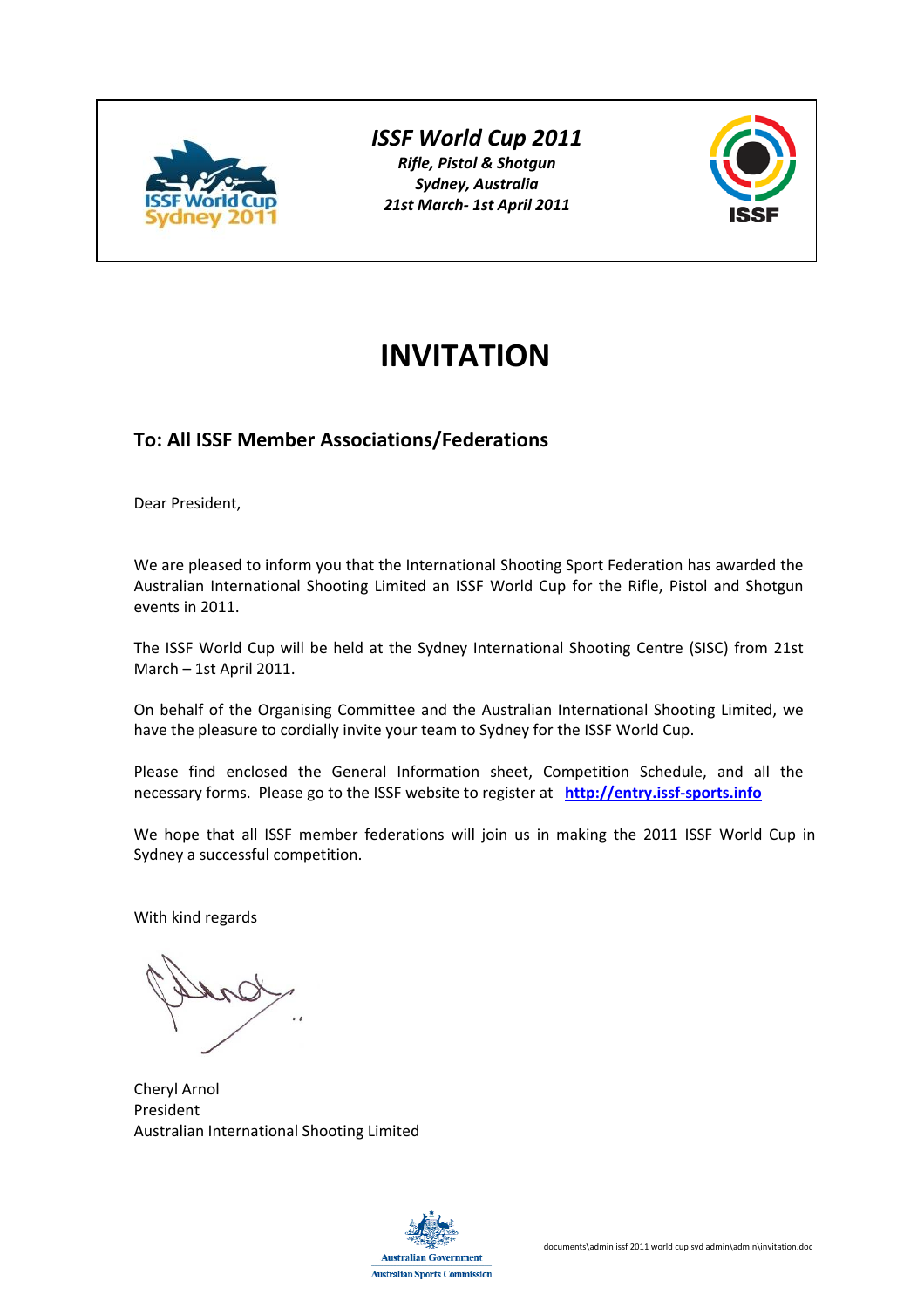Principal Sponsor



#### **Australian Sports Commission**

# **ISSF World Cup Sydney 2011 21st March – 1st April 2011**



All information is available under the following websites: www.issf‐sports.org

http://www.ausshooting.org

**Competition Manager 12 Competition Manager 12 Competition Manager 12 Competition Manager 12 Competition Manager 12 Competition Manager 12 Competition Manager 12 Competition Manager 12 Computer 12 Comput** Mr Nick Sullivan

**Technical Delegate**<br> **Setting Committee**<br> **Setting Committee** Mr Lee. Woo Jae **of the contract of the contract of the contract of the contract of the contract of the contract of the contract of the contract of the contract of the contract of the contract of the contract of the contra** PO Box 375, Brighton

> **Contact: Ms Belinda Muehlberg** Phone +61 8 8296 0951 Fax +61 8 8296 0937 Email: events@ausshooting.org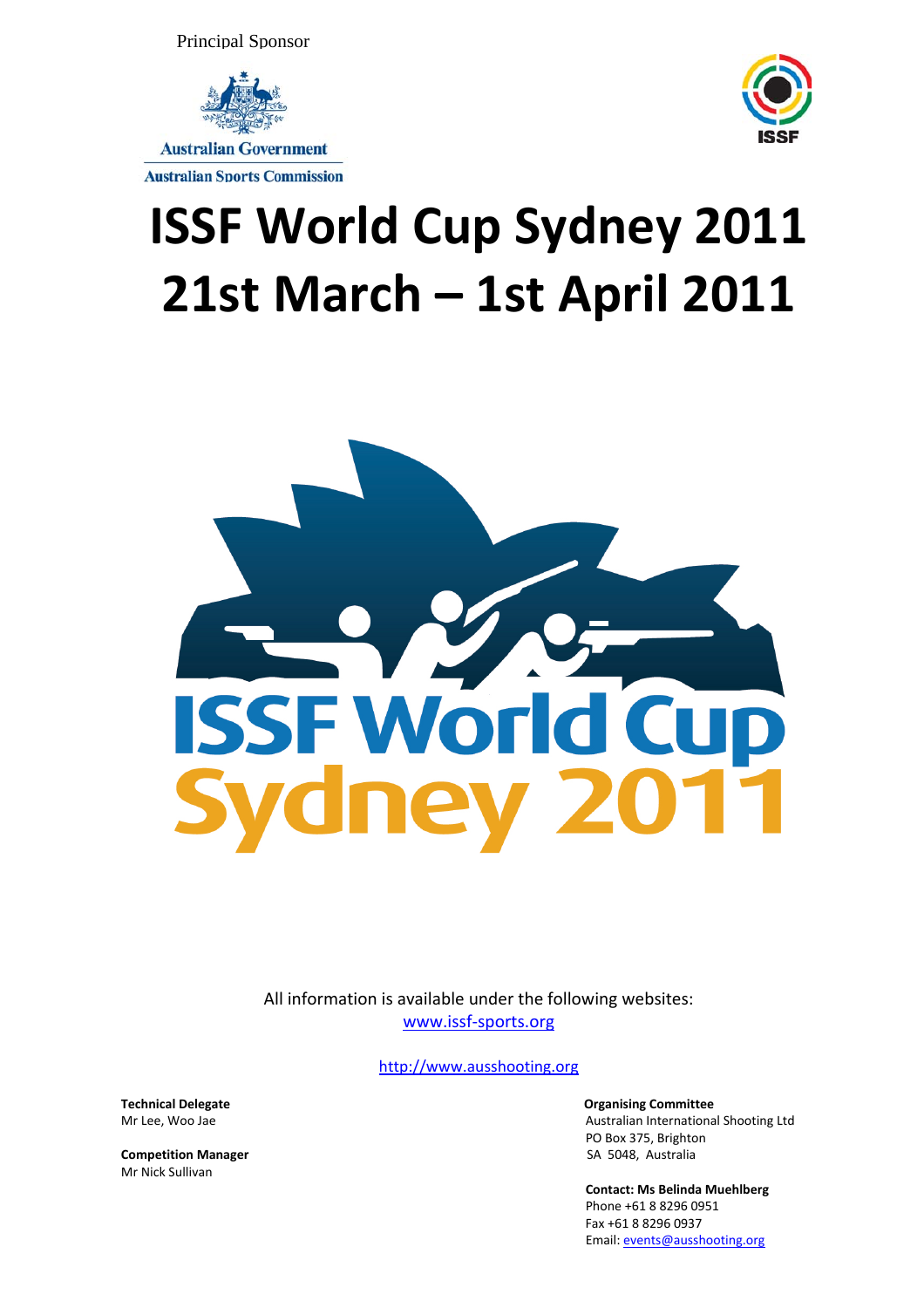

ISSF World Cup 2011 *Sydney, Australia* 

*21st March – 1st April*



# **General Information**

**1. Invitation** Attached

**2. Schedule**

Attached

# **3. Participation**

## **Events**

**Rifle**  50m Rifle 3 Positions Men 50m Rifle Prone Men 10m Air Rifle Men 50m Rifle 3 Positions Women 10m Air Rifle Women **Pistol** 50m Pistol Men 25m Rapid Fire Pistol Men 10m Air Pistol Men 25m Pistol Women 10m Air Pistol Women **Shotgun** Trap Men Double Trap Men Skeet Men Trap Women Skeet Women

 The maximum number of shooters per federation/event will be three (3) and up to two (2) additional shooters per event for MQS.

The number of entries for team officials is not limited.

Please refer to attached registration forms for entry into this event.

 All entries must have an ISSF Number at the time of registration with the ISSF. ISSF Athlete biographies will be distributed and photos will be taken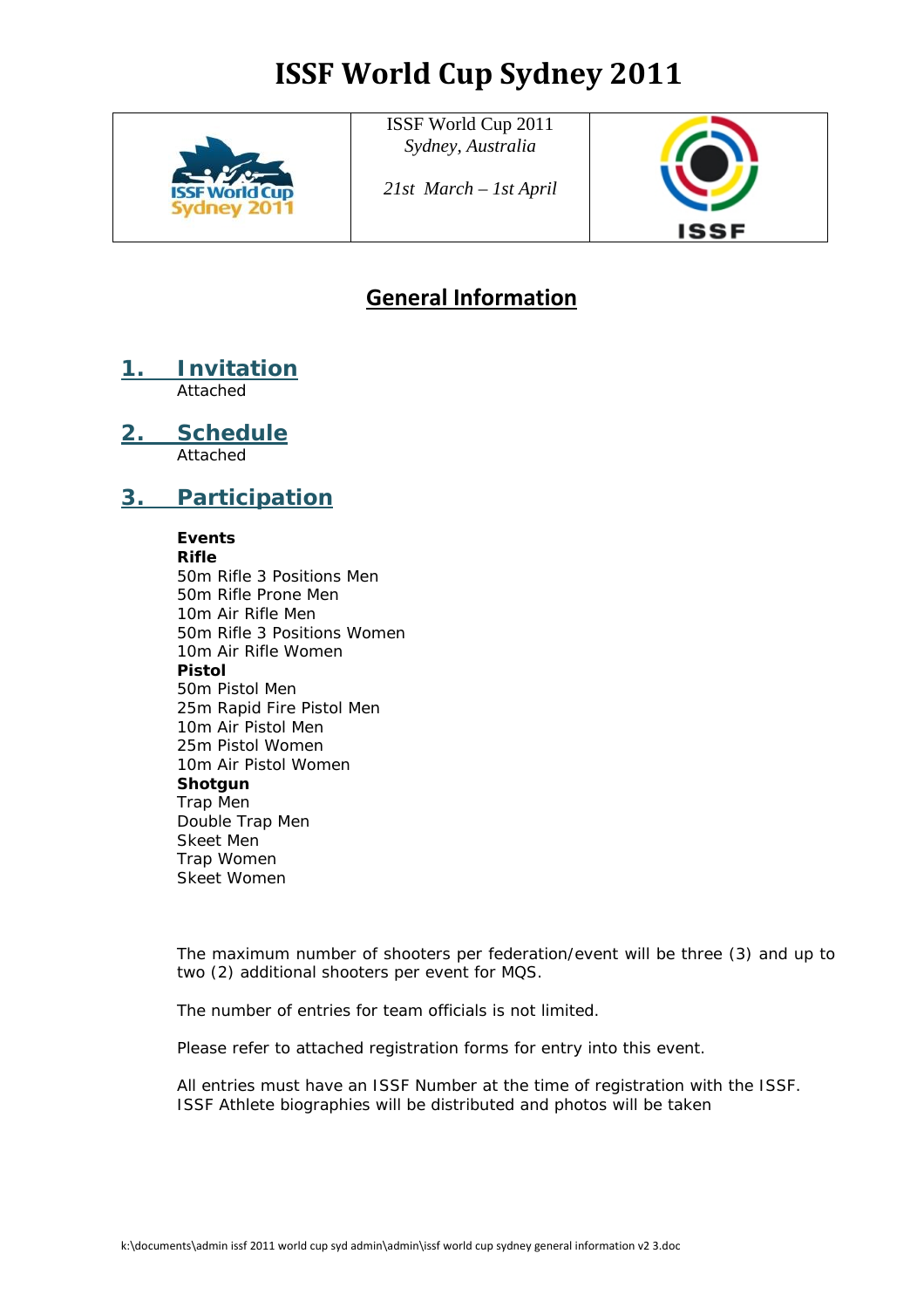### **4. Rules and Regulations**

All competitions will be conducted under the current ISSF Rules and Regulations.

 An MQS shooter may replace a withdrawn "Regular" (Quota Place) shooter. The withdrawn Regular Shooter may not shoot for MQS (3.7.3.7).

Quota places that can be obtained at the ISSF World Cup Sydney according to the ISSF Rules and Regulations are  $1<sup>st</sup>$  &  $2<sup>nd</sup>$  places in all events but first three in air rifle and pistol events.

### **5. Entry Process**

The final entry must be made directly to ISSF Headquarters through online registration or faxed 30 days before the date of official arrival, **20th February 2011**. This information must include the names and ID numbers of all competitors. It should also include the names, dates of birth and official function of any officials.

 Final hotel reservations and final rooming list must be completed by **January 31st 2011.** 

Late entries as per ISSF Rules

### **6 Registration and Method of Payment**

 All participating teams must complete the final entry with ISSF by **20th February 2011**. The balance of any payment for the accommodation and entry fees to the Organising Committee either by bank transfer prior to arrival or at the shooting range from **March 21st 2011**.

 All cash payments may be made in Euro or Australian dollars at the rate published in the office.

Bank details for early transfer of funds are listed under "Fees".

# **7. Immigration and Customs Requirements**

#### **7.1 Entry Visa**

 After receiving the Visa Support (Annex 7)**,** the Organising Committee will provide the Federation with an Official Invitation from the Australian International Shooting Limited to assist those countries that are required to apply for their entry visas at the Australian Embassy or Consulate in their respective countries.

 Federations that require entry visas to Australia are requested to contact their local Australian Consulate or Embassy.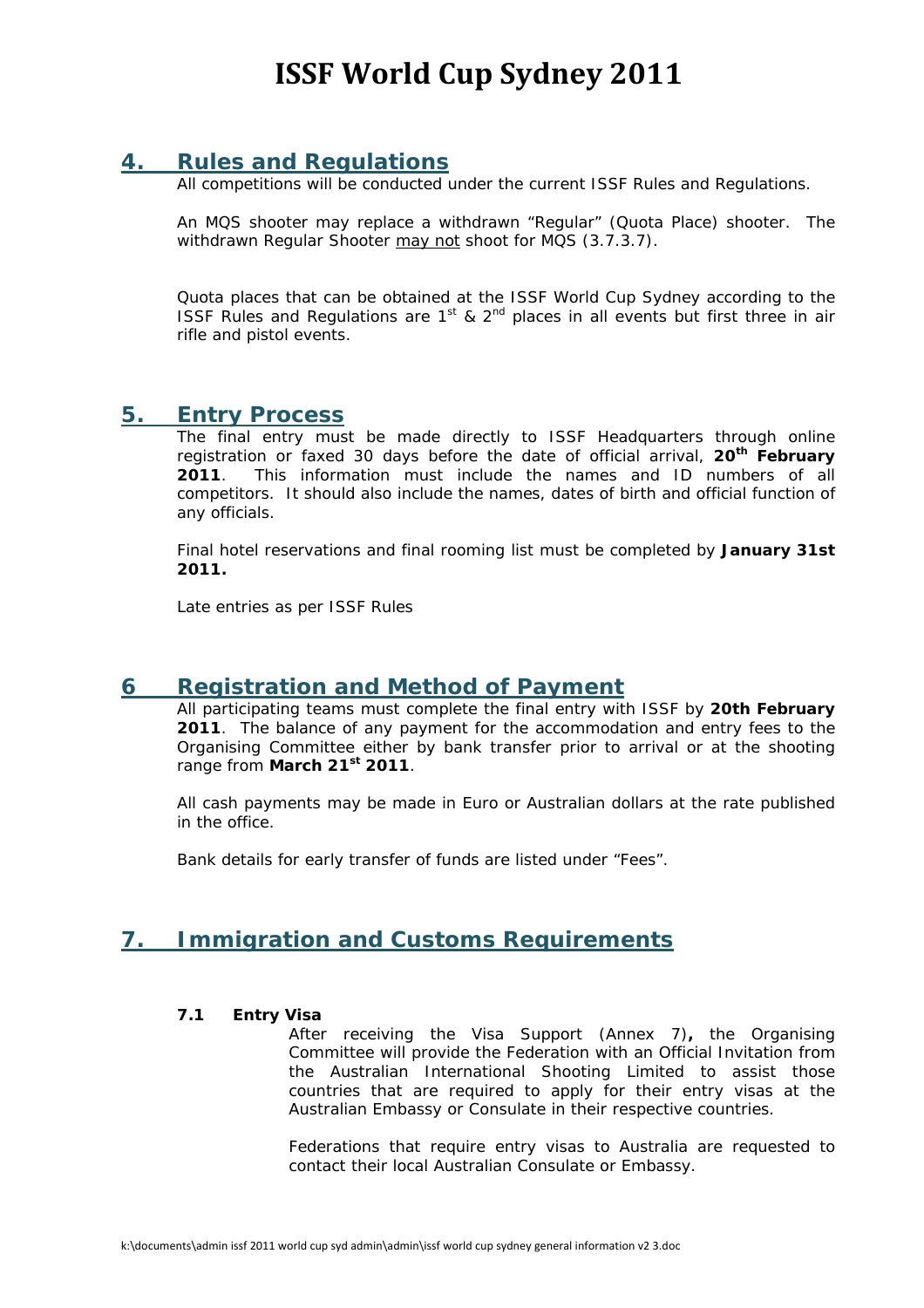#### **7.2 Firearms**

All competitors and team officials who may handle firearms must apply for a firearms licence. Junior competitors (minor) under the age of 18 years must also provide a copy of their current shooting permit and a letter from their parents supporting their application P646.

 All possible competitors that may be competing at this ISSF World Cup event for your country even if you withdraw them at a later date will be required to fill out the Firearms Form P645 or P646 if minor and return this form to Organising Committee by no later than **7th January 2011 (VERY IMPORTANT AS IF THEY ARE NOT REGISTERED BY THIS DATE THEY MAY NOT BE GRANTED APROVAL TO BRING THEIR FIREARMS INTO AUSTRALIA)**

Athletes that attended 2010 ISSF World Cup in Sydney that have the same current passport can fill in form P645 or P646 if minor and quote NSW Permit number only – see attached spreadsheet if you have permit number.

Athletes that are not on spreadsheet attached and do not have permit number or they have a new passport must provide clear copy of passport and firearms licence along with firearms form P645 or P646 if minor.

#### *NOTE FAXED COPIES OF PASSPORTS & FIREARMS LICENCES WILL NOT BE SUFFICIENT YOU WILL NEED TO SCAN AND EMAIL TO ORGANISING COMMITTEE.*

All air operated firearms, rifle and pistols including pellets, must have an import licence and must be declared on P645 or P 646 if minor.

# **NOTE**

*\*\*\*Teams that are travelling direct to ISSF World Cup Korea\*\*\** 

 *If your team is travelling direct to Korea and requires Ammunition to be taken please make note of the amount of Ammunition that you will be carrying to Korea on the firearms form P645 or P646 if Minor. This ammunition will need to be surrendered to the Organising Committee on your arrival into Sydney. The Organising Committee will hand this ammunition back to you on departure to Korea. PLEASE ensure you write the correct amount on the firearms form P645 or P646 if Minor as you will not be permitted by Australian Customs to take any more rounds of ammunition.* 

#### *Please have this ammunition separate to what you will use for Sydney World Cup, and ready to hand over to Organising Committee on arrival.*

All firearms must be secured at the official armoury upon arrival.

 All Firearm forms P645 or P646 if minor **must** be returned to the Organising Committee even if you are not sure if athlete will be attending by no later than **7th January 2011** and must be accompanied by the appropriate fee of \$85.00 per person. Bank details under "fees"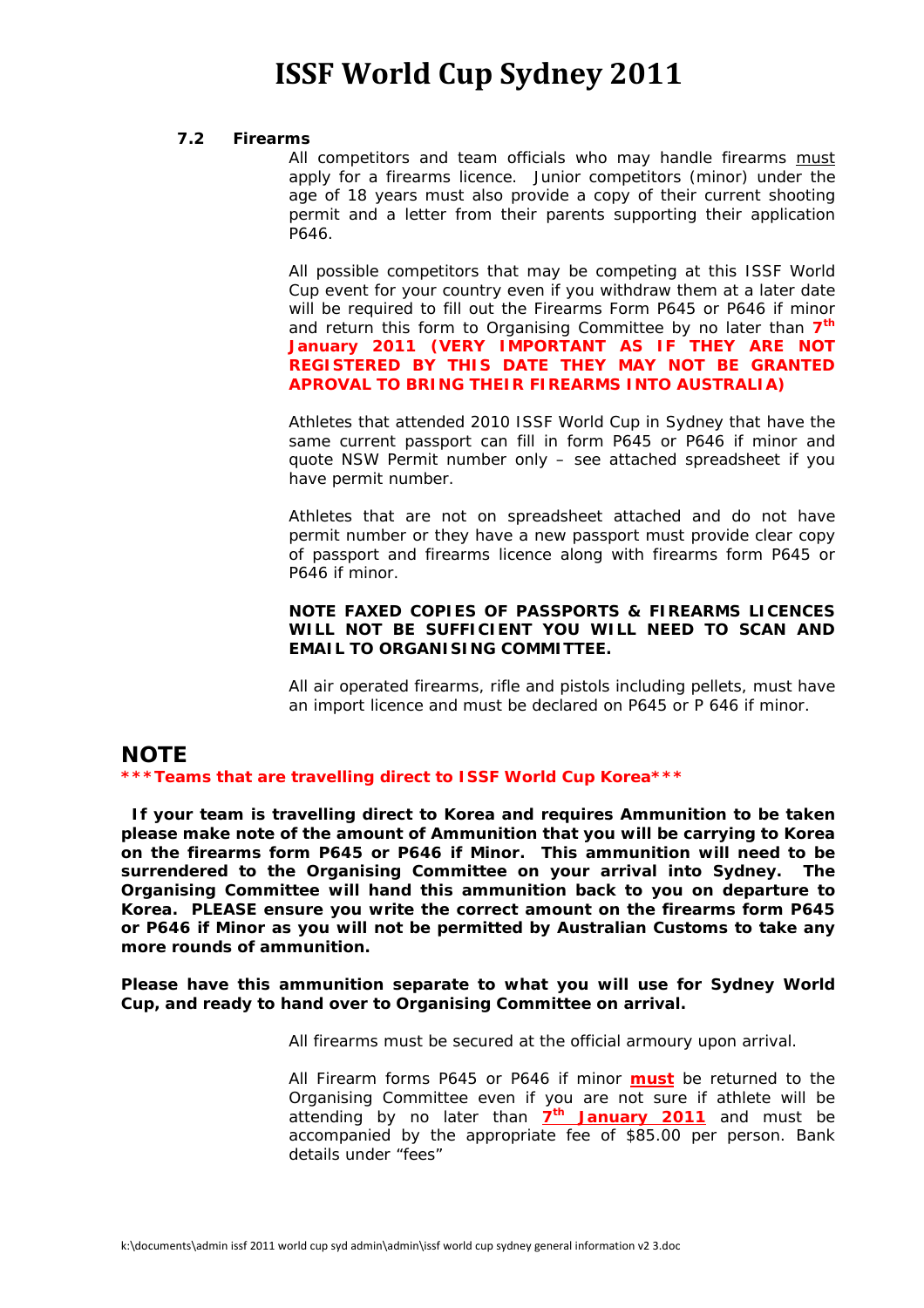#### **7.3 Customs formalities**

 The firearm permit allows the firearm to come into Australia; however the Australian Customs service also needs to confirm all firearms imported are taken out of the country.

We will provide the federation's further information once entries have been received.

### **8. Accommodation**

 The Organising Committee has arranged three (3) official hotels for all the participating Federations. All facilities include a choice of restaurants and food styles. Breakfast is included. To book hotel accommodation please go to our website www.ausshooting.org to book online.

**Amounts can be converted to EURO at time of payment please ask Organising Committee to convert prior to payment**.

#### **No payment to the ISSF or to the hotel – Payment must be made directly to Organising Committee.**

Rooms will be allocated to Teams on a first come, first served basis. The reservation can only be considered confirmed once the Final Hotel Reservation Form and Final Rooming list and the deposit of 80% of the total accommodation costs have been received by the Organising Committee within the deadline (**January 31st 2011**).

*\*\*Please note these hotels will not take direct bookings, they will only take bookings from the Organising Committee*.

All monies paid, must be net of any bank commission for the transfer of money. Any deposit balance caused by Telegraphic Transfer charge of the wiring or intermediate bank is the responsibility of the participants and must be paid by  $21<sup>st</sup>$ March 2011.

The deadline for change and cancellation of hotel reservation is *January 31st 2011*. In case of cancellation or non-show after that date, the penalty fee will be equal to the cost for one night/ea.

**80% deposit to be transferred to Organising Committee's bank account, details under Section "Fees" by January 31st 2011.** 

**All room rates are calculated per room / per night – (PR/PN)**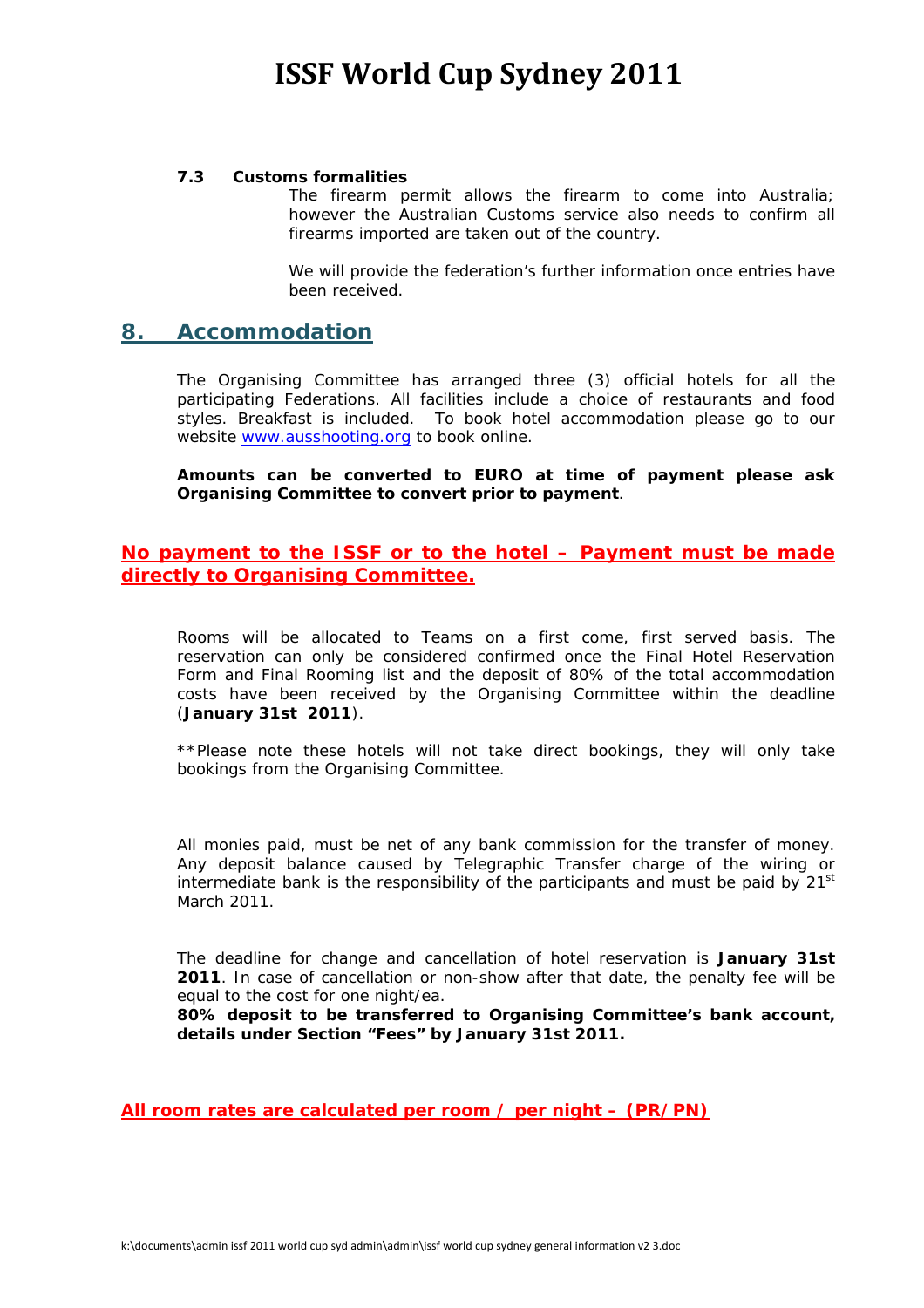#### **Chifley Penrith Panthers 4 Stars**

#### **AUD \$175 PR / PN - double/twin room including breakfast AUD \$150 PR / PN – Single room including breakfast**

Chifley Penrith Panthers Hotel has, 26‐inch LCD flat screens TV's, digital movie system and wireless broadband the Chifley Penrith Panthers has something for everyone. The hotel has a fully equipped gymnasium, corporate lounge, free car parking and Room Service (limited hours). Centrally located in the heart of Penrith with close access to Panthers World of Entertainment, the variety of cuisine and entertainment include four restaurants, Kaos ‐ video game action, Sports Bars and TAB, Barbecue Courtyard, Evan's Theatre, Aqua Golf, Mini putt‐putt, Cable Wake Park, Gaming and huge Conference and Banqueting facilities. Located 28km from Sydney International Shooting Centre.

#### **Sunnybrook Hotel 3 ½ Stars**

#### **AUD \$170 PR / PN - double/twin room including breakfast AUD \$155 PR / PN – Single room including breakfast**

The Sunnybrook Hotel and Convention Centre is a business style Hotel with a sophisticated atmosphere that offers quality and comfort and a special blend of friendly hospitality and service.

Recreation Facilities onsite include: Swimming Pool and Jacuzzi, 6 Championship sized Tennis Courts, Warwick Tavern with Foxsports, ATM, Keno, SAKs VIP Lounge, Nortons Restaurant. Library Bar, Extensive Walking and Running tracks linked to Chipping Norton Lakes. Hotel Facilities include: 24 Hour Reception, ATM, Business Centre Facilities, Wireless Internet to Public Areas, Guest Laundry, Non Smoking Floors and Public Areas, On site free car parking. This hotel is located 13.3km from Sydney International Shooting Centre.

#### **Novotel Rooty Hill 3 ½ Star**

#### **AUD \$180 PR / PN - double/twin room including breakfast AUD \$160 PR / PN – Single room including breakfast**

Situated next to the Rooty Hill RSL Club, Novotel Sydney Rooty Hill is located in the heart of Western Sydney, 40km from the city and with easy access to transport and attractions. The hotel is currently undergoing a multi‐million dollar upgrade of its 159 rooms and apartments, restaurant and public areas. By December 2010, Novotel Sydney Rooty Hill will be fully transformed and, with the redevelopment of the area, will be one of the best entertainment and conferencing venues in Western Sydney. This hotel is located 18.5km from Sydney International Shooting Centre.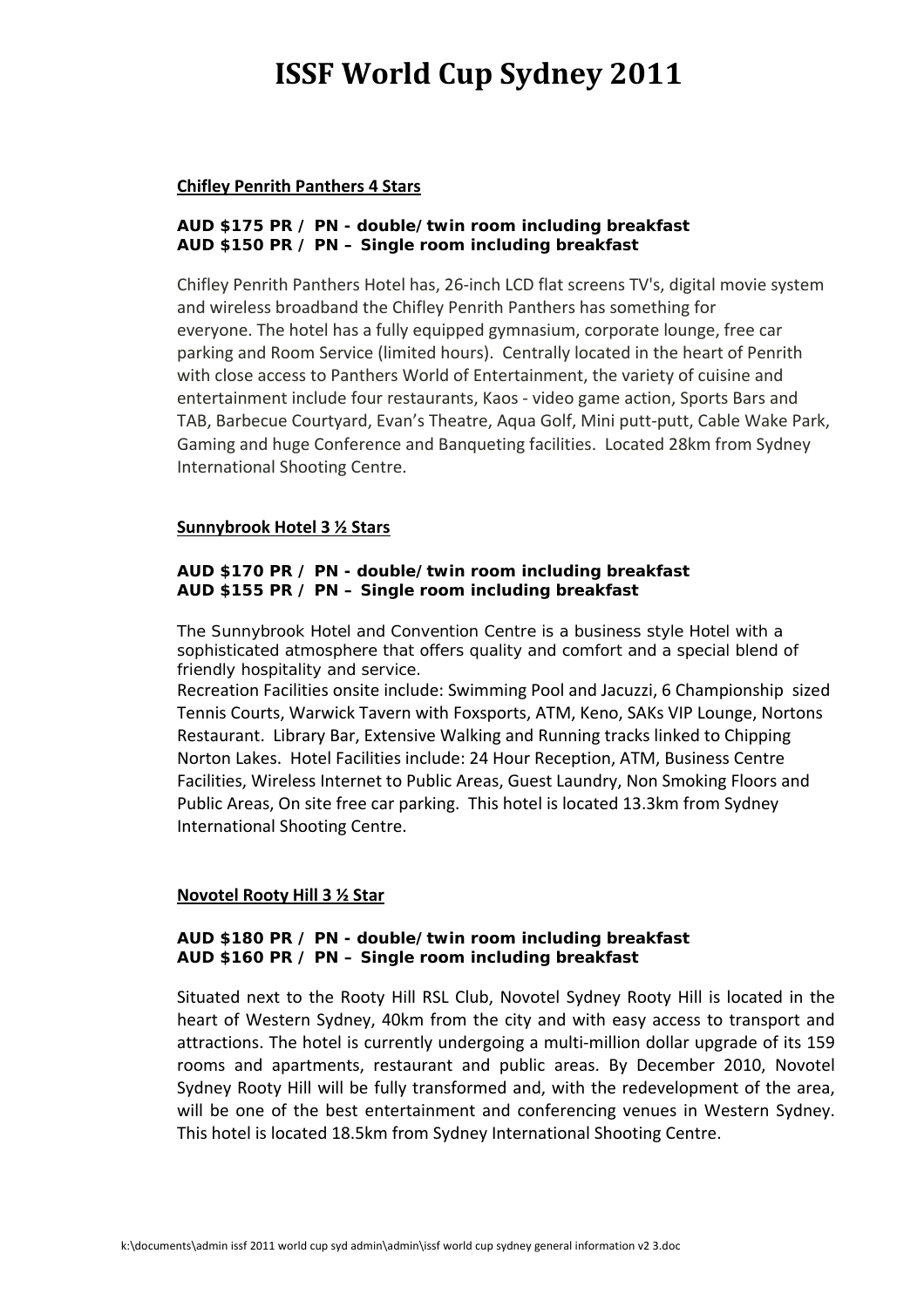# **9. Local Transport**

 For those Participants who are in official accommodation at the three (3) official hotels, transport will be provided between these hotels and the shooting range. A timetable will be published at Hotels and Shooting Venue.

 There will be a pickup service from the Sydney International Airport to the Official Hotels upon arrival. A departure service will also be available.

 Delegations will be met on arrival by a member of the Organising Committee to assist. Transport will take you to the armoury to deposit firearms and then to the hotel.

# **10. Information on Ranges and Range Equipment**

#### **NOTE Range will be closed on Sunday 20th March**

 The Shooting Range is equipped with equipment conforming to the ISSF Rules: 50m range ------------- 60 firing points (SIUS ASCOR) Firing direction South East 10m range-------------60 firing points (SIUS ASCOR) Firing direction North West 25m range ------------- 8 Banks of 5 (SIUS ASCOR) Firing direction South East Finals range ----------- 10 firing points in 10m, 25m & 50m (SIUS ASCOR) (Firing direction South East)

Shotgun Range -------- 3 ranges – Matarelli Traps Firing direction South East

The Sydney International Shooting Centre was built for the Sydney Olympic Games in 2000. It is situated to the west of Sydney, 50 km from the airport.

Light snacks, sandwiches, salads, fruit, drinks etc., will be available to purchase for competitors, officials and volunteers at the range.

# **11. Competition Related Procedures at Range**

#### **11.1 Arms Storage**

 The firearms and ammunition brought by each participating team will be deposited at the shooting range armoury

#### **11.2 Ammunition**

 Competitors may bring ammunition with them but should consider the limit which is permitted by the airlines.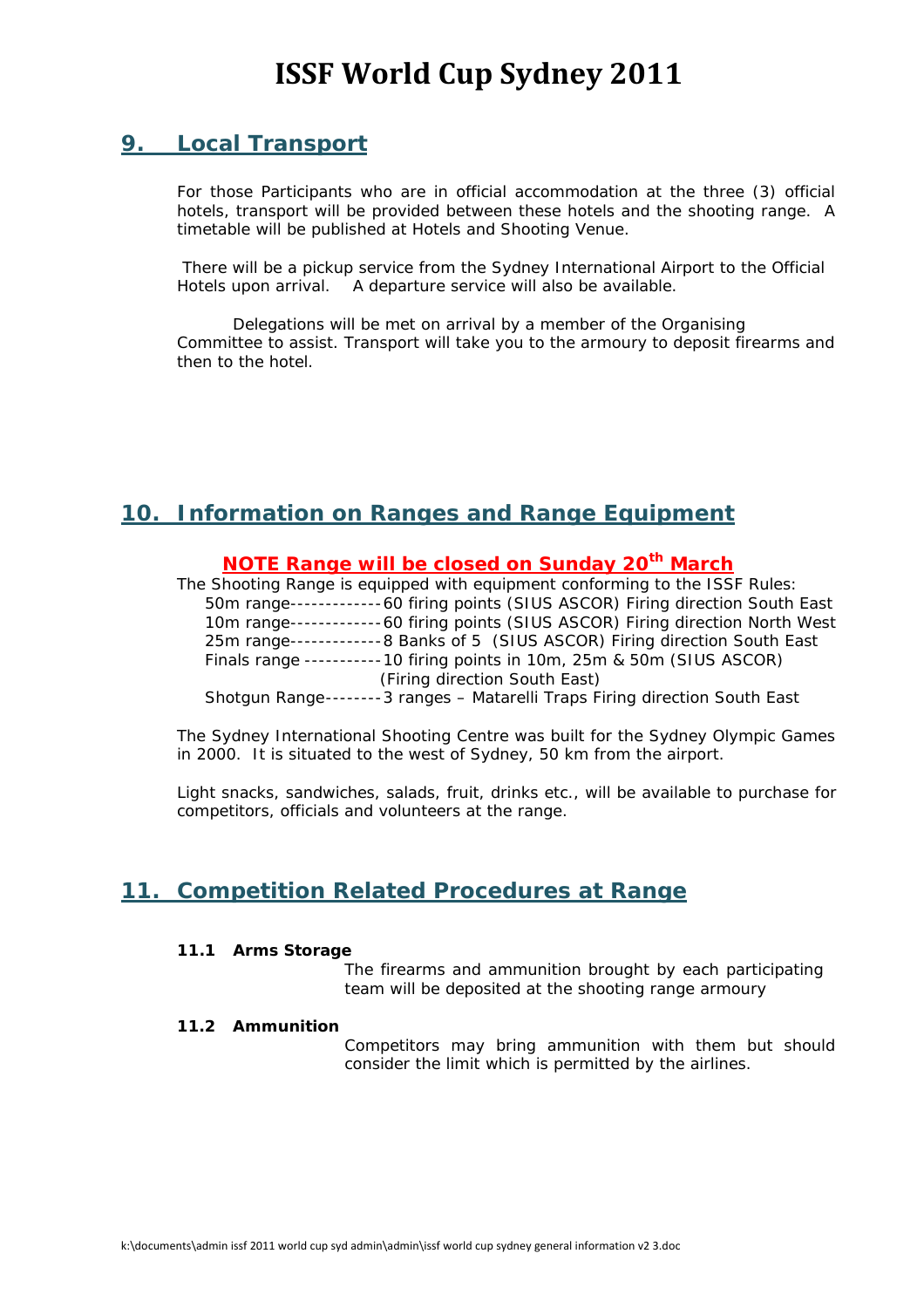### **Any orders for Shotgun Ammunition will be required by Friday 21st January 2011. Please send to Organising Committee events@ausshooting.org**

Shotgun Ammunition Available for the ISSF World Cup - Mar 2011

| <b>WINCHESTER - ammunition list</b> | Gauge | Gram            | <b>FPS</b> | Shot                  | Price/pkt 25shells |
|-------------------------------------|-------|-----------------|------------|-----------------------|--------------------|
| <b>WIN24 WINNER 24</b>              | 12    | 24g             | 1325       | $7\frac{1}{2}$ , 8, 9 | AUD\$ 8.80/pkt     |
| <b>WIN24XT WINNER 24 XTR HA</b>     | 12    | 24 <sub>q</sub> | 1375       | $7.7\%$               | AUD\$ 9.40/pkt     |
| <b>AANL12 AA INTERNATNL HA</b>      | 12    | 24a             | 1325       | $7\frac{1}{2}$ , 9    | AUD\$ 9.50/pkt     |

| <b>Clever MIRAGE - ammunition List</b> | <b>Gauge</b> | Gram | <b>FPS</b> | Shot    | <b>Price/pkt 25shells</b> |
|----------------------------------------|--------------|------|------------|---------|---------------------------|
| T3 Grand Italia                        | 12           | 24   | 1350       | 7.5,8.9 | AUD\$ 8.80/pkt            |
| T4 Pro Extra                           | 12           | 24   |            | 7.5     | AUD\$ 9.60/pkt            |
|                                        |              |      |            |         |                           |

#### **MAXISPORT Pty Ltd - RIO List**

| Type:       | Gauge | Gram | <b>FPS</b> | <b>Shot</b>  | <b>Price/pkt 25shells</b> |
|-------------|-------|------|------------|--------------|---------------------------|
| Vinci<br>5% | . .   | 24   | 350        | $ -$<br>ن. ا | AUD\$ 8.50/pkt            |

| <b>CHAMPION</b> | Gauge   | Gram | <b>FPS</b> | <b>Shot</b>                      | <b>Price/pkt 25shells</b> |
|-----------------|---------|------|------------|----------------------------------|---------------------------|
| <b>CHAMPION</b> | <b></b> | 24c  | 350        | $7\frac{1}{2}$ .<br>^ ^<br>ັບ. ບ | AUDŚ<br>8.40/pkt ،        |

| <b>RC</b> | Gauge   | Gram         | <b>FPS</b> | <b>Shot</b>             | <b>Price/pkt 25shells</b> |
|-----------|---------|--------------|------------|-------------------------|---------------------------|
| RC4       | <b></b> | $\sim$<br>24 |            | -<br>$\sim$<br>$\pm 12$ | AUD\$11.70/pkt            |

*Australian Customs will not allow any Ammunition to be taken on your return flight please see 7.2 Firearms section.*

#### **11.3 Doping Control**

 All doping control will be conducted in accordance with the ISSF Anti Doping Regulations by the Australia Sports Anti-Doping Agency, which is accredited with WADA.

 Athletes and coaches are reminded that the ISSF must be advised in writing, and BEFORE the competition, of any medications taken by competitors, and that a copy of TUE must also be provided to the Organising Committee.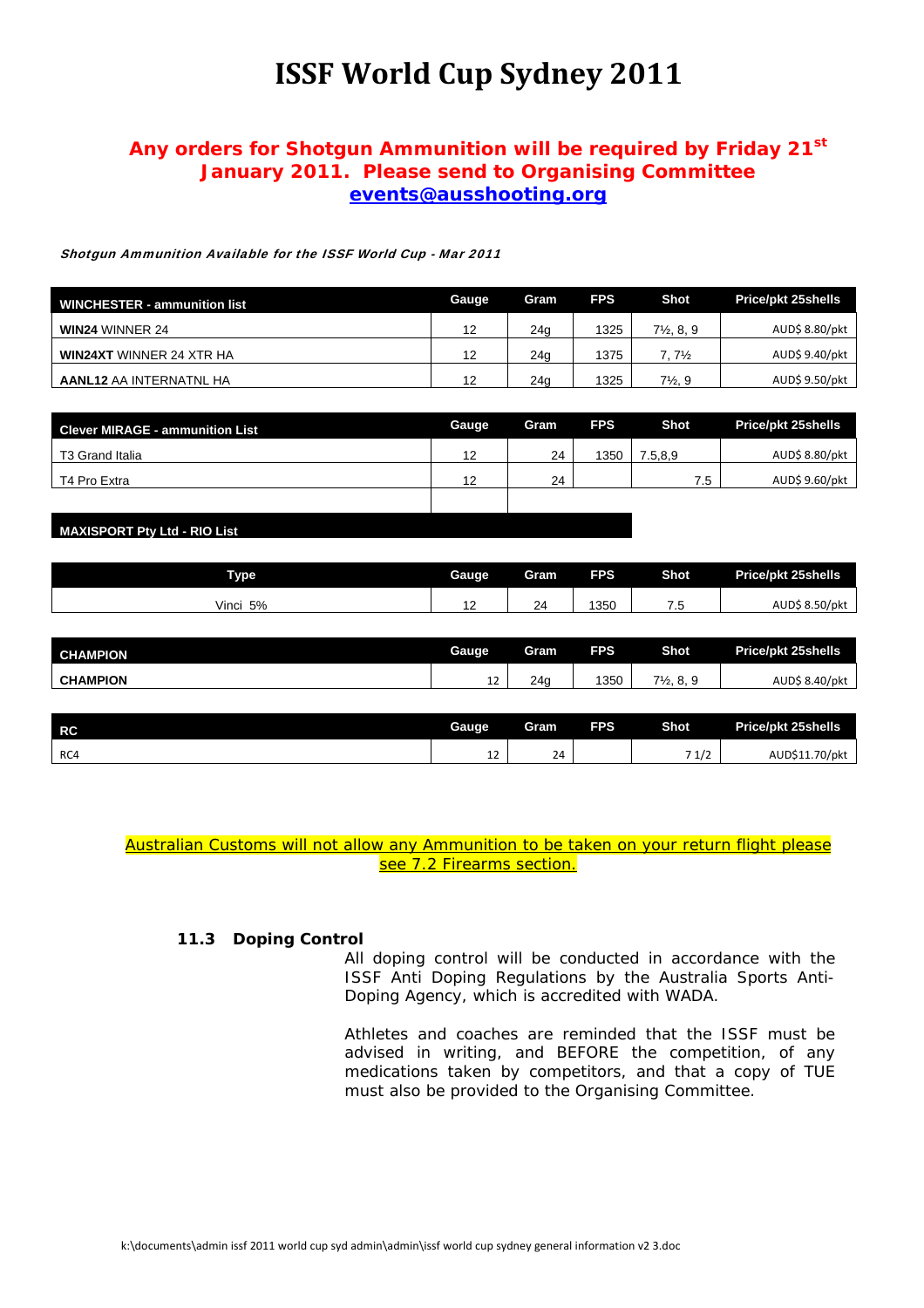### **12. Ceremonies**

- **12.1 Technical Meeting** will take place at 1400 hours (2pm) on 22<sup>nd</sup> March 2011 on the Finals range
- **12.2 Opening Ceremony** will be conducted on the shooting range at approximately 4.45pm hours on Tuesday 22<sup>nd</sup> March, 2011.
- **12.3 Closing Dinner / BBQ** will be held on Tuesday 29<sup>th</sup> March 2011, provided there are enough people interested in attending. A cost and information sheet will be circulated to teams on arrival Monday 21<sup>st</sup> March 2011.
- **12.4 Award Ceremonies** will be conducted in the Finals Range after each Finals match. Enough time will be allowed following each match for the winners to change into Official National Uniform or Official National Tracksuit as per ISSF rule 6.17.5.5.
- **12.5 Flags**: All participating teams are required to bring with them three of their national flags (Minimum size: 1 m X 1.5m approx.), and one national anthem on standard CD (40-50 seconds).

# **13. Climate**

 The mean daily maximum temperature in March in Sydney is 24 C and the mean daily minimum is 17 C. The average humidity is 74% and average rainfall in March is 122mm. Sunrise is at 7am and sunset at 7pm.

# **14. Media Relations**

- **14.1 Limited on-site press facilities** will be available and further details may be obtained via the Organising Committees email events@ausshooting.org
- **14.2 ISSF-TV** All finals will be covered through ISSF TV. *Press Conference facilities will be available*.

# **15. Industry/Exhibitions**

 It is planned that a gunsmith will be on site at the Sydney International Shooting Centre.

Companies wishing to sell or exhibit their wares are asked to contact the organisers by January  $14<sup>th</sup>$  2011.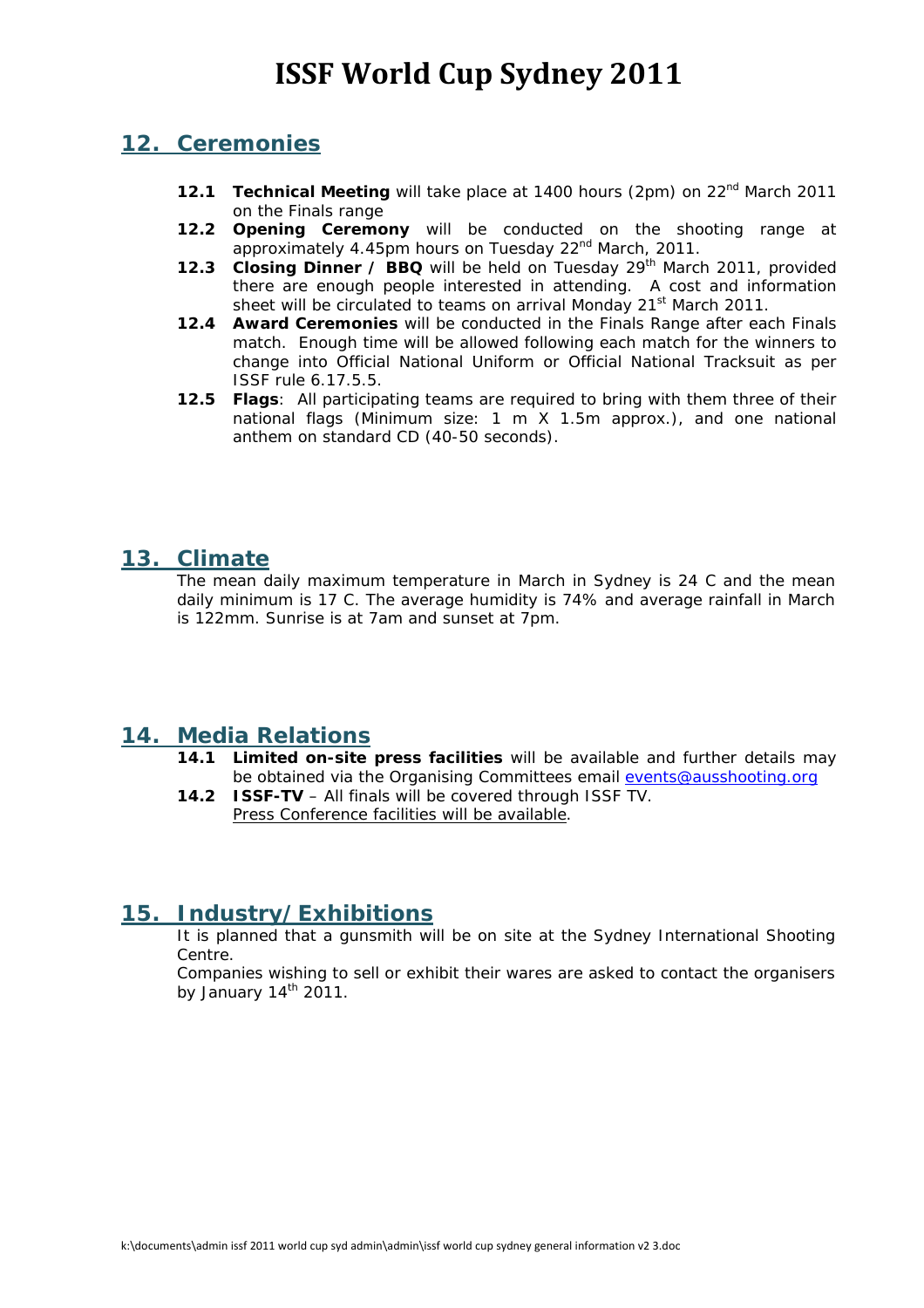### **16. Fees**

| Entry fees                   | EURO 170 per shooter / event                                                           |
|------------------------------|----------------------------------------------------------------------------------------|
| Official's fee:              | EURO 50 per person                                                                     |
| Late Entry fee               | EURO 50 per person / per event (As per ISSF rules)                                     |
| <b>Firearms Permit:</b>      | AUD \$85 per permit (AUS. Firearms Regulation)<br><b>URGENT DUE 7th January 2011</b> . |
| <b>Shotgun Practice Fee:</b> | 14 EURO Double Trap (50 Targets)<br>7 EURO Trap & Skeet (25 Targets)                   |
|                              |                                                                                        |

 *Airport Tax Passengers of international airlines are reminded, where applicable, to pay the airport tax on departure at the Sydney International Airport.* 

#### **Bank details of Organising Committee**

| Name of Bank:   | Westpac Banking Corporation,              |
|-----------------|-------------------------------------------|
| <b>Branch</b>   | Marion Branch,                            |
| Branch address: | Marion South Australia                    |
| Swift Code:     | <b>WPACAU2S</b>                           |
| BSB No.:        | 035-045                                   |
| Account No.:    | 210626                                    |
| Account Name:   | Australian International Shooting Limited |

### **17. Contacts**

 Organising Committee: Organising Committee ISSF World Cup Sydney 2011 PO Box 375, Brighton, SA 5048, Australia Tel.: +61 8 8296 0951 Fax: +61 8 8296 0937 E-mail: events@ausshooting.org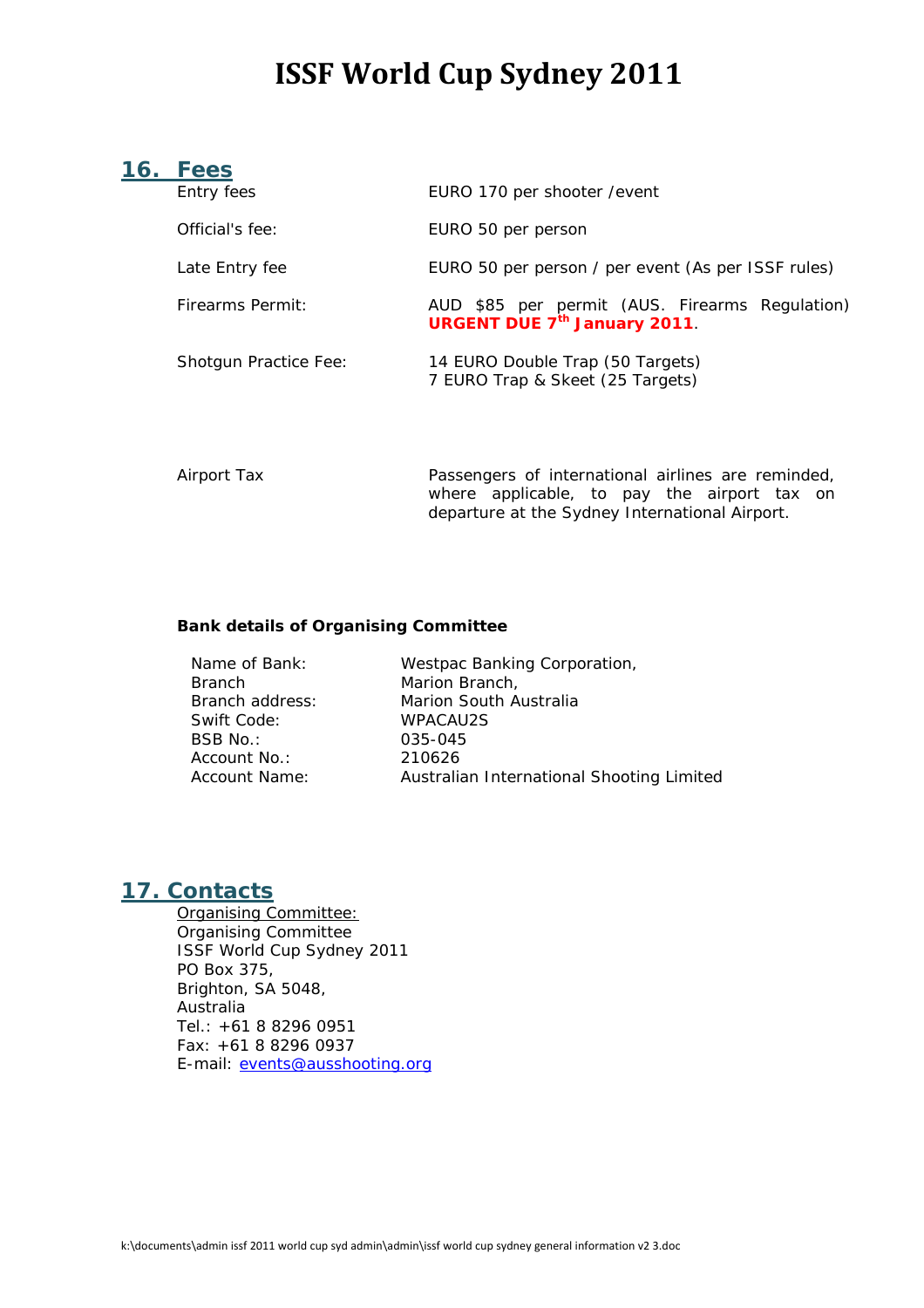## **18. Annexures**

The following forms are attached:

- 1. Final Entries Rifle & Pistol (Annex 3.1)
- 2. Final Entry Shotgun (Annex 3.2)
- 3. Final Entries Official (Annex 3.3)
- 4. Final Travel Form (Annex 4)
- 5. Final Hotel Reservation (Annex 5)
- 6. Final Rooming List (Annex 6)
- 7. Visa Support (Annex 7)
- 8. Firearms Form (Over 18 years old) NSW Police Force Firearms Registry Application for a (temporary) Overseas Competitor firearms permit. **P645**
- 9. Firearms Form (Under 18 years old) NSW Police Force Firearms Registry Application for a (temporary) Overseas Competitor firearms permit**. P646**
- 10. Media Accreditation Form (Annex 9)

### **19. Summary of all deadlines**

(Attached)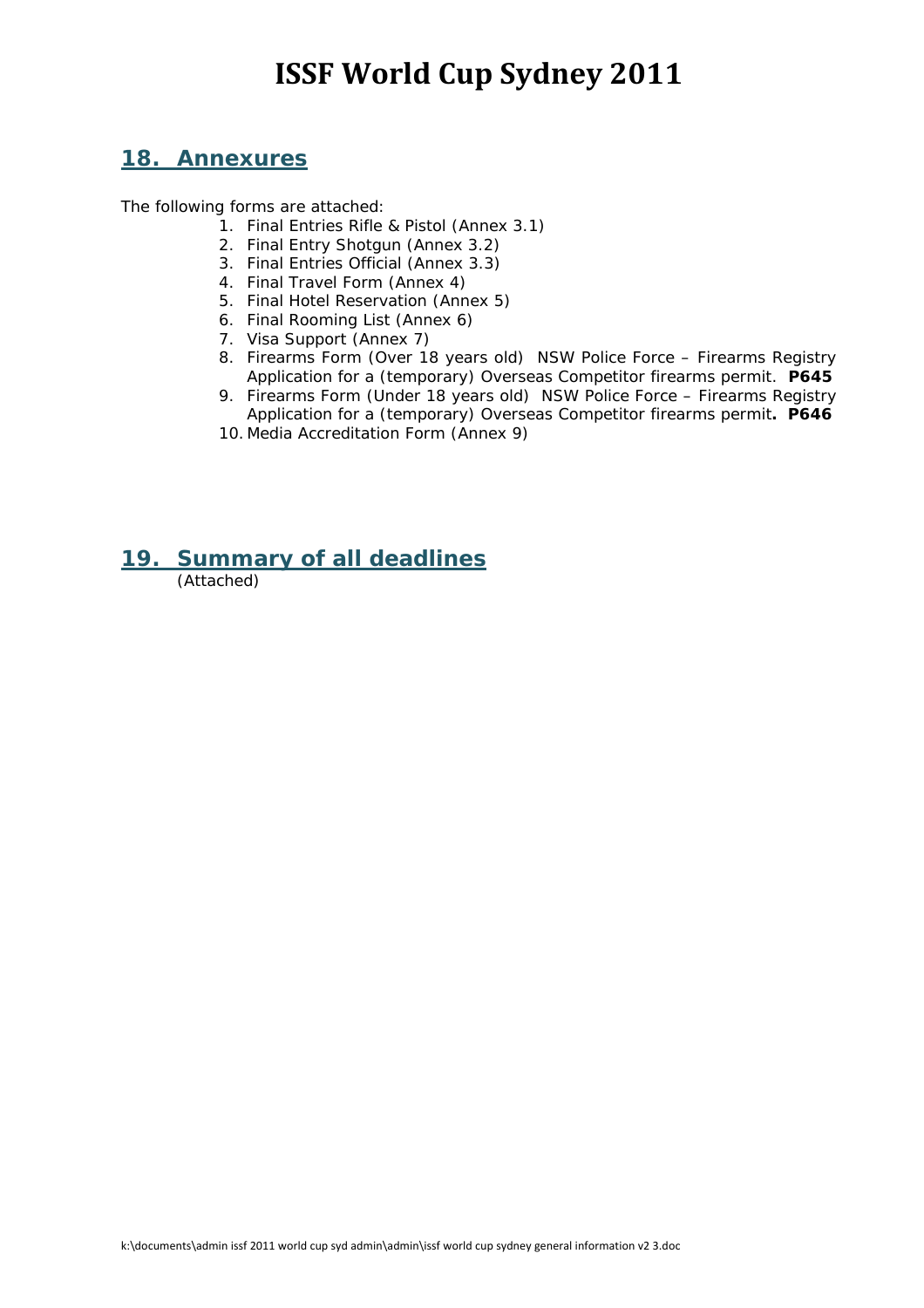(Fax to Organising Committee at +61-8-82960937)



ISSF World Cup 2011 All disciplines Sydney, AUS



### 21st March - 1st April 2011

#### **SUMMARY OF ALL DEADLINES**

| <b>Deadline</b> | <b>Form</b>                            | <b>Annex</b>            | <b>Return To</b>                     | Website                                          | Fax No.          | Email                  |
|-----------------|----------------------------------------|-------------------------|--------------------------------------|--------------------------------------------------|------------------|------------------------|
| 7 Jan 2011      | <b>Firearms</b><br>Ammunition          | OR<br>P645              | Organising                           | http://www.ausshooting.org                       | +61-8-82960937   | events@ausshooting.org |
| 14 Jan 2011     | Visa Support                           | P646 (Minor)<br>Annex 7 | Committee<br>Organising<br>Committee | http://www.ausshooting.org                       | +61-8-82960937   | events@ausshooting.org |
| 21 Jan 2011     | Ammunition<br>Orders Due               |                         | Organising<br>Committee              | http://www.ausshooting.org                       | +61-8-82960937   | events@ausshooting.org |
| 31 Jan 2011     | <b>Final Hotel</b>                     | Annex 5                 | Organising<br>Committee              | http://www.ausshooting.org - ONLINE REGISTRATION | +61-8-82960937   | events@ausshooting.org |
| 31 Jan 2011     | <b>Final Rooming</b>                   | Annex 6                 | Organising<br>Committee              | http://www.ausshooting.org - ONLINE REGISTRATION | +61-8-82960937   | events@ausshooting.org |
| 31 Jan 2011     | <b>Final Travel</b>                    | Annex 4                 | Organising<br>Committee              | http://www.ausshooting.org                       | +61-8-82960937   | events@ausshooting.org |
| 20 Feb 2011     | <b>Final Entries</b><br>Rifle & Pistol | Annex 3.1               | <b>ISSF</b><br><b>Headquarters</b>   | http://entry.issf-sports.info                    | +49 89 544355 44 | entry@issf-sports.info |
| 20 Feb 2011     | <b>Final Entries</b><br>Shotgun        | Annex 3.2               | <b>ISSF</b><br><b>Headquarters</b>   | http://entry.issf-sports.info                    | +49 89 544355 44 | entry@issf-sports.info |
| 20 Feb 2011     | <b>Final Official</b>                  | Annex 3.3               | <b>ISSF</b><br><b>Headquarters</b>   | http://entry.issf-sports.info                    | +49 89 544355 44 | entry@issf-sports.info |
| 20Feb 2011      | Media<br>Accreditation                 | Annex 9                 | Organising<br>Committee              | http://www.ausshooting.org                       | +61-8-82960937   | events@ausshooting.org |

**Australian International Shooting LTD**

**Ms Belinda Muehlberg**

**P. O. Box 375, Brighton**

**SA 5048, Australia**

**Phone: +61‐8‐82960951**

**Fax: +61‐8‐82960937**

**E‐mail: events@ausshooting.org**

**Web: http://www.ausshooting.org**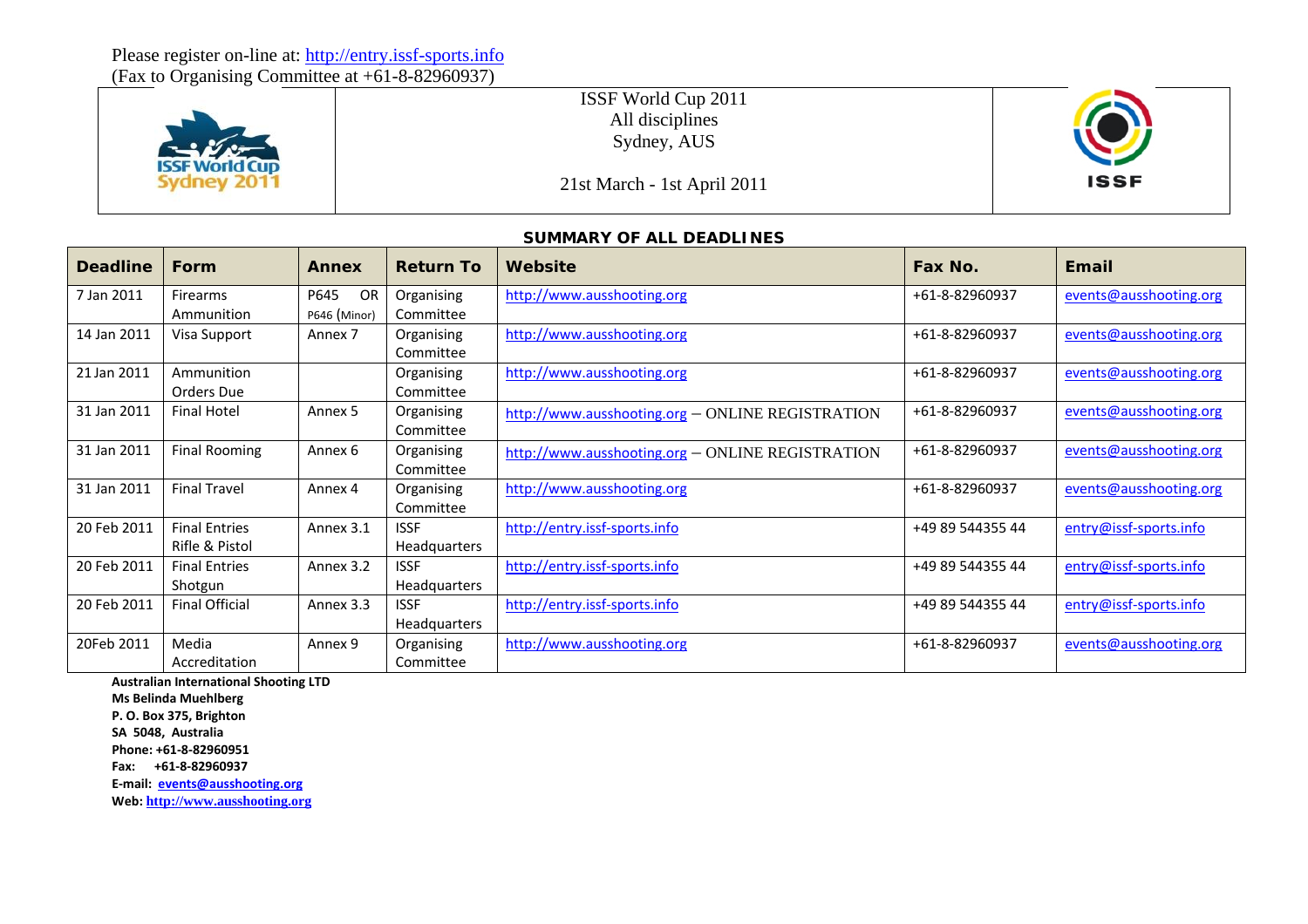



hosted by

|                                                                     | <b>HUSLEY DY</b>                                                            |                                       |                                     |                                 |  |  |
|---------------------------------------------------------------------|-----------------------------------------------------------------------------|---------------------------------------|-------------------------------------|---------------------------------|--|--|
|                                                                     | <b>Australian International Shooting Limited</b>                            |                                       |                                     |                                 |  |  |
|                                                                     | 21st March- 1st April 2011                                                  |                                       |                                     |                                 |  |  |
|                                                                     | The competition will be conducted under ISSF Rules and Regulations.         |                                       |                                     |                                 |  |  |
|                                                                     | Technical meeting Tuesday 22 <sup>nd</sup> March at 2pm in the Finals Hall. |                                       |                                     |                                 |  |  |
| PET=Pre-event Training/Official Practice<br>vers $2.5 - 12/12/2010$ |                                                                             |                                       |                                     |                                 |  |  |
| <b>Time</b>                                                         | <b>ISSF Events.</b>                                                         | Range                                 | <b>Report</b><br>time for<br>finals | <b>Award</b><br><b>Ceremony</b> |  |  |
|                                                                     | <b>Monday 21st</b>                                                          |                                       |                                     |                                 |  |  |
|                                                                     | <b>Arrival Day</b>                                                          |                                       |                                     |                                 |  |  |
|                                                                     |                                                                             |                                       |                                     |                                 |  |  |
|                                                                     | Tuesday 22 <sup>nd</sup>                                                    |                                       |                                     |                                 |  |  |
| $8.00am - 9.00am$                                                   | <b>Unofficial Training</b>                                                  | 10 <sub>m</sub>                       |                                     |                                 |  |  |
| $8.00$ am $- 10.00$ am                                              | <b>Unofficial Training</b>                                                  | 50 <sub>m</sub>                       |                                     |                                 |  |  |
| $9.00$ am $- 1.45$ pm                                               | PET - Trap Men & Trap Women                                                 | Clay target                           |                                     |                                 |  |  |
| $9.15$ am $-10.00$ am                                               | PET-10m Air Rifle Women Relay 1                                             | 10 <sub>m</sub>                       |                                     |                                 |  |  |
| $9.30$ am $- 1.00$ pm                                               | <b>Unofficial Training</b>                                                  | 25m                                   |                                     |                                 |  |  |
| $10.30$ am - 11.15am                                                | PET-10m Air Rifle Women Relay 2                                             | 10 <sub>m</sub>                       |                                     |                                 |  |  |
| $10.30$ am - 11.30am                                                | PET - 50m Rifle 3 Positions Men Elimination 1                               | 50 <sub>m</sub>                       |                                     |                                 |  |  |
| $12.00$ pm $- 1.00$ pm                                              | <b>Unofficial Training</b>                                                  | 10 <sub>m</sub>                       |                                     |                                 |  |  |
| $12.00$ pm $- 1.00$ pm                                              | PET - 50m Rifle 3 Positions Men Elimination 2                               | 50 <sub>m</sub>                       |                                     |                                 |  |  |
| $1.00pm - 4.00pm$                                                   | <b>Unofficial Training</b>                                                  | 25m                                   |                                     |                                 |  |  |
| $1.30$ pm $- 2.15$ pm                                               | PET-10m Air Pistol Women Relay 1                                            | 10 <sub>m</sub>                       |                                     |                                 |  |  |
| $2.00$ pm $- 2.45$ pm                                               | <b>Tech Meeting</b>                                                         | <b>Finals Hall</b>                    |                                     |                                 |  |  |
| $2.45$ pm $- 3.30$ pm                                               | PET-10m Air Pistol Women Relay 2                                            | 10 <sub>m</sub>                       |                                     |                                 |  |  |
| $3.45$ pm $- 5.00$ pm                                               | <b>Unofficial Training</b>                                                  | 10 <sub>m</sub>                       |                                     |                                 |  |  |
| $3.45$ pm $- 5.00$ pm                                               | <b>Unofficial Training</b>                                                  | 50 <sub>m</sub>                       |                                     |                                 |  |  |
| $4.45$ pm $- 5.30$ pm                                               | <b>Opening Ceremony</b>                                                     |                                       |                                     |                                 |  |  |
|                                                                     |                                                                             |                                       |                                     |                                 |  |  |
|                                                                     | <b>Wednesday 23rd</b>                                                       |                                       |                                     |                                 |  |  |
|                                                                     |                                                                             |                                       |                                     |                                 |  |  |
| $8.00am - 9.15am$                                                   | 10m Air Rifle Women Relay 1                                                 | 10 <sub>m</sub>                       |                                     |                                 |  |  |
| $8.00$ am $- 11.20$ am                                              | 50m Rifle 3 Positions Men Elimination 1                                     | 50 <sub>m</sub>                       |                                     |                                 |  |  |
| $8.30$ am $- 5.00$ pm                                               | Trap Men (50)                                                               | <b>Clay Target</b>                    |                                     |                                 |  |  |
| $8.30$ am $- 1.00$ pm<br>$9.45$ am $-11.00$ am                      | Trap Women (50)<br>10m Air Rifle Women Relay 2                              | <b>Clay Target</b><br>10 <sub>m</sub> |                                     |                                 |  |  |
| $11.15$ am - $11.30$ am                                             | 10m Air Rifle Women Shoot Off                                               | 10 <sub>m</sub>                       |                                     |                                 |  |  |
| $12.15$ pm $- 1.30$ pm                                              | 10m Air Pistol Women Relay 1                                                | 10 <sub>m</sub>                       |                                     |                                 |  |  |
| $12.30$ pm $- 3.50$ pm                                              | 50m Rifle 3 Positions Men Elimination 2                                     | 50 <sub>m</sub>                       |                                     |                                 |  |  |
| $12.30$ pm $- 1.30$ pm                                              | <b>FINALS - 10m Air Rifle Women</b>                                         | <b>Finals Hall</b>                    | 12.00pm                             | A/C                             |  |  |
| $2.00$ pm $- 3.15$ pm                                               | 10m Air Pistol Women Relay 2                                                | 10 <sub>m</sub>                       |                                     |                                 |  |  |
|                                                                     |                                                                             |                                       |                                     |                                 |  |  |

k:\documents\admin issf 2011 world cup syd admin\programming\issf world cup sydney 2011 program list v2.5.doc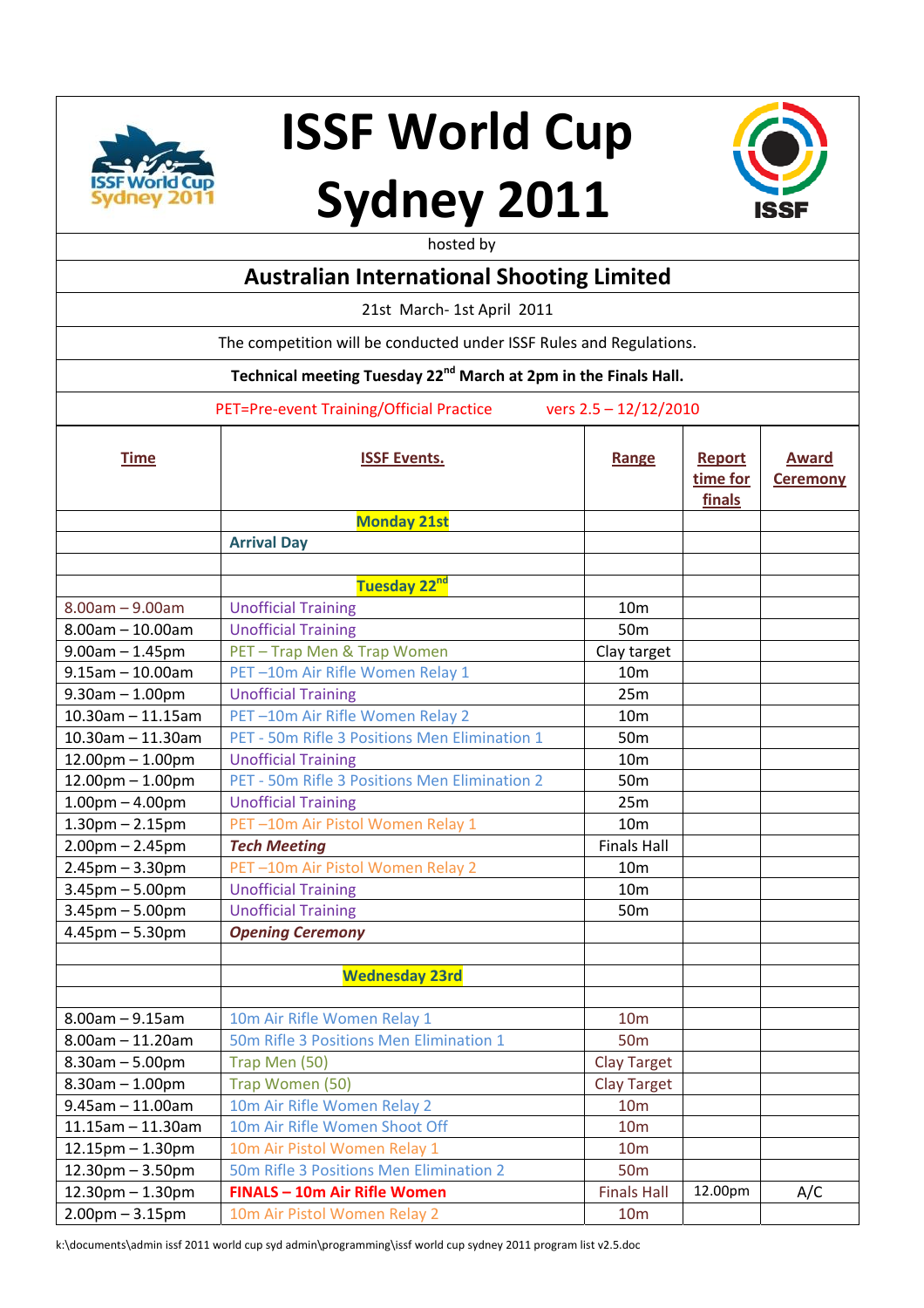| $3.30$ pm $- 3.45$ pm   | 10m Air Pistol Women Shoot Off                | 10 <sub>m</sub>    |                    |     |
|-------------------------|-----------------------------------------------|--------------------|--------------------|-----|
| $4.30pm - 5.00pm$       | PET-10m Air Pistol Men Relay 1                | 10 <sub>m</sub>    |                    |     |
| $4.30$ pm $- 5.15$ pm   | <b>FINALS - 10m Air Pistol Women</b>          | <b>Finals Hall</b> | 4.00pm             | A/C |
| $5.30$ pm $-6.00$ pm    | PET - 10m Air Pistol Men Relay 2              | 10 <sub>m</sub>    |                    |     |
|                         |                                               |                    |                    |     |
|                         |                                               |                    |                    |     |
|                         |                                               |                    |                    |     |
|                         | Thursday 24 <sup>th</sup>                     |                    |                    |     |
|                         |                                               |                    |                    |     |
| $8.00$ am $- 11.20$ am  | 50m Rifle 3 Positions Men Qualification       | 50 <sub>m</sub>    |                    |     |
| $8.30$ am $- 4.00$ pm   | Trap Men (25)                                 | <b>Clay Target</b> |                    |     |
| $9.00$ am $- 10.45$ am  | 10m Air Pistol Men Relay 1                    | 10 <sub>m</sub>    |                    |     |
| $11.00am - 4.00pm$      | Trap Women (25)                               | Clay Target        |                    |     |
| $11.30$ am $- 1.15$ pm  | 10m Air Pistol Men Relay 2                    | 10 <sub>m</sub>    |                    |     |
| $11.45$ am - $12.00$ pm | 50m Rifle 3 Positions Men Shoot Off           | 50 <sub>m</sub>    |                    |     |
| $1.00$ pm $- 1.45$ pm   | PET-50m Rifle 3 Positions Women Elimination 1 | 50 <sub>m</sub>    |                    |     |
| $1.00pm - 2.00pm$       | <b>FINALS - 50m Rifle 3 Positions Men</b>     | <b>Finals Hall</b> | 12.30pm            | A/C |
| $1.30pm - 1.45pm$       | 10m Air Pistol Men Shoot Off                  | 10 <sub>m</sub>    |                    |     |
| $2.15$ pm $-3.00$ pm    | PET-50m Rifle 3 Positions Women Elimination 2 | 50 <sub>m</sub>    |                    |     |
| $2.30$ pm $- 3.30$ pm   | FINALS - 10m Air Pistol Men                   | <b>Finals Hall</b> | 2.00pm             | A/C |
| $4.15$ pm $- 4.30$ pm   | <b>Trap Women Shoot Off</b>                   | <b>Clay Target</b> |                    |     |
| $5.15$ pm $- 5.45$ pm   | <b>FINALS - Trap Women</b>                    | <b>Clay Target</b> | 4.45pm             | A/C |
|                         |                                               |                    |                    |     |
|                         | Friday 25 <sup>th</sup>                       |                    |                    |     |
|                         |                                               |                    |                    |     |
| $8.00$ am $- 10.15$ am  | 50m Rifle 3 Positions Women Elimination 1     | 50 <sub>m</sub>    |                    |     |
| $8.30$ am $- 4.00$ pm   | Trap Men (50)                                 | Clay Target        |                    |     |
| $9.00am - 9.45am$       | PET - 25m Pistol Women ( Precision) Relay 1   | 25m                |                    |     |
| $10.15$ am $- 11.00$ am | PET - 25m Pistol Women (Precision) Relay 2    | 25m                |                    |     |
| $11.00$ am - $11.45$ am | PET - 10m Air Rifle Men Relay 1               | 10 <sub>m</sub>    |                    |     |
| $11.00$ am $- 1.15$ pm  | 50m Rifle 3 Positions Women Elimination 2     | <b>50m</b>         |                    |     |
| $12.15$ pm $- 1.00$ pm  | PET - 10m Air Rifle Men Relay 2               | 10 <sub>m</sub>    |                    |     |
| $2.15$ pm $- 3.00$ pm   | PET-50m Pistol Men Elimination 1              | 50 <sub>m</sub>    |                    |     |
| $3.30$ pm $- 4.15$ pm   | PET-50m Pistol Men Elimination 2              | 50 <sub>m</sub>    |                    |     |
| $4.15$ pm $- 4.30$ pm   | <b>Trap Men Shoot Off</b>                     | Clay Target        |                    |     |
| $5.15$ pm $- 5.45$ pm   | <b>FINALS - Trap Men</b>                      | Clay Target        | 4.45pm             | A/C |
|                         |                                               |                    |                    |     |
|                         | Saturday 26 <sup>th</sup>                     |                    |                    |     |
|                         |                                               |                    |                    |     |
| $8.00$ am $- 9.45$ am   | 10m Air Rifle Men Relay 1                     | 10 <sub>m</sub>    |                    |     |
| $8.00$ am $- 10.15$ am  | 50m Rifle 3 Positions Women Qualification     | 50 <sub>m</sub>    |                    |     |
| $9.00am - 1.00pm$       | 25m Pistol Women (Precision)                  | 25m                |                    |     |
| $10.15$ am $- 12.00$ pm | 10m Air Rifle Men Relay 2                     | 10 <sub>m</sub>    |                    |     |
| $10.30$ am - 10.45am    | 50m Rifle 3 Positions Women Shoot Off         | 50 <sub>m</sub>    |                    |     |
| $11.30$ am - $12.30$ pm | <b>FINALS - 50m Rifle 3 Positions Women</b>   | <b>Finals Hall</b> | 11.00am            | A/C |
| $11.45$ am - 1.45pm     | 50m Pistol Men Elimination 1                  | 50 <sub>m</sub>    |                    |     |
| $12.00$ pm $- 2.30$ pm  | PET - Double Trap Men                         | <b>Clay Target</b> |                    |     |
| $12.15$ pm $- 12.30$ pm | 10m Air Rifle Men Shoot Off                   | 10 <sub>m</sub>    |                    |     |
| $1.45$ pm $- 2.45$ pm   | <b>FINALS - 10m Air Rifle Men</b>             | <b>Finals Hall</b> | 1.15 <sub>pm</sub> | A/C |
| $2.15$ pm $- 3.00$ pm   | PET-25m Pistol Women (Rapid) Relay 1          | 25m                |                    |     |
| $2.15$ pm $- 4.15$ pm   |                                               | 50 <sub>m</sub>    |                    |     |
|                         | 50m Pistol Men Elimination 2                  |                    |                    |     |
| $3.30$ pm $- 4.15$ pm   | PET - 25m Pistol Women (Rapid) Relay 2        | 25m                |                    |     |
|                         |                                               |                    |                    |     |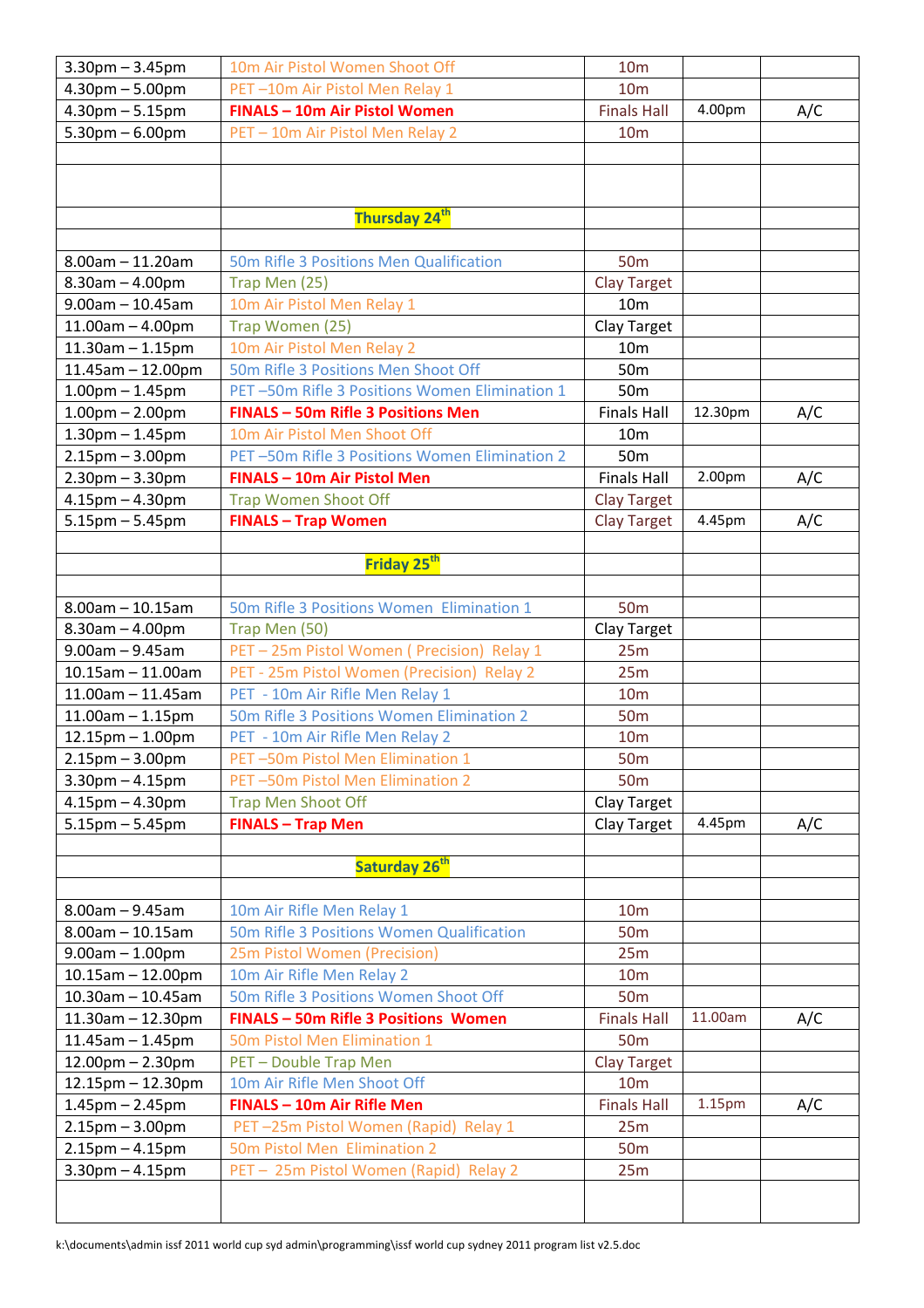|                         | Sunday 27 <sup>th</sup>                   |                    |         |     |
|-------------------------|-------------------------------------------|--------------------|---------|-----|
|                         |                                           |                    |         |     |
| $8.00$ am $- 10.00$ am  | 50m Pistol Men Qualification              | <b>50m</b>         |         |     |
| $9.00$ am $- 12.00$ pm  | 25m Pistol Women (Rapid)                  | 25m                |         |     |
| $10.15$ am - 10.30am    | 50m Pistol Men Shoot Off                  | 50 <sub>m</sub>    |         |     |
| 11.15am - 12.15pm       | <b>FINALS - 50m Pistol Men</b>            | <b>Finals Hall</b> | 10.45am | A/C |
| $11.30$ am - $12.15$ pm | PET - 50m Rifle Prone Men Elimination 1   | 50 <sub>m</sub>    |         |     |
| $11.45$ am - 3.45pm     | Double Trap Men                           | <b>Clay Target</b> |         |     |
| 12.15pm - 12.30pm       | 25m Pistol Women Shoot Off                | 25m                |         |     |
| 12.45pm - 1.30pm        | PET - 50m Rifle Prone Men Elimination 2   | 50 <sub>m</sub>    |         |     |
| $1.15$ pm $- 2.15$ pm   | FINALS - 25m Pistol Women                 | <b>Finals Hall</b> | 12.45pm | A/C |
| $2.00pm - 4.00pm$       | PET - 25m Rapid Fire Pistol Men           | 25m                |         |     |
| $4.00$ pm $- 4.15$ pm   | Double Trap Men Shoot Off                 | <b>Clay Target</b> |         |     |
| $5.00$ pm $- 5.30$ pm   | <b>FINALS - Double Trap</b>               | <b>Clay Target</b> | 4.30pm  | A/C |
|                         |                                           |                    |         |     |
|                         | Monday 28 <sup>th</sup>                   |                    |         |     |
| $9.00$ am $- 12.30$ pm  | PET-Skeet Men & Women                     | <b>Clay Target</b> |         |     |
| $9.00$ am $- 10.15$ am  | 50m Rifle Prone Men Elimination 1         | 50 <sub>m</sub>    |         |     |
| $10.00$ am $- 12.30$ pm | 25m Rapid Fire Pistol Men Stage 1         | 25m                |         |     |
| $11.00$ am $- 12.15$ pm | 50m Rifle Prone Men Elimination 2         | 50 <sub>m</sub>    |         |     |
|                         |                                           |                    |         |     |
|                         | <b>Tuesday 29th</b>                       |                    |         |     |
|                         |                                           |                    |         |     |
| $8.30$ am $- 4.00$ pm   | Skeet Men (50)                            | <b>Clay Target</b> |         |     |
| $8.30$ am $- 4.00$ pm   | Skeet Women (50)                          | <b>Clay Target</b> |         |     |
| $9.00$ am $- 10.15$ am  | 50m Rifle Prone Men Qualification         | 50 <sub>m</sub>    |         |     |
| $10.00$ am $- 12.30$ pm | 25m Rapid Fire Pistol Men Stage 2         | 25m                |         |     |
| $10.30$ am - 10.45am    | 50m Rifle Prone Men Shoot Off             | <b>50m</b>         |         |     |
| $11.30$ am - $12.30$ pm | FINAL S - 50m Rifle Prone Men             | <b>Finals Hall</b> | 11.00am | A/C |
| 12.45pm - 1.00pm        | 25m Rapid Fire Pistol Men Shoot Off       | 25m                |         |     |
| $1.45$ pm $- 2.45$ pm   | <b>FINALS - 25m Rapid Fire Pistol Men</b> | <b>Finals Hall</b> | 1.15pm  | A/C |
|                         |                                           |                    |         |     |
|                         | <b>Wednesday 30th</b>                     |                    |         |     |
|                         |                                           |                    |         |     |
|                         | <b>Departure Day</b>                      |                    |         |     |
| $8.30$ am $- 2.45$ pm   | Skeet Men (25)                            | Clay Target        |         |     |
| $10.15$ am $- 2.00$ pm  | Skeet Women (25)                          | Clay Target        |         |     |
| $3.00$ pm $-3.15$ pm    | <b>Skeet Women Shoot Off</b>              | <b>Clay Target</b> |         |     |
| $4.00pm - 4.30pm$       | <b>FINALS - Skeet Women</b>               | Clay Target        | 3.30pm  | A/C |
|                         | <b>Thursday 31st</b>                      |                    |         |     |
|                         |                                           |                    |         |     |
| $8.30$ am $- 3.00$ pm   | Skeet Men (50)                            | Clay Target        |         |     |
| $3.15$ pm $- 3.30$ pm   | <b>Skeet Men Shoot Off</b>                | <b>Clay Target</b> |         |     |
| $4.15$ pm $- 4.45$ pm   | <b>FINALS - Skeet Men</b>                 | Clay Target        | 3.45pm  | A/C |
|                         |                                           |                    |         |     |
|                         | <b>Friday 1st April</b>                   |                    |         |     |
|                         |                                           |                    |         |     |
|                         | <b>Departure Day</b>                      |                    |         |     |
|                         |                                           |                    |         |     |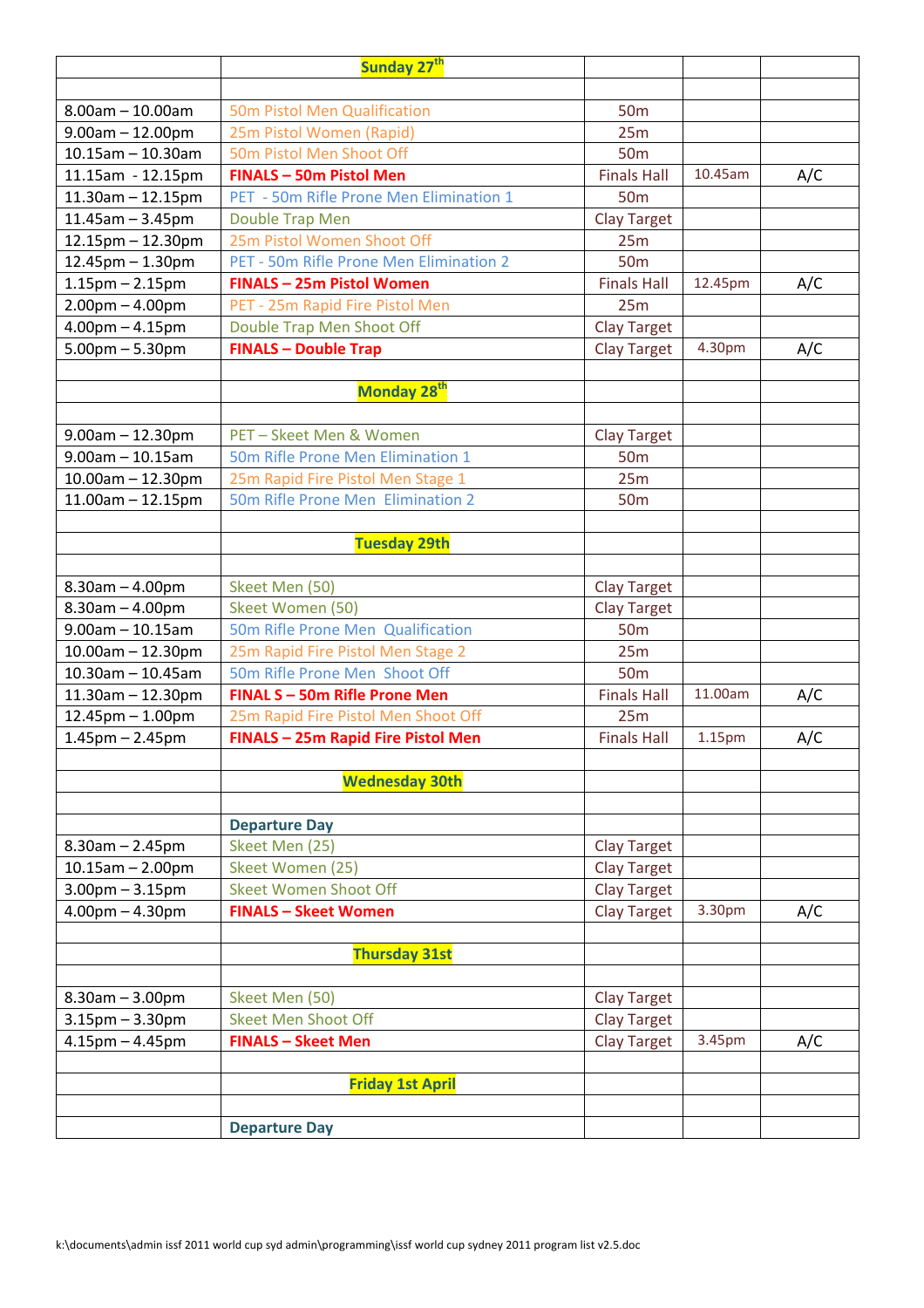

| Τ                  | 1800<br>Finals          |
|--------------------|-------------------------|
|                    |                         |
| ET 10m Pistol M R2 | $\mathbf{z}$            |
| pW                 | 3                       |
| pM                 | $\mathbf{1}$            |
|                    | $\overline{\mathbf{c}}$ |
|                    | 3                       |
|                    |                         |
|                    |                         |
|                    | 1                       |
|                    | 1                       |
|                    |                         |
|                    | 1800                    |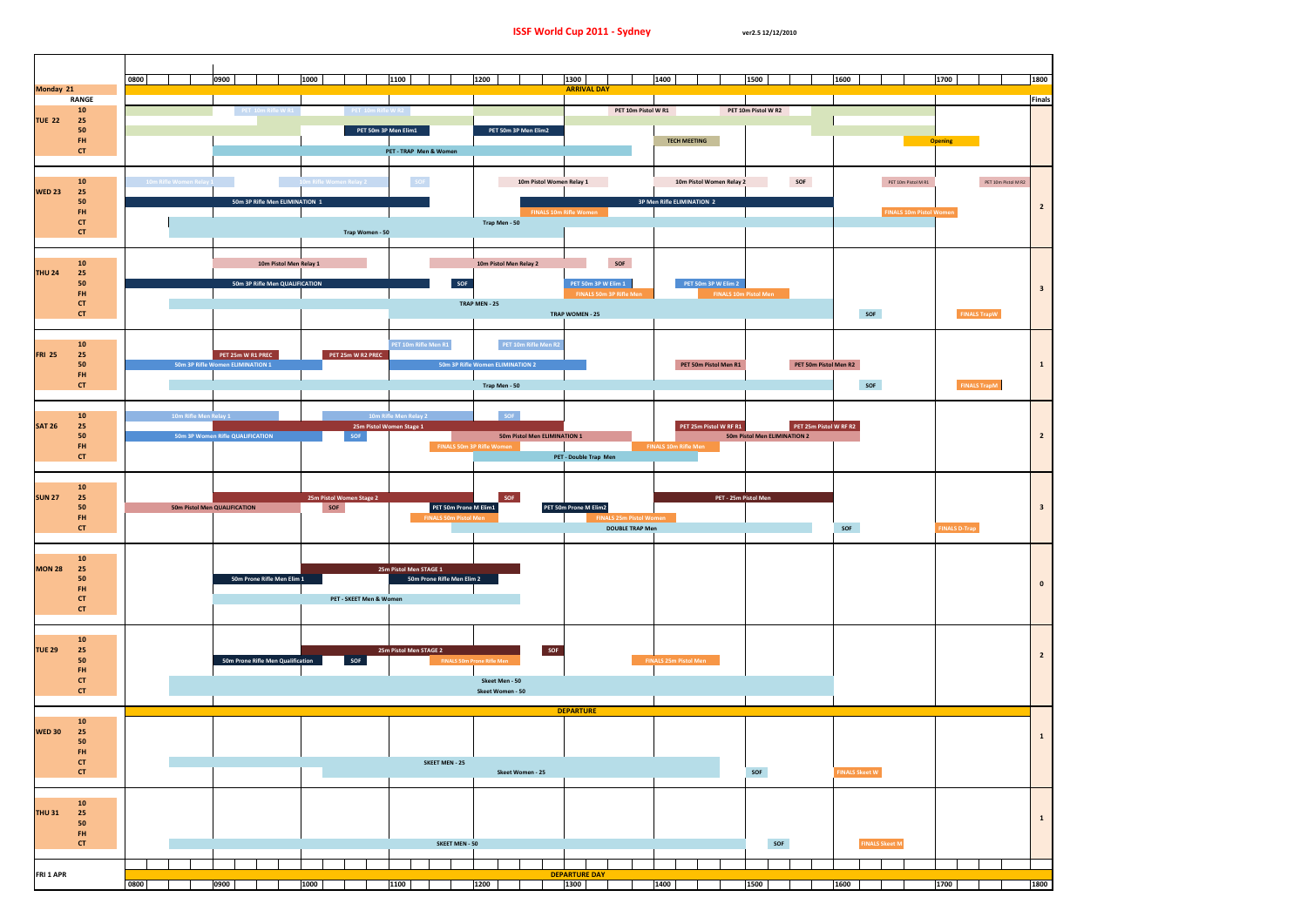|                 |                        | <b>WORLD CUP SYDNEY - MARCH 2010</b>  |                                 |
|-----------------|------------------------|---------------------------------------|---------------------------------|
| <b>COUNTRY</b>  | <b>PERMIT#</b>         | <b>SURNAME</b>                        | <b>GIVEN NAME</b>               |
| <b>AUSTRIA</b>  | 410163540              | <b>KNOEGLER</b>                       | <b>MARIO</b>                    |
|                 | 410163566              | <b>PLANER</b>                         | <b>CHRISTIAN</b>                |
|                 |                        |                                       |                                 |
| <b>BELARUS</b>  | 410156473              | <b>MARTYNOV</b>                       | <b>SERGEI</b>                   |
| <b>BELGIUM</b>  | 410158847              | DE BOCK                               | DAISY                           |
|                 | 410158839              | <b>KESSLER</b>                        | <b>FRANCINE</b>                 |
|                 | 410158855              | <b>VERCRUSSE</b>                      | <b>STEPHANIE</b>                |
|                 |                        |                                       |                                 |
|                 |                        |                                       |                                 |
| <b>BULGARIA</b> | 410155806<br>410155822 | GROZDEVA-GRIGOROVA<br><b>KIRJAKOV</b> | <b>MARIA</b><br><b>TANYU</b>    |
|                 |                        |                                       |                                 |
| <b>CANADA</b>   | 410153755              | <b>FRASER</b>                         | <b>JORDAN</b>                   |
|                 | 410153819              | HARE                                  | <b>LYNDA</b>                    |
|                 | 410153860              | <b>LUDWIG</b>                         | <b>DOROTHY</b>                  |
|                 | 410152980              | <b>LUK</b>                            | <b>CINDY</b>                    |
|                 | 410153894              | <b>MARKEWICZ</b>                      | ALAN                            |
|                 |                        |                                       |                                 |
| <b>CHINA</b>    | 410158903              | <b>BIAN</b>                           | YUZHONG                         |
|                 | 410163638              | CAI                                   | <b>XIAOXUE</b>                  |
|                 | 410155673              | CAO                                   | YI FEI                          |
|                 | 410155673              | CAO                                   | YIFEI                           |
|                 | 410163620              | <b>CHEN</b>                           | XU                              |
|                 | 410160445<br>410155700 | <b>CHEN</b><br><b>CHEN</b>            | <b>YAN</b><br><b>FANG</b>       |
|                 | 410163611              | <b>CHENG</b>                          | <b>CHENG</b>                    |
|                 | 410156841              | FANG (minor)                          | <b>XUE</b>                      |
|                 | 410170070              | GAO                                   | <b>ZHENG</b>                    |
|                 | 410154088              | GAO (minor)                           | <b>TINGJIE</b>                  |
|                 | 410160429              | GUO                                   | TAO                             |
|                 | 410154299<br>410154109 | GUO<br>GUO                            | WENJUN<br><b>PONGBAI</b>        |
|                 | 410158919              | HOU                                   | KAI                             |
|                 | 410163603              | JIANG                                 | <b>TING</b>                     |
|                 | 410160402              | <b>KANG</b>                           | <b>HONGWEI</b>                  |
|                 | 410160437              | LI.                                   | <b>YUEHONG</b>                  |
|                 | 410153931              | LIN                                   | ZHONGZAI                        |
|                 | 410170045<br>410170053 | LIU<br>LIU                            | BO<br>QING                      |
|                 | 410153982              | LIU                                   | ΥI                              |
|                 | 410170061              | LU                                    | <b>MING</b>                     |
|                 | 410172876              | MA                                    | JUN                             |
|                 | 410153993              | <b>PANG</b>                           | WEI                             |
|                 | 410153993              | <b>PANG</b>                           | WEI                             |
|                 | 410154013              | PU<br>TONG                            | QI FENG<br>XIN                  |
|                 | 410155662<br>410172796 | <b>WANG</b>                           | <b>BAOHONG</b>                  |
|                 | 410154230              | WANG                                  | <b>BINGYING</b>                 |
|                 | 410155697              | WU                                    | <b>JIANING</b>                  |
|                 | 410154272              | WU                                    | LIUXI                           |
|                 | 410170029              | XIE                                   | ZHEN                            |
|                 | 410160429              | <b>XIONG</b>                          | <b>MEILI</b>                    |
|                 | 410181772<br>410154184 | <b>XUE</b><br>YU                      | <b>BAOQUAN</b><br><b>JIKANG</b> |
|                 | 410153915              | YUAN                                  | <b>JING</b>                     |
|                 | 410170037              | <b>ZHANG</b>                          | <b>PENG</b>                     |
|                 | 410158871              | ZHANG                                 | YI                              |
|                 | 410155689              | <b>ZHANG</b>                          | JIAN                            |
|                 | 410154256              | ZHANG                                 | TIAN                            |
|                 | 410154037              | <b>ZHANG</b><br>ZHAO                  | BIN<br>XU                       |
|                 | 410154328              |                                       |                                 |
| <b>CZECH</b>    | 410152939              | CADEK (minor)                         | <b>ZDENEK</b>                   |
|                 | 410152875              | <b>EMMONS</b>                         | <b>KATARINA</b>                 |
|                 | 410152883              | <b>OPELKA</b>                         | <b>LUBOS</b>                    |
|                 |                        |                                       |                                 |
| <b>DENMARK</b>  |                        |                                       |                                 |
|                 | 410170096<br>410170088 | <b>BRANDT</b><br><b>GRIMMEL</b>       | CARSTEN<br>TORBEN               |
|                 |                        |                                       |                                 |
|                 |                        |                                       |                                 |
| <b>HUNGARY</b>  | 410170117              | SIDI                                  | PETER                           |
|                 | 410170109              | ZAKOR                                 | ANDREA                          |
|                 |                        |                                       |                                 |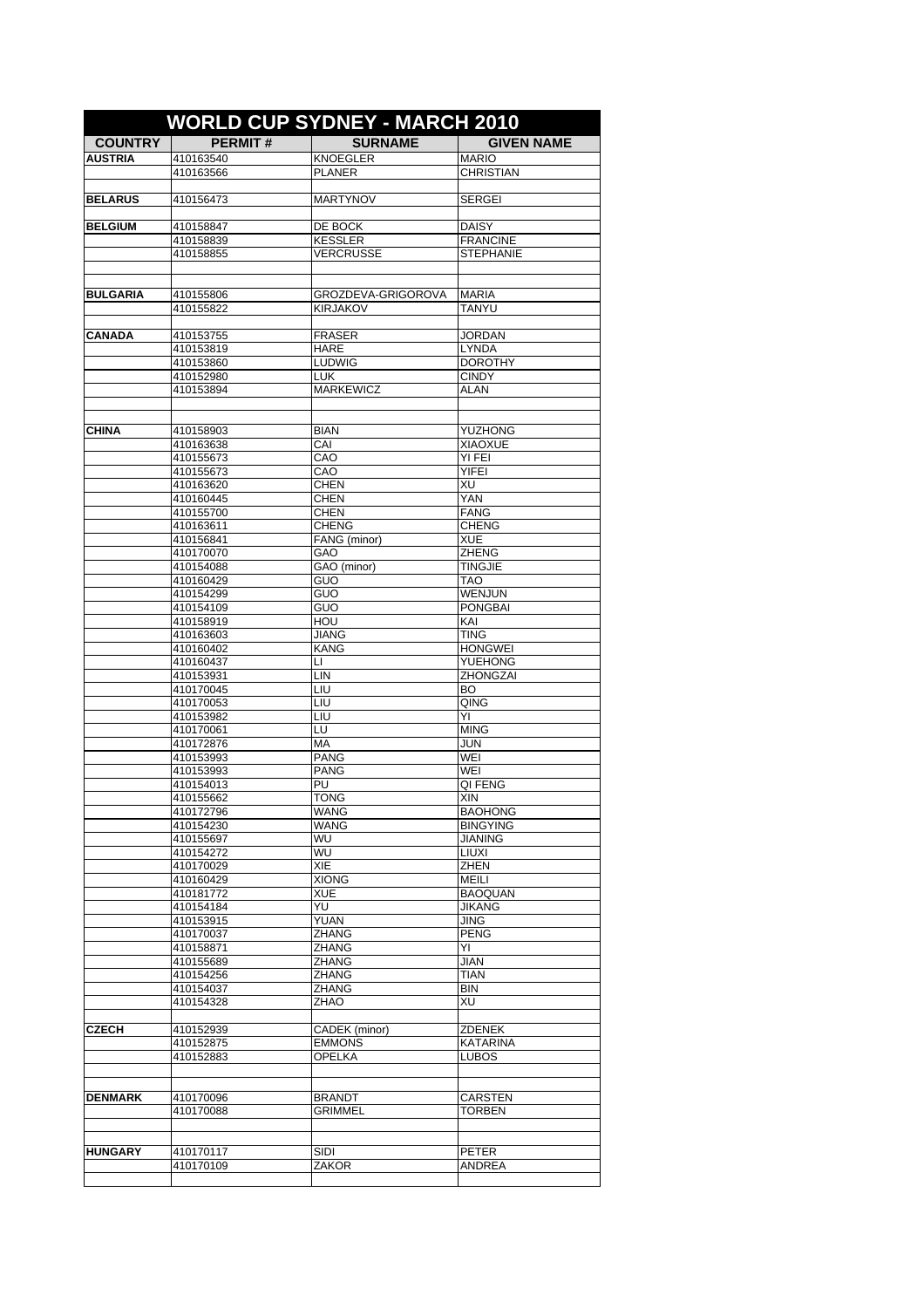| INDIA        | 410170272              | AGARWAL                  | <b>PRIYA</b>                     |
|--------------|------------------------|--------------------------|----------------------------------|
|              | 410170141              | <b>CHAUDHRY</b>          | <b>SHWETA</b>                    |
|              | 410170310              | DHILLON                  | NAVDEEP                          |
|              | 410170176              | GAUSWAMI                 | LAJJAKUMARI                      |
|              | 410170424              | GHALEY                   | <b>SUSHIL</b>                    |
|              | 410170256              | <b>JUNG</b>              | SAMARESH                         |
|              | 410170432              | KARMAKAR                 | <b>JOYDEEP</b>                   |
|              | 410170213              | <b>KAWAN</b>             | <b>VIRAJ</b>                     |
|              | 410170363              | <b>KHAN</b>              | <b>IMRAN</b>                     |
|              | 410170184              | KHAN                     | ZAKIR                            |
|              | 410170395              | <b>KUMAR</b>             | VIJAY                            |
|              | 410170328              | MEENA                    | <b>MEENA</b>                     |
|              | 410170221              |                          | <b>GAGANG</b>                    |
|              |                        | <b>NARANG</b>            |                                  |
|              | 410170205              | PAUL                     | <b>AYONIKA</b>                   |
|              | 410170125              | <b>PEJCIC</b>            | SNJEZANA                         |
|              | 410170344              | RAJPUT                   | SANJEEV                          |
|              | 410170168              | RANA                     | PUSHPANJALI                      |
|              | 410170283              | <b>SAPTE</b>             | NEHA                             |
|              | 410170299              | SARNOBAT                 | RAHI                             |
|              | 410170248              | SAWANT                   | <b>TEJASWINI</b>                 |
|              | 410170230              | SAYYED                   | <b>ANISA</b>                     |
|              | 410170150              | SHIRUR                   | <b>SUMA</b>                      |
|              | 410170133              | SIDHU                    | <b>HEENA</b>                     |
|              | 410170408              | <b>SINGH</b>             | <b>GIURPREET</b>                 |
|              | 410170264              | SINGH                    | ANNU                             |
|              | 410170352              | SINGH                    | <b>OMKAR</b>                     |
|              | 410170301              | SINGH                    | AMANPREET                        |
|              | 410170387              | <b>TAMANG</b>            | <b>PEMBA</b>                     |
|              | 410170336              | THERMADAM                | <b>RAGHUNATH</b>                 |
|              | 410170379              | VANGARE                  | <b>BADU</b>                      |
|              |                        |                          |                                  |
|              |                        |                          |                                  |
| <b>IRAN</b>  | 410156278              | <b>AHMADI</b>            | <b>ELAHEH</b>                    |
|              | 410156569              | <b>BAGHERIKALAHROODI</b> | <b>HOSSIEN</b>                   |
|              | 410156203              | <b>BARKHORDARI</b>       | <b>EBRAHIM</b>                   |
|              |                        | DEHGHANNEJAD             |                                  |
|              | 410156260              |                          | DARAB<br><b>BEHNAZ</b>           |
|              | 410156374              | GHOLAMI                  |                                  |
|              | 410156294              | HASANVAND                | <b>FARHAD</b>                    |
|              | 410156358              | <b>HASHEMI ANDROKH</b>   | SEYEDEHZAHRA                     |
|              | 410156382              | HOSSEINI                 | <b>FATEMEH</b>                   |
|              | 410156243              | <b>INANLOU SHAVIKLOU</b> | <b>EBRAHIM</b>                   |
|              | 410156809              | JALALI MOUSSAVI          | <b>MAHJOUB</b>                   |
|              | 410156745              | <b>JAMBOZORG</b>         | <b>MAHLAGHA</b>                  |
|              | 410156729              | JAMOUR                   | <b>MONIREH</b>                   |
|              | 410156577              | <b>MAHDIZADEH</b>        | <b>MASOUD</b>                    |
|              | 410156219              | <b>MASROURI</b>          | SAEED                            |
|              |                        |                          |                                  |
|              | 410156331              | <b>MOSAYEBZADEH</b>      | CHANGIZ                          |
|              | 410156227              | <b>NASR ESFEHANI</b>     | <b>MOHSEN</b>                    |
|              | 410156235              | <b>PARASTI</b>           | <b>SABER</b>                     |
|              | 410156796              | RAMEZANI                 | <b>ZEINAB</b>                    |
|              | 410156770              | SOLTANI                  | MARYAM                           |
|              | 410156585              | TALEBI                   | MARYAM                           |
|              |                        |                          |                                  |
| <b>JAPAN</b> | 410155777              | <b>IWATA</b>             | <b>SEIKO</b>                     |
|              | 410155769              | <b>KONOMOTO</b>          | MAKI                             |
|              |                        |                          |                                  |
|              |                        |                          |                                  |
| <b>KOREA</b> | 410163646              | <b>BAE</b>               | <b>BYUNG</b>                     |
|              | 410163673              | BAE                      | <b>SUNG DUK</b>                  |
|              | 410156690              | <b>BOO</b>               | SOONHEE                          |
|              | 410156681              | CHOI                     | <b>KUMRAN</b>                    |
|              | 410156713              | CHOI                     | <b>HYUNSU</b>                    |
|              | 410163742              | CHOI                     | <b>SUNGSOON</b>                  |
|              | 410163777              | CHOI                     | <b>BYUNGWOO</b>                  |
|              | 410163718              | CHOO                     | <b>BYOUNG GIL</b>                |
|              | 410156788              | GU                       | <b>SURA</b>                      |
|              | 410163753              | JIN                      | JONG OH                          |
|              | 410156665              | JUNG                     | JEEHAE                           |
|              | 410163662              | KIM                      | JONGHYUN                         |
|              | 410163654              | KIM                      | <b>KWAN YONG</b>                 |
|              | 410156702              | <b>KWAK</b>              | <b>JUNGHYE</b>                   |
|              | 410156622              | LEE                      | <b>JUNGEUN</b>                   |
|              | 410156753              | LEE                      | <b>KYERIM</b>                    |
|              | 410156761              | LEE                      | <b>DAHYE</b>                     |
|              | 410163726              | LEE                      | SANGDO                           |
|              | 410163814              | LEE                      | <b>MUNHEE</b>                    |
|              | 410156673              | <b>PARK</b>              | <b>MINJIN</b>                    |
|              | 410163689<br>410156633 | SON<br>YANG              | <b>SUNGCHUL</b><br><b>IJEONG</b> |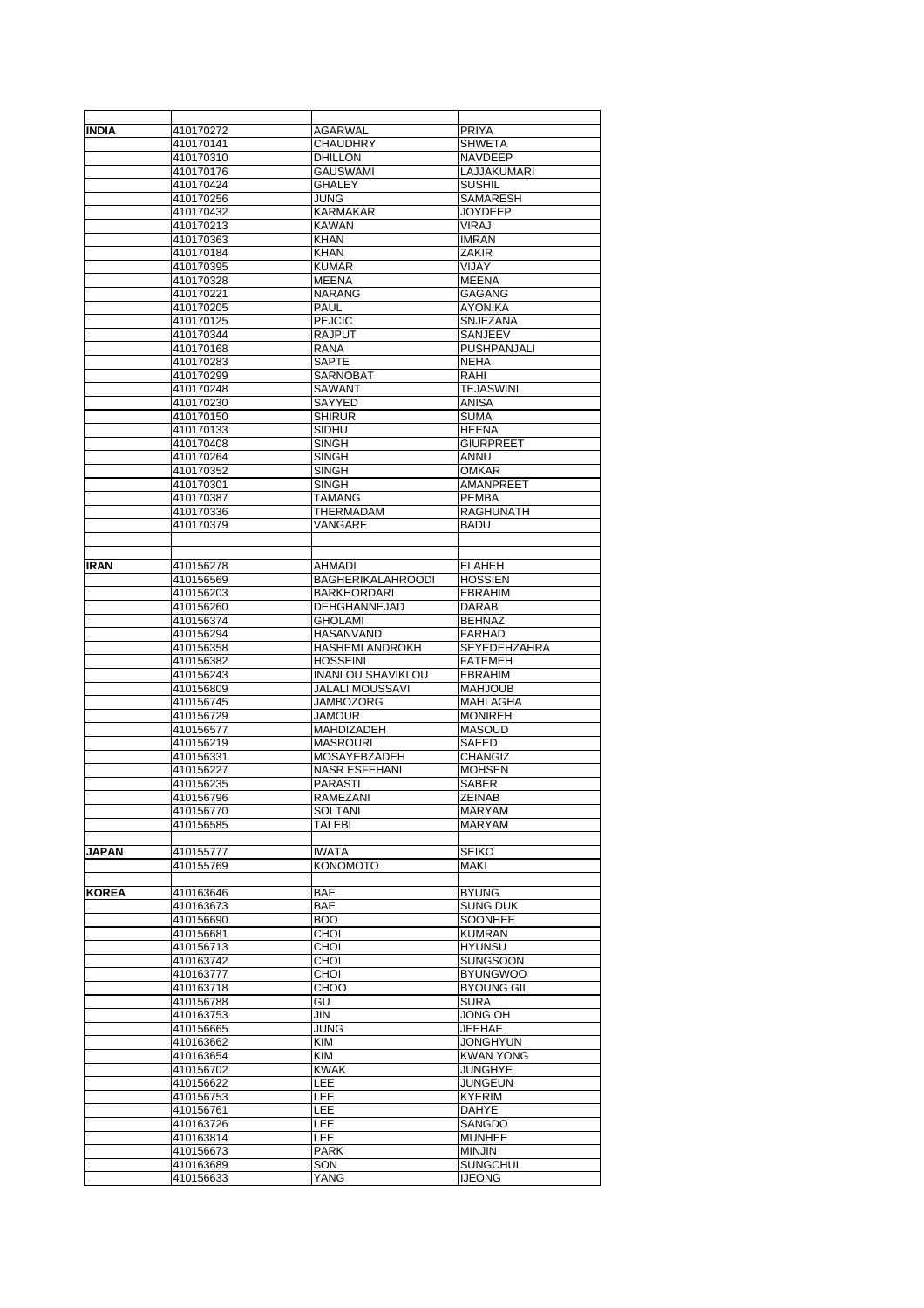|                              | 410156737              | <b>YEOM</b>                           | <b>MINJI</b>                            |
|------------------------------|------------------------|---------------------------------------|-----------------------------------------|
|                              |                        |                                       |                                         |
|                              |                        |                                       |                                         |
| <b>MALAYSIA</b>              | 410172892              | <b>ADBUL HALIM</b>                    | <b>NUR AYUNI FARHANA</b>                |
|                              | 410172665              | ADZHA                                 | <b>HAFIZ</b>                            |
|                              | 410172713<br>410172681 | AMIR HASAN<br>CHEAH                   | <b>HASLI IZWAN</b><br>LEE YEAN JOSELINE |
|                              | 410172737              | <b>MOHD BADRIN</b>                    | SITI NUR MASHITAH                       |
|                              | 410172702              | <b>MOHD TAIBI</b>                     | <b>NUR SURYANI</b>                      |
|                              | 410172690              | ΝG                                    | PEI CHIN BIBIANA                        |
|                              | 410172729              | RAFALI                                | MARIANI                                 |
|                              | 410172745              | RAHIM RAJA                            | <b>SHAHERA</b>                          |
|                              | 410172673              | ZULKIFLI                              | <b>MUSLIFAH BINTI</b>                   |
|                              |                        |                                       |                                         |
| <b>RUSSIA</b>                | 410156411              | <b>ABRAMOVA</b>                       | <b>NADEZDA</b>                          |
|                              | 410156393              | AYUPOV                                | <b>RINAT</b>                            |
|                              | 410156340              | <b>CHERVYAKOVSKIY</b>                 | <b>SERGEY</b>                           |
|                              | 410156180<br>410156139 | <b>FEKLISTOVA</b><br><b>KAMENSKIY</b> | <b>MARIA</b><br><b>SERGEY</b>           |
|                              | 410156323              | <b>KONKOV</b>                         | ANDREY                                  |
|                              | 410156307              | <b>KULAKOV</b>                        | <b>DENIS</b>                            |
|                              | 410156366              | <b>MASTYANINA</b>                     | ANNA                                    |
|                              | 410156420              | POLYAKOV                              | <b>SERGEY</b>                           |
|                              | 410156171              | SOKOLOV                               | <b>ALEXANDER</b>                        |
|                              | 410156163              | <b>STUKACHEV</b>                      | <b>IVAN</b>                             |
|                              | 410156155              | <b>YAKOVLEVA</b>                      | <b>TATIANA</b>                          |
|                              | 410156123              | YUSHKOVA                              | <b>TATIYANA</b>                         |
|                              |                        |                                       |                                         |
| <b>SERBIA</b>                | 410163574              | <b>MIKEC</b>                          | <b>DAMIR</b>                            |
|                              | 410163582              | <b>SEKARIC</b>                        | <b>JASNA</b>                            |
|                              |                        |                                       |                                         |
| <b>SINGAPORE</b>             | 410171110              | CHENG                                 | <b>MAO</b>                              |
|                              | 410171072              | <b>CHENG</b>                          | JIAN                                    |
|                              | 410171083              | <b>GOH</b>                            | JIA                                     |
|                              | 410171064              | LI.                                   | YAFEI                                   |
|                              | 410171128              | LIM                                   | <b>SWEE</b>                             |
|                              | 410171136              | POH                                   | LIP                                     |
|                              | 410171099              | SER                                   | <b>XIANG</b>                            |
|                              | 410171101              | <b>SUDHIR</b>                         | <b>AGILAH</b>                           |
|                              |                        |                                       |                                         |
|                              |                        |                                       | <b>JOZEF</b>                            |
| <b>SLOVAKIA</b>              | 410156497              | <b>GONCI</b>                          |                                         |
| <b>SWITZERLAND</b> 410154029 |                        | BRUHLMANN                             | ANDREA                                  |
|                              | 410154096              | <b>BURGE</b>                          | <b>MARCEL</b>                           |
|                              | 410154002              | GUIGNARD-SCHNYDER                     | <b>SILVIA</b>                           |
|                              | 410153974              | <b>MARGUET</b>                        | <b>ANNIK</b>                            |
|                              | 410154176              | MULLER                                | <b>MARCO</b>                            |
|                              | 410156526              | ROUILLER                              | <b>NICOLLAS</b>                         |
|                              | 410156542              | VERDON                                | <b>AURORE</b>                           |
|                              |                        |                                       |                                         |
| UK                           | 410156454              | <b>MCINTOSH</b>                       | <b>DONALD</b>                           |
|                              | 410156438<br>410156403 | <b>ROUILLER</b><br>RUDD               | <b>NICOLLAS</b><br><b>GRAHAM</b>        |
|                              | 410156446              | <b>STIRTON</b>                        | <b>NEIL</b>                             |
|                              |                        |                                       |                                         |
| <b>USA</b>                   | 410156553              | BALSLEY                               | <b>BRAD</b>                             |
|                              | 410156534              | <b>BEAMAN</b>                         | <b>BRIAN</b>                            |
|                              | 410156518              | <b>BEYERLE</b>                        | JAMIE                                   |
|                              | 410156500              | CARUSO                                | <b>EMILY</b>                            |
|                              | 410156489              | <b>EMMONS</b>                         | <b>MATTHEW</b>                          |
|                              | 410156593              | <b>FONG</b>                           | SANDRA                                  |
|                              | 410156606              | <b>HEIN</b>                           | <b>JOSEPH</b>                           |
|                              | 410156614              | <b>MCPHAIL</b>                        | <b>MICHAEL</b>                          |
|                              | 410160453<br>410160461 | MEYER<br><b>RAWLINGS</b>              | <b>TERESA</b><br><b>MATTHEW</b>         |
|                              | 410160470              | SANDERSON                             | KEITH                                   |
|                              | 410160517              | <b>SCHERER</b>                        | SARAH                                   |
|                              | 410160509              | <b>SHINN</b>                          | <b>BRENDA</b>                           |
|                              | 410160496              | SOWASH                                | AMY                                     |
|                              | 410160488              | SZARENSKI                             | <b>DARYL</b>                            |
|                              | 410160541              | TURNER                                | <b>JASON</b>                            |
|                              | 410160550              | <b>UPTAGRAFFT</b>                     | SANDRA                                  |
|                              |                        |                                       |                                         |
|                              |                        |                                       |                                         |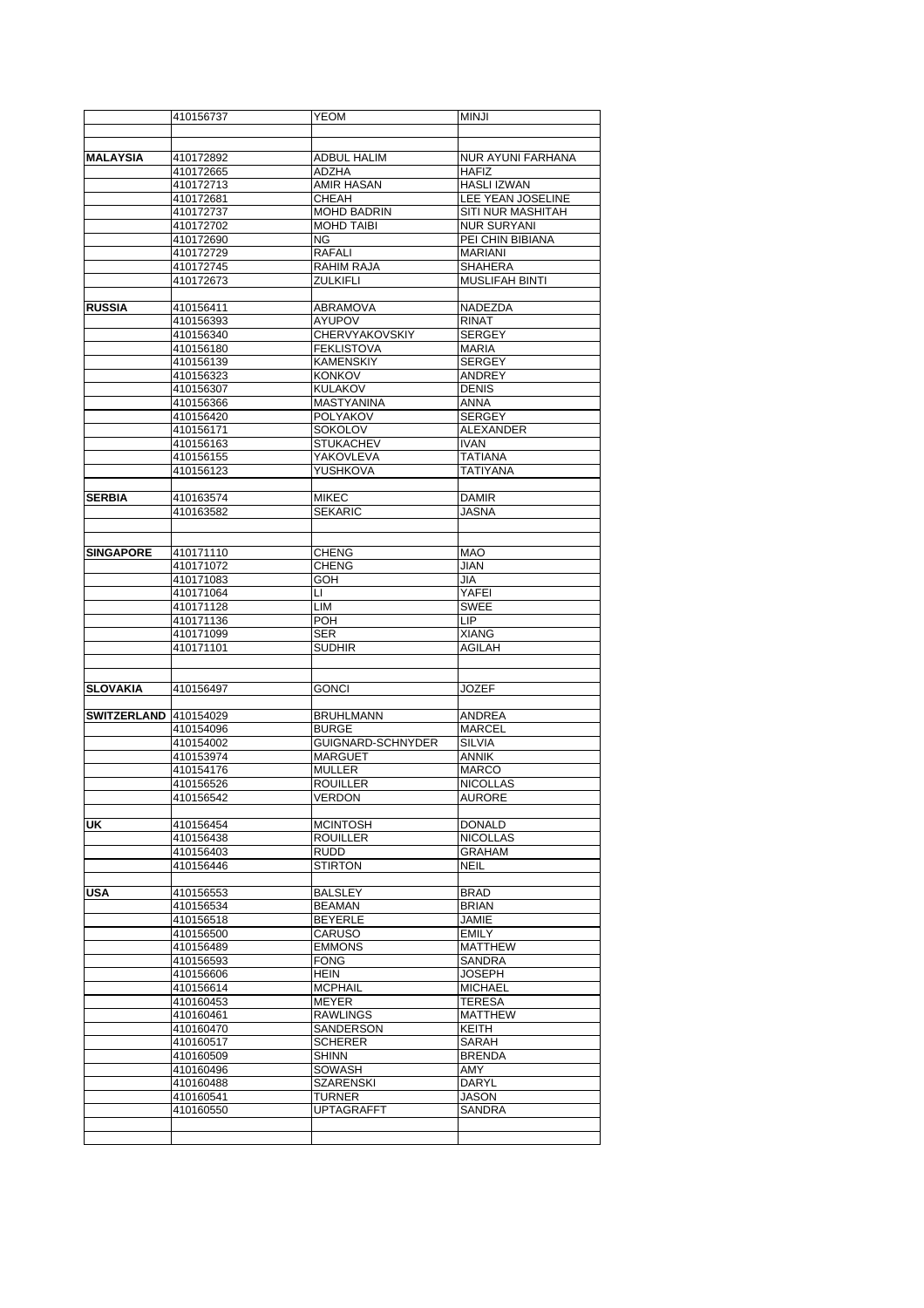### **Please register on-line at: [http://entry.issf-sports.info](http://entry.issf-sports.info/) (Or use exceptionally Fax to ISSF Headquarters at +49-89-544355-44)**

| <b>ISSF World Cup</b><br>vdnev 2011 | <b>ISSF World Cup 2011</b><br><b>Rifle / Pistol / Shotgun</b><br><b>Sydney, AUS</b> |             |
|-------------------------------------|-------------------------------------------------------------------------------------|-------------|
|                                     | $21$ MAR $-$ 01 APR 11                                                              | <b>ISSF</b> |

| <b>FINAL ENTRY FORM</b> | <b>Rifle and Pistol</b> | please return by | <b>20 FEB 11</b> | to ISSF Headquarters                               |  |  |
|-------------------------|-------------------------|------------------|------------------|----------------------------------------------------|--|--|
| name of federation      |                         | nation code      |                  | Bavariaring 21<br>80336 Munich, Germany            |  |  |
| contact person          |                         | phone number     |                  | Phone: +49-89-544355-0<br>+49-89-544355-44<br>Fax: |  |  |
| e-mail address          |                         | fax number       |                  | E-mail: entry@issf-sports.info                     |  |  |

|    | please fill "X" for Regular/Quota and "M" for MQS-only |            |                       |               |           |    |        |        |             |   |            |       |         |      |     |      |
|----|--------------------------------------------------------|------------|-----------------------|---------------|-----------|----|--------|--------|-------------|---|------------|-------|---------|------|-----|------|
|    |                                                        | athlete    |                       | date of birth |           |    | men    |        |             |   |            | women |         |      |     |      |
| no | family name                                            | first name | <b>ISSF ID number</b> | DD            | <b>MM</b> | YY | FR3X40 | FR60PR | <b>AR60</b> | E | <b>REP</b> | AP60  | STR3X20 | AR40 | မ္ပ | AP40 |
|    |                                                        |            |                       |               |           |    |        |        |             |   |            |       |         |      |     |      |
|    |                                                        |            |                       |               |           |    |        |        |             |   |            |       |         |      |     |      |
|    |                                                        |            |                       |               |           |    |        |        |             |   |            |       |         |      |     |      |
|    |                                                        |            |                       |               |           |    |        |        |             |   |            |       |         |      |     |      |
|    |                                                        |            |                       |               |           |    |        |        |             |   |            |       |         |      |     |      |
|    |                                                        |            |                       |               |           |    |        |        |             |   |            |       |         |      |     |      |
|    |                                                        |            |                       |               |           |    |        |        |             |   |            |       |         |      |     |      |
|    |                                                        |            |                       |               |           |    |        |        |             |   |            |       |         |      |     |      |
|    |                                                        |            |                       |               |           |    |        |        |             |   |            |       |         |      |     |      |
|    |                                                        |            |                       |               |           |    |        |        |             |   |            |       |         |      |     |      |
|    |                                                        |            |                       |               |           |    |        |        |             |   |            |       |         |      |     |      |
|    |                                                        |            |                       |               |           |    |        |        |             |   |            |       |         |      |     |      |
|    |                                                        |            |                       |               |           |    |        |        |             |   |            |       |         |      |     |      |
|    |                                                        |            |                       |               |           |    |        |        |             |   |            |       |         |      |     |      |
|    |                                                        |            |                       |               |           |    |        |        |             |   |            |       |         |      |     |      |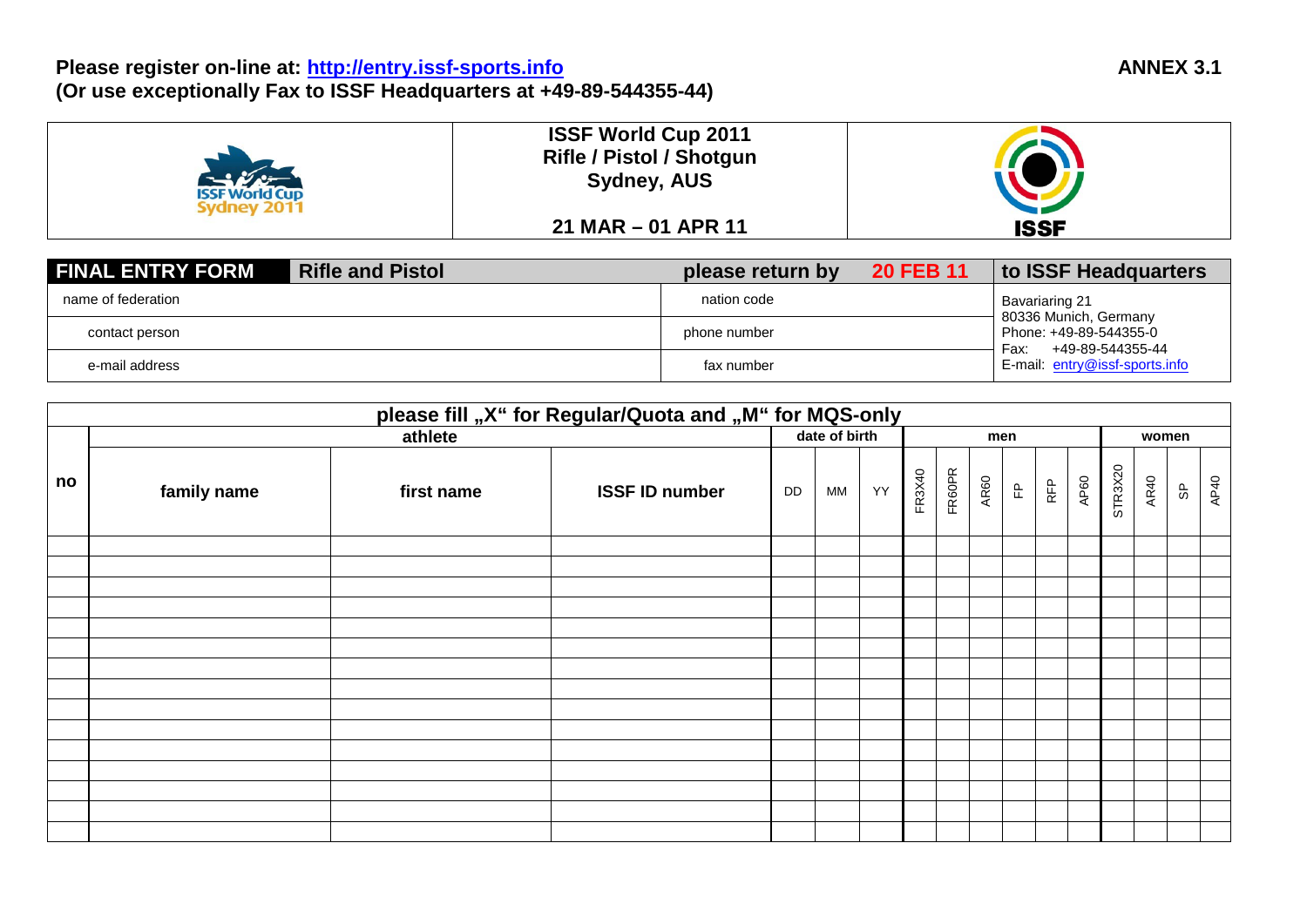### **Please register on-line at: [http://entry.issf-sports.info](http://entry.issf-sports.info/) (Or use exceptionally Fax to ISSF Headquarters at +49-89-544355-44)**

| <b>ISSF World Cup</b><br><b>Sydney 2011</b> | <b>ISSF World Cup 2011</b><br><b>Rifle / Pistol / Shotgun</b><br><b>Sydney, AUS</b> |             |
|---------------------------------------------|-------------------------------------------------------------------------------------|-------------|
|                                             | $21$ MAR $-$ 01 APR 11                                                              | <b>ISSF</b> |

| <b>FINAL ENTRY FORM</b><br><b>Shotgun</b> | please return by | <b>20 FEB 11</b> | to ISSF Headquarters                                                        |  |  |
|-------------------------------------------|------------------|------------------|-----------------------------------------------------------------------------|--|--|
| name of federation                        | nation code      |                  | Bavariaring 21                                                              |  |  |
| contact person                            | phone number     |                  | 80336 Munich, Germany<br>Phone: +49-89-544355-0<br>+49-89-544355-44<br>Fax: |  |  |
| e-mail address                            | fax number       |                  | E-mail: entry@issf-sports.info                                              |  |  |

|    | please fill "X" for Regular/Quota and "M" for MQS-only |            |                       |               |    |    |              |       |       |                  |      |
|----|--------------------------------------------------------|------------|-----------------------|---------------|----|----|--------------|-------|-------|------------------|------|
|    | athlete                                                |            |                       | date of birth |    |    | men          |       |       | women            |      |
| no | family name                                            | first name | <b>ISSF ID number</b> | DD            | MM | YY | <b>TR125</b> | DT150 | SK125 | TR <sub>75</sub> | SK75 |
|    |                                                        |            |                       |               |    |    |              |       |       |                  |      |
|    |                                                        |            |                       |               |    |    |              |       |       |                  |      |
|    |                                                        |            |                       |               |    |    |              |       |       |                  |      |
|    |                                                        |            |                       |               |    |    |              |       |       |                  |      |
|    |                                                        |            |                       |               |    |    |              |       |       |                  |      |
|    |                                                        |            |                       |               |    |    |              |       |       |                  |      |
|    |                                                        |            |                       |               |    |    |              |       |       |                  |      |
|    |                                                        |            |                       |               |    |    |              |       |       |                  |      |
|    |                                                        |            |                       |               |    |    |              |       |       |                  |      |
|    |                                                        |            |                       |               |    |    |              |       |       |                  |      |
|    |                                                        |            |                       |               |    |    |              |       |       |                  |      |
|    |                                                        |            |                       |               |    |    |              |       |       |                  |      |
|    |                                                        |            |                       |               |    |    |              |       |       |                  |      |
|    |                                                        |            |                       |               |    |    |              |       |       |                  |      |
|    |                                                        |            |                       |               |    |    |              |       |       |                  |      |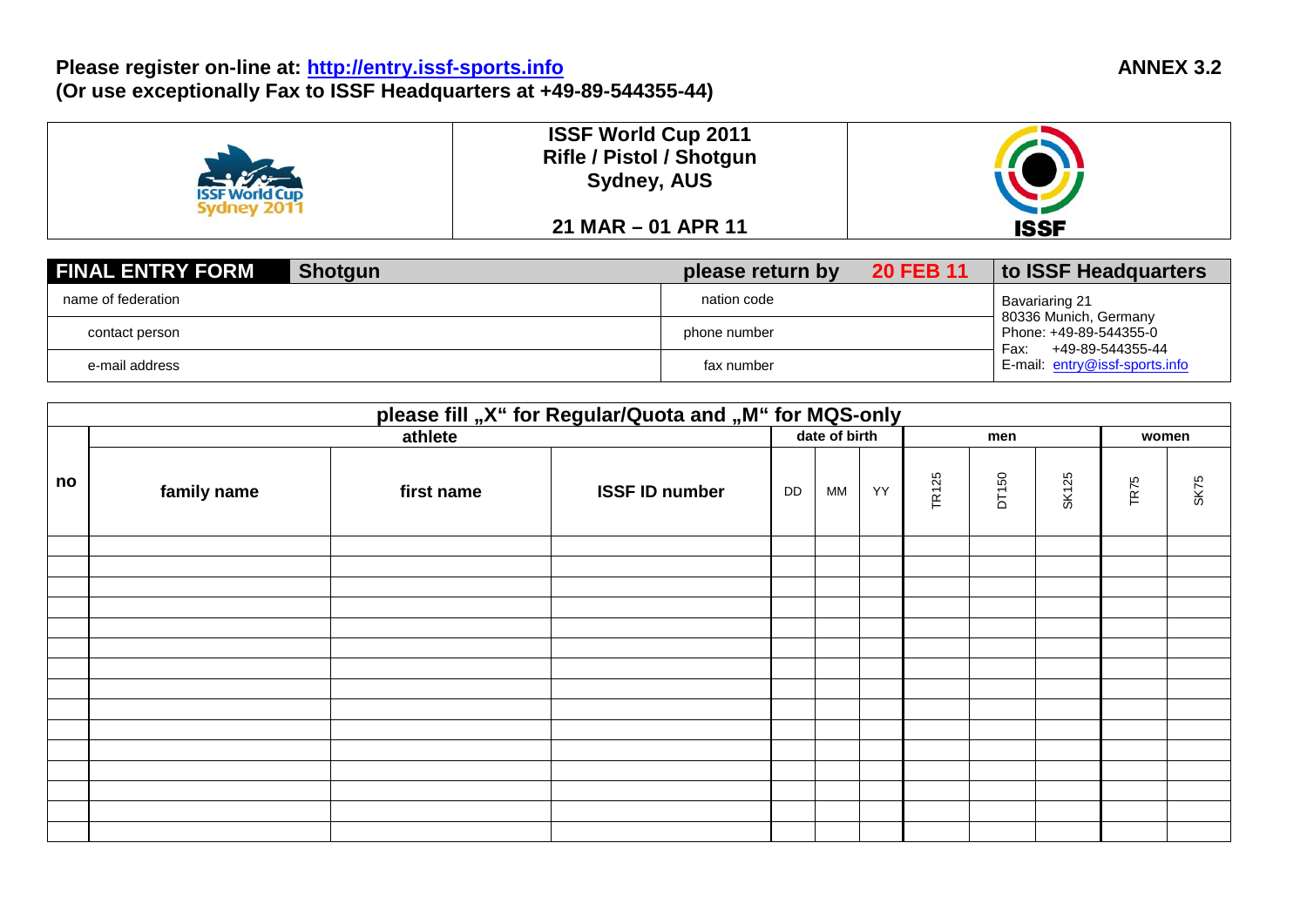### **Please register on-line at: [http://entry.issf-sports.info](http://entry.issf-sports.info/) (Or use exceptionally Fax to ISSF Headquarters at +49-89-544355-44)**

| <b>ISSF World Cup</b> | <b>ISSF World Cup 2011</b><br><b>Rifle / Pistol / Shotgun</b><br><b>Sydney, AUS</b> |             |
|-----------------------|-------------------------------------------------------------------------------------|-------------|
|                       | $21$ MAR $-$ 01 APR 11                                                              | <b>ISSF</b> |

| <b>FINAL ENTRY FORM</b><br><b>Officials</b> | please return by | <b>20 FEB 11</b> | to ISSF Headquarters                               |  |  |
|---------------------------------------------|------------------|------------------|----------------------------------------------------|--|--|
| name of federation                          | nation code      |                  | Bavariaring 21<br>80336 Munich, Germany            |  |  |
| contact person                              | phone number     |                  | Phone: +49-89-544355-0<br>+49-89-544355-44<br>Fax: |  |  |
| e-mail address                              | fax number       |                  | E-mail: entry@issf-sports.info                     |  |  |

|    |                            | officials   |            |    | date of birth |    |                                                           |
|----|----------------------------|-------------|------------|----|---------------|----|-----------------------------------------------------------|
| no | gender<br>M=man<br>W=woman | family name | first name | DD | МM            | YY | positions<br>(for identification please use legend below) |
|    |                            |             |            |    |               |    |                                                           |
|    |                            |             |            |    |               |    |                                                           |
|    |                            |             |            |    |               |    |                                                           |
|    |                            |             |            |    |               |    |                                                           |
|    |                            |             |            |    |               |    |                                                           |
|    |                            |             |            |    |               |    |                                                           |
|    |                            |             |            |    |               |    |                                                           |
|    |                            |             |            |    |               |    |                                                           |
|    |                            |             |            |    |               |    |                                                           |
|    |                            |             |            |    |               |    |                                                           |

**Legend:** Team Leader Team Coach Team Medical Personnel Team Official

For Media please use also "Media Accreditation Form"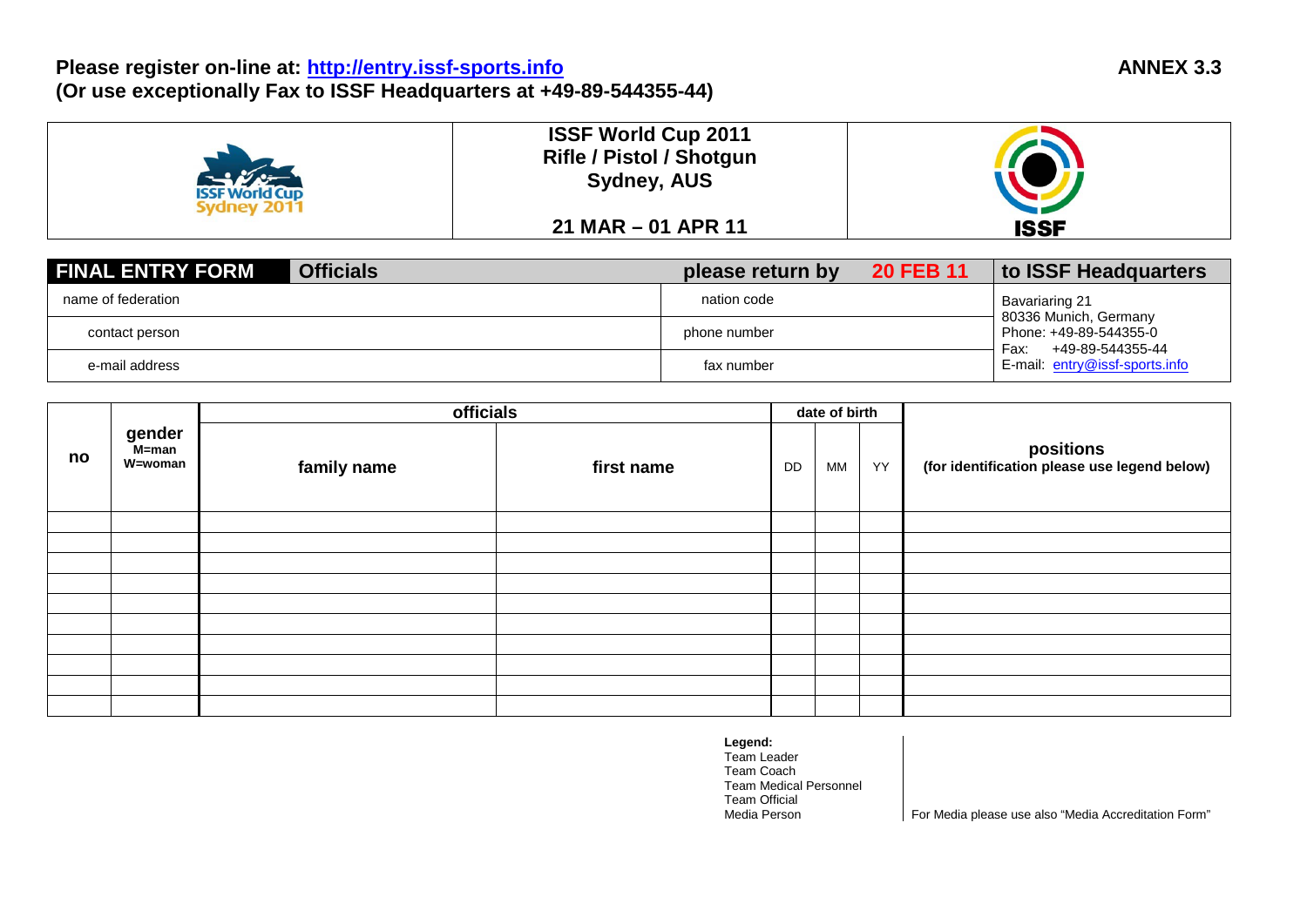

| <b>FINAL TRAVEL FORM</b> | please return by | to Organizing Committee                                                                                                                                    |
|--------------------------|------------------|------------------------------------------------------------------------------------------------------------------------------------------------------------|
| name of federation       | <b>31 JAN 11</b> | Ms. Belinda Muehlberg<br>P.O. Box 375, Brighton<br>SA 5048, Australia<br>Phone: +61-8-82960951<br>+61-8-82960937<br>Fax:<br>E-mail: events@ausshooting.org |

| 1. travel information |      |     |  |                |      |     |  |
|-----------------------|------|-----|--|----------------|------|-----|--|
| arrival               |      |     |  | departure      |      |     |  |
| airport               | rail | car |  | airport        | rail | car |  |
| date                  |      |     |  | date           |      |     |  |
| time                  |      |     |  | time           |      |     |  |
| flight no.            |      |     |  | flight no.     |      |     |  |
| form (airport)        |      |     |  | form (airport) |      |     |  |
| no. of persons        |      |     |  | no. of persons |      |     |  |

| 2. eventual travel information |                        |  |  |  |  |
|--------------------------------|------------------------|--|--|--|--|
| arrival                        | departure              |  |  |  |  |
| airport<br>rail<br>car         | airport<br>rail<br>car |  |  |  |  |
| date                           | date                   |  |  |  |  |
| time                           | time                   |  |  |  |  |
| flight no                      | flight no              |  |  |  |  |
| form (airport)                 | form (airport)         |  |  |  |  |
| no. of persons                 | no. of persons         |  |  |  |  |

| 3. eventual travel information |                        |  |  |  |  |
|--------------------------------|------------------------|--|--|--|--|
| arrival                        | departure              |  |  |  |  |
| airport<br>rail<br>car         | airport<br>rail<br>car |  |  |  |  |
| date                           | date                   |  |  |  |  |
| time                           | time                   |  |  |  |  |
| flight no                      | flight no              |  |  |  |  |
| form (airport)                 | form (airport)         |  |  |  |  |
| no. of persons                 | no. of persons         |  |  |  |  |

**Local transfer from airport to the official hotel(s) and back at arrival / departure is required?**

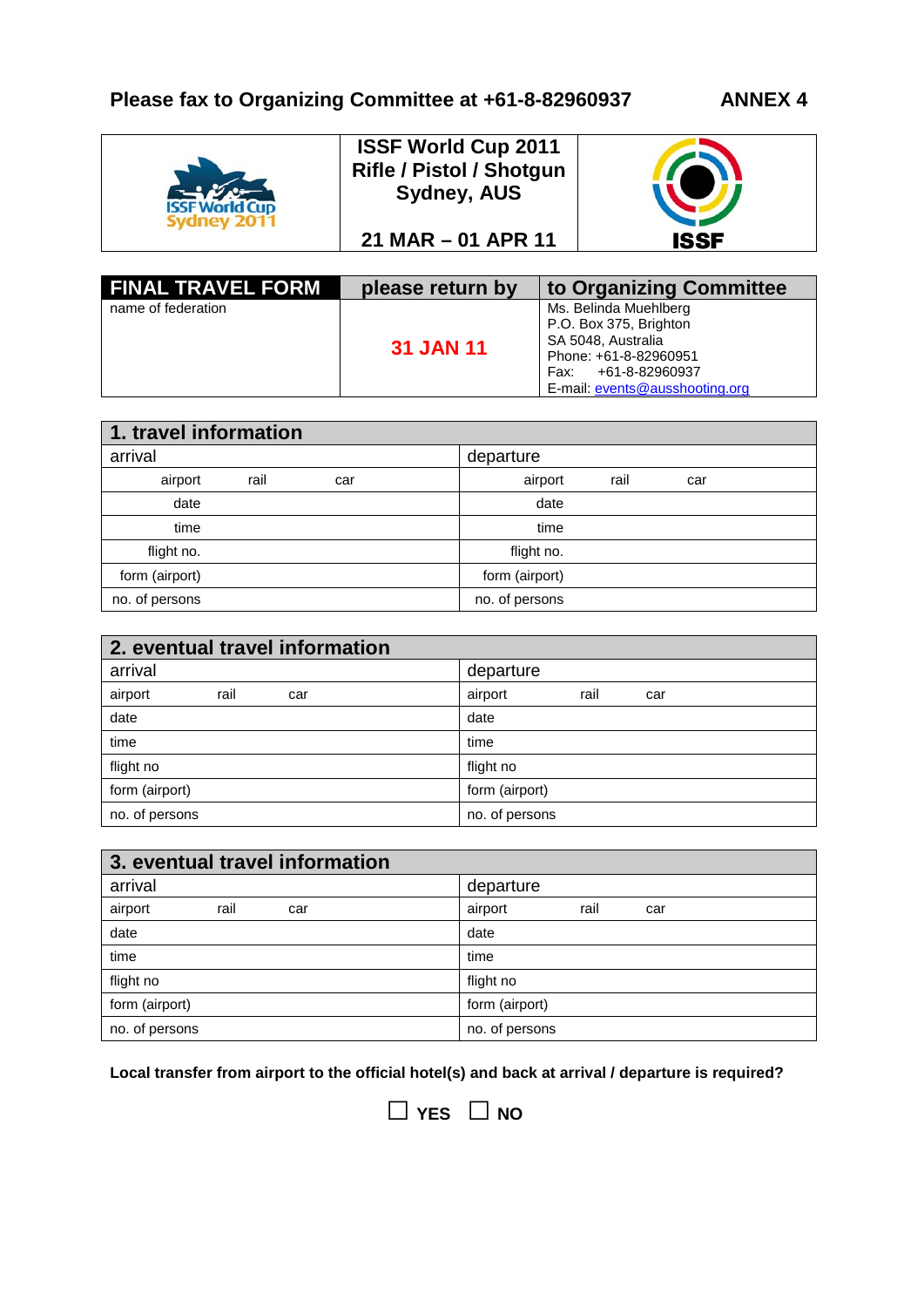**Please fax to Organizing Committee at +61-8-82960937 ANNEX 5 Or book online at [https://www.ausshooting.org/hotel\\_reservations/](https://www.ausshooting.org/hotel_reservations/)**



| <b>FINAL HOTEL</b><br><b>RESERVATION FORM</b> | please return by | to Organizing Committee                                                                                                                                 |
|-----------------------------------------------|------------------|---------------------------------------------------------------------------------------------------------------------------------------------------------|
| name of federation                            | <b>31 JAN 11</b> | Ms. Belinda Muehlberg<br>P.O. Box 375, Brighton<br>SA 5048, Australia<br>Phone: +61-8-82960951<br>Fax: +61-8-82960937<br>E-mail: events@ausshooting.org |

|        | no | please indicate the hotel in order of preference |
|--------|----|--------------------------------------------------|
| hotel  |    |                                                  |
| choice |    |                                                  |
|        | G  |                                                  |

|        | room type   | number of<br>rooms | number of<br>nights | day of<br>arrival | day of<br>departure |
|--------|-------------|--------------------|---------------------|-------------------|---------------------|
|        |             |                    |                     |                   |                     |
|        | single      |                    |                     |                   |                     |
|        |             |                    |                     |                   |                     |
| room   | double twin |                    |                     |                   |                     |
| choice |             |                    |                     |                   |                     |
|        |             |                    |                     |                   |                     |
|        | triple      |                    |                     |                   |                     |
|        |             |                    |                     |                   |                     |
|        |             |                    |                     |                   |                     |

**Note: In order to confirm the hotel booking as requested, a deposit of 80% of the total accommodations costs needs to be wired by 31 JAN 11, to the Organizing Committee at the bank information listed below: Bank Name: Westpac Bank Branch name: Brnach address: Marion South Australia Account Name: Australian International Shooting Account Number: 210626 BSB Number: 035-045 IBAN/SWIFT: WPCAU2S Please indicate your country name by your money transfer.**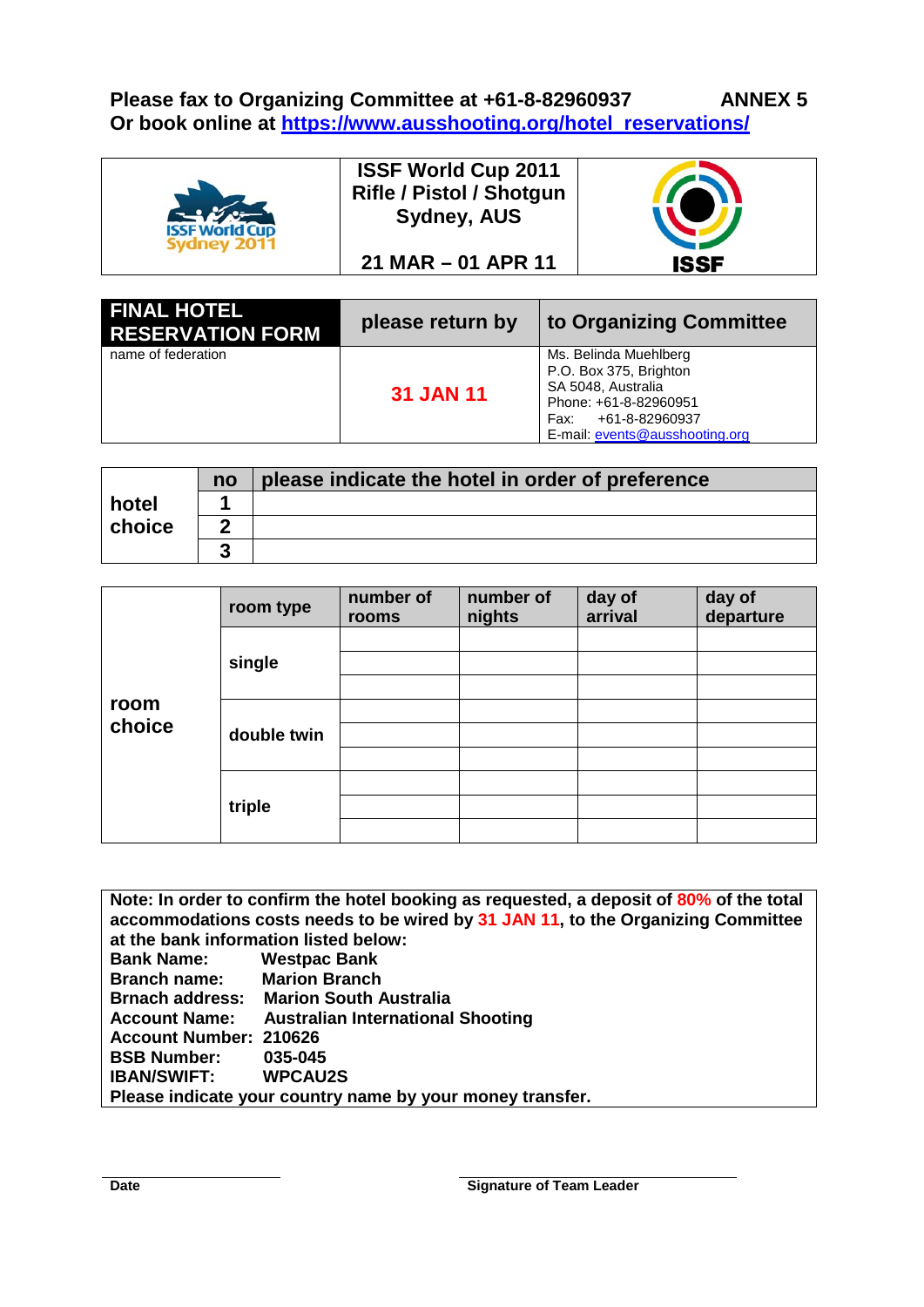

| <b>FINAL</b><br><b>ROOMING LIST FORM</b> | please return by | to Organizing Committee                                                                                                                                    |
|------------------------------------------|------------------|------------------------------------------------------------------------------------------------------------------------------------------------------------|
| name of federation                       | <b>31 JAN 11</b> | Ms. Belinda Muehlberg<br>P.O. Box 375, Brighton<br>SA 5048, Australia<br>Phone: +61-8-82960951<br>+61-8-82960937<br>Fax:<br>E-mail: events@ausshooting.org |

| hotel |  |  |
|-------|--|--|
|       |  |  |

| single |      |                  |                   |                     |  |
|--------|------|------------------|-------------------|---------------------|--|
| no     | name | check in<br>date | check out<br>date | number of<br>nights |  |
|        |      |                  |                   |                     |  |
|        |      |                  |                   |                     |  |
|        |      |                  |                   |                     |  |
|        |      |                  |                   |                     |  |
|        |      |                  |                   |                     |  |
|        |      |                  |                   |                     |  |

|    | double / twin |                  |                   |                     |  |  |  |
|----|---------------|------------------|-------------------|---------------------|--|--|--|
| no | name          | check in<br>date | check out<br>date | number of<br>nights |  |  |  |
|    |               |                  |                   |                     |  |  |  |
|    |               |                  |                   |                     |  |  |  |
|    |               |                  |                   |                     |  |  |  |
|    |               |                  |                   |                     |  |  |  |
|    |               |                  |                   |                     |  |  |  |
|    |               |                  |                   |                     |  |  |  |
|    |               |                  |                   |                     |  |  |  |
|    |               |                  |                   |                     |  |  |  |

| triple |      |                  |                   |                     |  |
|--------|------|------------------|-------------------|---------------------|--|
| no     | name | check in<br>date | check out<br>date | number of<br>nights |  |
|        |      |                  |                   |                     |  |
|        |      |                  |                   |                     |  |
|        |      |                  |                   |                     |  |
|        |      |                  |                   |                     |  |
|        |      |                  |                   |                     |  |
|        |      |                  |                   |                     |  |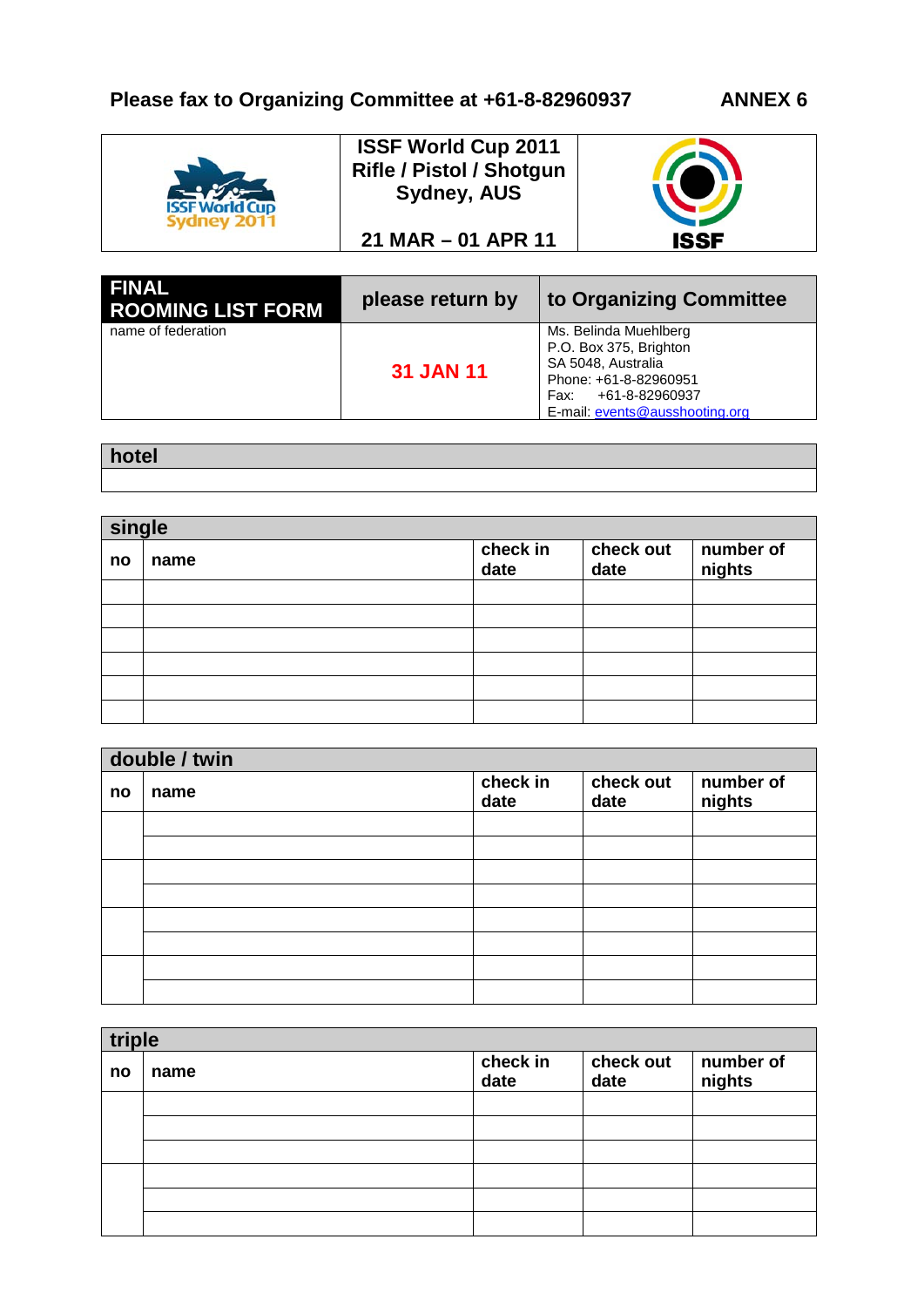# **Please fax to Organizing Committee at +61-8-82960937 ANNEX 7**



**ISSF World Cup 2011 Rifle / Pistol / Shotgun Sydney, AUS**

**21 MAR – 01 APR 11**



| <b>VISA SUPPORT FORM</b> | please return by | <b>14 JAN 11</b> |
|--------------------------|------------------|------------------|
| name of federation       | nation           |                  |
| contact person           | phone number     |                  |
| e-mail address           | fax number       |                  |

| no | family name | first name | date of<br>birth | passport<br>number | issue on | issue by |
|----|-------------|------------|------------------|--------------------|----------|----------|
|    |             |            |                  |                    |          |          |
|    |             |            |                  |                    |          |          |
|    |             |            |                  |                    |          |          |
|    |             |            |                  |                    |          |          |
|    |             |            |                  |                    |          |          |
|    |             |            |                  |                    |          |          |
|    |             |            |                  |                    |          |          |
|    |             |            |                  |                    |          |          |
|    |             |            |                  |                    |          |          |
|    |             |            |                  |                    |          |          |
|    |             |            |                  |                    |          |          |
|    |             |            |                  |                    |          |          |
|    |             |            |                  |                    |          |          |
|    |             |            |                  |                    |          |          |
|    |             |            |                  |                    |          |          |

**Note:**

Date **Signature of Team Leader** 

#### **Organizing Committee** Ms. Belinda Muehlberg P.O. Box 375, Brighton SA 5048, Australia Phone: +61-8-82960951 Fax: +61-8-82960937 E-mail: <u>[events@ausshooting.org](mailto:events@ausshooting.org)</u> Website[: http://www.ausshooting.org/index.php?option=com\\_content&view=article&id=121&Itemid=138](http://www.ausshooting.org/index.php?option=com_content&view=article&id=121&Itemid=138)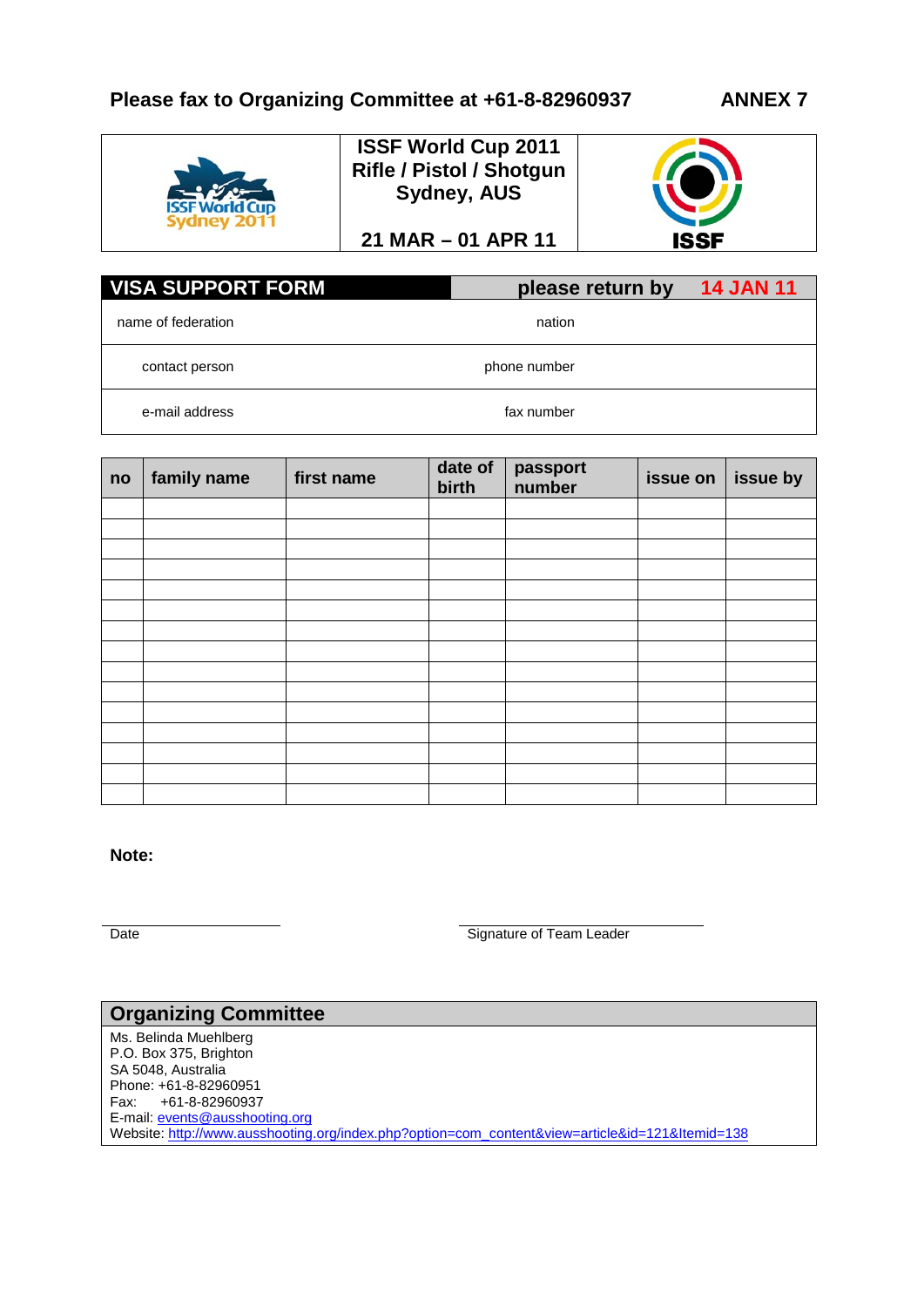

#### **NSW POLICE FORCE - FIREARMS REGISTRY** P645

# Application for International (Temporary) Visitors Permit

#### **Please use BLACK PEN and CAPITAL LETTERS to complete this form. Failure to complete all sections of this form and supply supporting documentation may result in delay or refusal of your application.**

Previous NSW Permit This application is for persons (over the age of 18 years) resident outside of Australia who intend visiting NSW for the purpose of either competing in an organised sport/target shooting competition or an organised safari tour or hunting activities organised by an approved hunting club. The permit authorises possession and use of firearms for the purposes specified above. The permit is issued for a maximum of three months and may be issued for one or more events or hunting activities as described in the application. **NOTE: Minors (persons aged 12 -18 years) wishing to apply for a minors overseas competitor permit must complete a** *'P646 Minors International (Temporary) Visitors Permit - Competitor'* **form.**

|                            | DO NOT SEND original documents, only certified copies.                                                                                       |                       |                                           | Number (if held)    |  |
|----------------------------|----------------------------------------------------------------------------------------------------------------------------------------------|-----------------------|-------------------------------------------|---------------------|--|
|                            | A. PERMIT TYPE - Please mark X in the applicable boxes Note: if applying for both types of permits a fee of \$75.00 for each permit applies. |                       |                                           |                     |  |
| Overseas<br>Competitor     | Overseas Safari Tour/<br>Hunting Participant                                                                                                 |                       | Safari Tour Operator<br>or NSW Club name: |                     |  |
|                            | <b>B. PERSONAL AND CONTACT DETAILS</b>                                                                                                       |                       |                                           |                     |  |
| Last Name                  |                                                                                                                                              |                       |                                           |                     |  |
| <b>Given Names</b>         |                                                                                                                                              |                       |                                           |                     |  |
| Date of Birth              |                                                                                                                                              | Male                  | Female                                    | <b>FAX No</b>       |  |
| Mobile Phone               |                                                                                                                                              |                       |                                           | Home<br>Phone No    |  |
| <b>Email Address</b>       |                                                                                                                                              |                       |                                           |                     |  |
|                            | If you have been known by another name, please provide details below (Last Name, Given Names)                                                |                       |                                           |                     |  |
|                            |                                                                                                                                              |                       |                                           |                     |  |
|                            | <b>C. RESIDENTIAL ADDRESS</b>                                                                                                                |                       |                                           |                     |  |
| Unit No                    | <b>Street No</b>                                                                                                                             | Street<br>Name        |                                           |                     |  |
| Suburb                     |                                                                                                                                              |                       | Country                                   |                     |  |
|                            | D. POSTAL ADDRESS - If the same as your residential address please mark this box with an X                                                   |                       |                                           |                     |  |
| PO Box<br>No               | Unit /<br><b>Street No</b>                                                                                                                   | <b>Street</b><br>Name |                                           |                     |  |
| Suburb                     |                                                                                                                                              |                       | Country                                   |                     |  |
|                            | <b>E. TRAVEL DETAILS &amp; CONTACT INFORMATION</b>                                                                                           |                       |                                           |                     |  |
| Passport No                |                                                                                                                                              | Expiry<br>Date        |                                           | Country of          |  |
| Date of Arrival            |                                                                                                                                              | Depart<br>Date        |                                           | Issue               |  |
| Arrival<br>Flight No       |                                                                                                                                              | Arrival<br>Time       |                                           | <b>Arrival Port</b> |  |
| Departure<br>Flight No     |                                                                                                                                              | Depart<br>Time        |                                           | Departure<br>Port   |  |
| Address while<br>in NSW    |                                                                                                                                              |                       |                                           |                     |  |
| Contact No<br>while in NSW |                                                                                                                                              |                       |                                           |                     |  |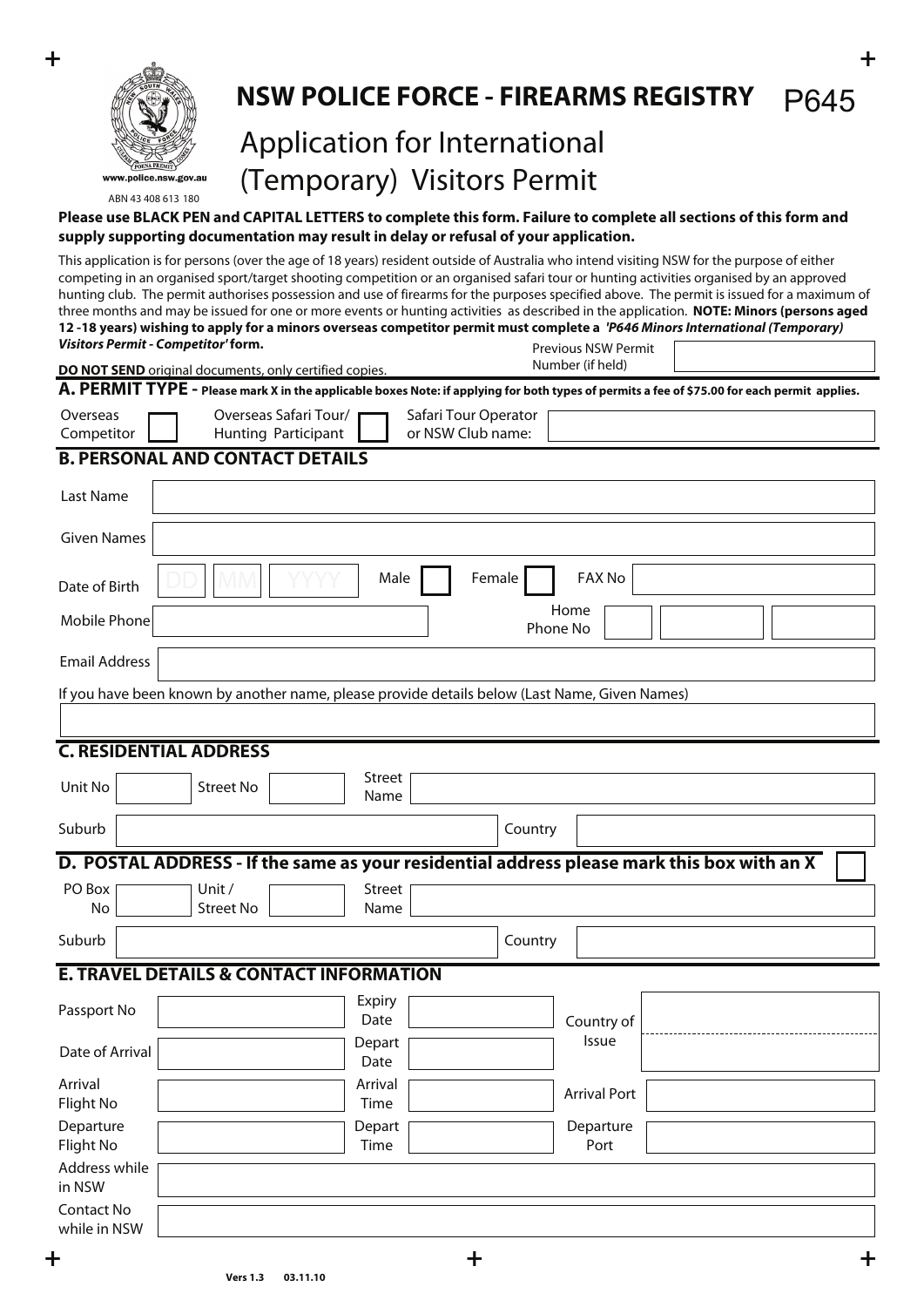| ╋                                 |                               |                                                         |         |                                                                                                                                                                                                                                                                       |                                     |                                  |            |                       |           | ╋ |
|-----------------------------------|-------------------------------|---------------------------------------------------------|---------|-----------------------------------------------------------------------------------------------------------------------------------------------------------------------------------------------------------------------------------------------------------------------|-------------------------------------|----------------------------------|------------|-----------------------|-----------|---|
|                                   |                               |                                                         |         | F. LICENSING DETAILS IN COUNTRY OF RESIDENCE                                                                                                                                                                                                                          |                                     |                                  |            |                       |           |   |
|                                   |                               |                                                         |         | • Is a licence or permit required in your country of residence to possess, carry or use firearms?<br>If you answered 'Yes', please provide a certified copy of your licence/permit with this application.                                                             |                                     |                                  |            | <b>YES</b>            | <b>NO</b> |   |
|                                   |                               |                                                         |         | If you answered 'No', please have Section L'Police Clearance" completed.<br>• Are you a member of a shooting club? If 'Yes', please provide a copy of club membership                                                                                                 |                                     |                                  |            | <b>YES</b>            | <b>NO</b> |   |
|                                   |                               |                                                         |         |                                                                                                                                                                                                                                                                       |                                     |                                  |            |                       |           |   |
|                                   |                               |                                                         |         | G. FIREARM DETAILS - If you are importing more than two firearms please fill in Section M<br>(on the back of this application form) detailing the additional firearms.                                                                                                |                                     |                                  |            | <b>YES</b>            | <b>NO</b> |   |
|                                   |                               |                                                         |         | Are you bringing firearms into NSW for the purpose you required this permit. If 'Yes' provide details below and complete                                                                                                                                              |                                     |                                  |            |                       |           |   |
|                                   |                               | Section H Safekeeping Address of Firearms.              |         |                                                                                                                                                                                                                                                                       |                                     |                                  |            |                       |           |   |
| <b>FIREARM1</b><br>Make           |                               |                                                         | Model   |                                                                                                                                                                                                                                                                       | Serial                              |                                  |            | Ammunition            |           |   |
|                                   |                               |                                                         |         |                                                                                                                                                                                                                                                                       | Number                              |                                  |            | Calibre               |           |   |
| <b>Type</b>                       |                               |                                                         | Calibre |                                                                                                                                                                                                                                                                       | Action                              |                                  |            | No of rounds          |           |   |
| <b>FIREARM 2</b>                  |                               |                                                         |         |                                                                                                                                                                                                                                                                       |                                     |                                  |            |                       |           |   |
| Make                              |                               |                                                         | Model   |                                                                                                                                                                                                                                                                       | Serial<br>Number                    |                                  |            | Ammunition<br>Calibre |           |   |
| <b>Type</b>                       |                               |                                                         | Calibre |                                                                                                                                                                                                                                                                       | Action                              |                                  |            | No of rounds          |           |   |
|                                   |                               |                                                         |         |                                                                                                                                                                                                                                                                       |                                     |                                  |            |                       |           |   |
|                                   |                               |                                                         |         | If you are importing more than two firearms provide evidence to demonstrate why your activities require this.                                                                                                                                                         |                                     |                                  |            |                       |           |   |
|                                   |                               |                                                         |         |                                                                                                                                                                                                                                                                       |                                     |                                  |            |                       |           |   |
|                                   |                               |                                                         |         |                                                                                                                                                                                                                                                                       |                                     |                                  |            |                       |           |   |
|                                   |                               | FIREARM PARTS - List any firearm parts you are bringing |         |                                                                                                                                                                                                                                                                       |                                     |                                  |            |                       |           |   |
|                                   | <b>Firearms Parts details</b> |                                                         |         |                                                                                                                                                                                                                                                                       |                                     |                                  |            |                       |           |   |
|                                   |                               |                                                         |         |                                                                                                                                                                                                                                                                       |                                     |                                  |            |                       |           |   |
|                                   |                               | <b>H. SAFEKEEPING ADDRESS OF FIREARMS</b>               |         |                                                                                                                                                                                                                                                                       |                                     |                                  |            |                       |           |   |
|                                   |                               |                                                         |         | The Firearms Act 1996 prescribes strict requirements for the safekeeping of firearms. Failure to comply attracts severe penalties.<br>Where appropriate, arrangements for safe keeping should be made with the event organiser.                                       |                                     |                                  |            |                       |           |   |
|                                   |                               |                                                         |         | While in NSW, I will keep firearm/s in my possession at the Club sponsoring the event or at another licensed persons address with<br>approved safe storage facilities relevant to the type of firearms I own. Please complete the safe storage address details below. |                                     |                                  |            |                       |           |   |
| Name of Club<br>or Licence Holder |                               | AISL                                                    |         |                                                                                                                                                                                                                                                                       | Club approval No.<br>or Licence No. |                                  |            |                       |           |   |
| Address                           |                               |                                                         |         | Sydney International Shooting Centre                                                                                                                                                                                                                                  |                                     |                                  |            |                       |           |   |
|                                   |                               |                                                         |         |                                                                                                                                                                                                                                                                       |                                     |                                  |            |                       |           |   |
|                                   |                               | Cecil Park NSW                                          |         |                                                                                                                                                                                                                                                                       |                                     | Event or<br><b>Hunting Dates</b> | March 2011 |                       |           |   |
|                                   |                               |                                                         |         | I. PERSONAL HISTORY - You MUST complete this section - Mark an X in one box for each question                                                                                                                                                                         |                                     |                                  |            |                       |           |   |
|                                   | Have you in NSW or elsewhere; |                                                         |         |                                                                                                                                                                                                                                                                       |                                     |                                  |            |                       |           |   |
|                                   |                               | permit suspended, cancelled or revoked?                 |         | a) Been refused or prohibited from holding a firearms licence or permit or had a firearms licence or                                                                                                                                                                  |                                     |                                  |            | <b>YES</b>            | <b>NO</b> |   |
|                                   |                               | an Interim Apprehended Violence Order?                  |         | b) Are you currently subject to a Good Behaviour Bond for an offence referred to in question e) or                                                                                                                                                                    |                                     |                                  |            | <b>YES</b>            | NO        |   |
|                                   |                               |                                                         |         | c) Been, or are presently, subject to a firearms/weapons prohibition order, other than an order that                                                                                                                                                                  |                                     |                                  |            |                       |           |   |
|                                   | has been revoked?             |                                                         |         |                                                                                                                                                                                                                                                                       |                                     |                                  |            | <b>YES</b>            | NO        |   |
|                                   |                               |                                                         |         | d) Have you ever attempted suicide or self harm, or in the past 12 months been referred or treated<br>for alcoholism, drug dependence, or a mental or nervous disorder or illness?                                                                                    |                                     |                                  |            | <b>YES</b>            | NO        |   |
|                                   |                               |                                                         |         | e) Within the last 10 years, been convicted of an offence involving firearms or weapons, prohibited                                                                                                                                                                   |                                     |                                  |            |                       |           |   |
|                                   |                               |                                                         |         | drugs/plants, fraud/dishonesty/stealing, prescribed restricted substances, terrorism, violence,<br>robbery, organised criminal groups and recruitment, or an offence of a sexual nature?                                                                              |                                     |                                  |            | <b>YES</b>            | NO.       |   |
|                                   |                               |                                                         |         | f) Within the last 10 years been the subject of a Apprehended Violence Order (other than an order<br>which was revoked) or an injunction ordered by the Family Court?                                                                                                 |                                     |                                  |            | <b>YES</b>            | NO.       |   |
|                                   |                               |                                                         |         | IF YOU ANSWERED YES TO ANY OF THE ABOVE QUESTIONS, PLEASE PROVIDE DETAILS AS AN ATTACHMENT                                                                                                                                                                            |                                     |                                  |            |                       |           |   |
|                                   |                               |                                                         |         |                                                                                                                                                                                                                                                                       |                                     |                                  |            |                       |           |   |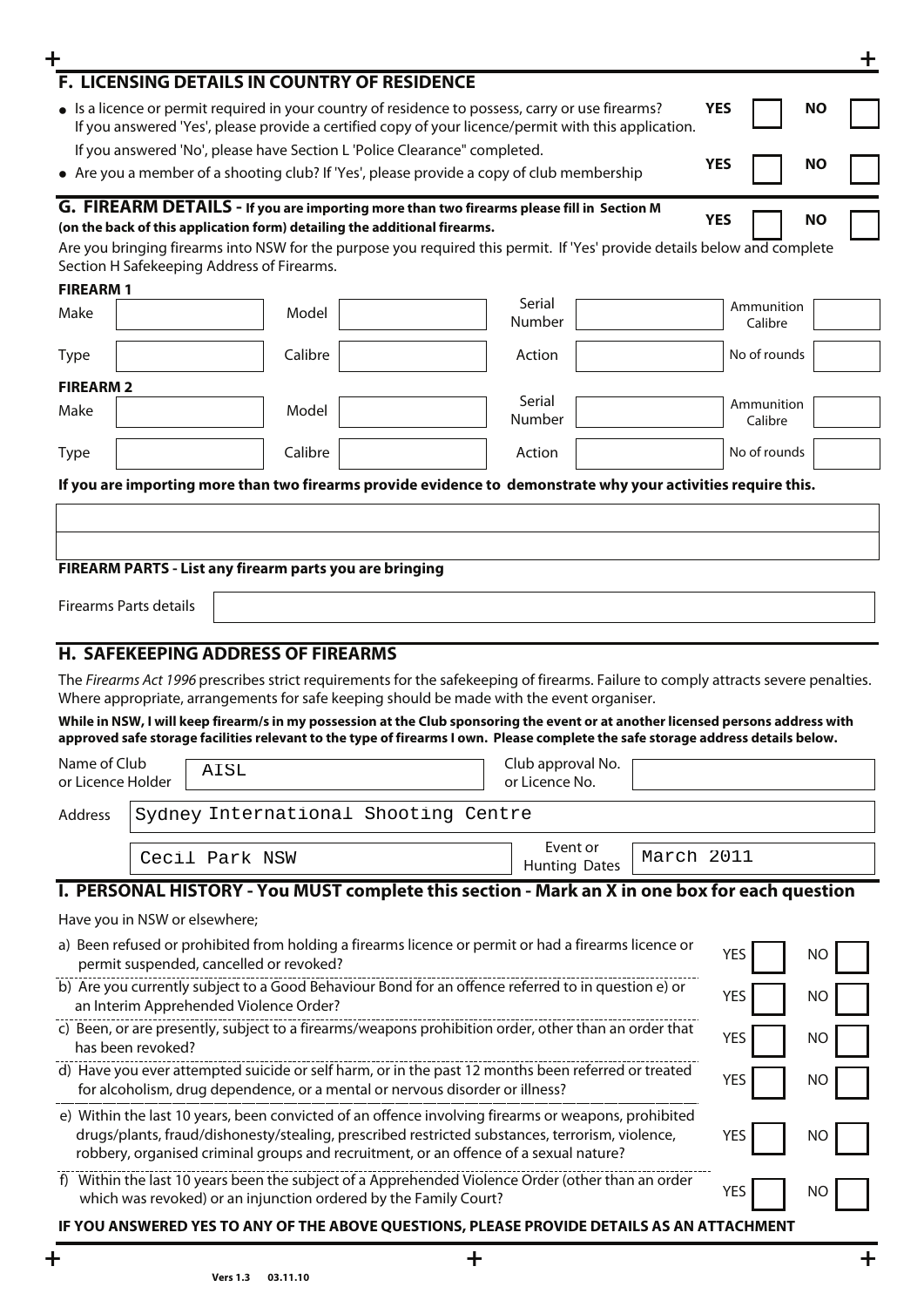#### I certify that all the information contained in this application is true and correct in every detail and I authorise the release of my personal information to any third party the Commissioner deems appropriate. **j. DECLARATION** I understand that it is a serious offence under the Firearms Act 1996 to make a statement or provide information that I know is false or misleading. • •

I agree to the NSW Police Force undertaking such enquiries as are necessary to establish that the information I have provided in relation to this application is true and correct. •

| <b>Applicants Signature</b>                                 |             |                                                                                                    |  | Date |             |      |  |  |
|-------------------------------------------------------------|-------------|----------------------------------------------------------------------------------------------------|--|------|-------------|------|--|--|
| <b>Witness Name</b>                                         |             |                                                                                                    |  | Date |             |      |  |  |
| <b>Witness Signature</b>                                    |             | I confirm that I am 18 years of age or over, and<br>have witnessed the signing of this application |  |      |             |      |  |  |
|                                                             |             |                                                                                                    |  |      |             |      |  |  |
| <b>CARD Number</b>                                          |             |                                                                                                    |  |      | Expiry Date |      |  |  |
| Cardholder Name<br>(PLEASE PRINT)                           |             | PLEASE LEAVE BLANK                                                                                 |  |      |             |      |  |  |
| Cardholder<br>Signature                                     |             |                                                                                                    |  |      | <b>Date</b> |      |  |  |
| OFFICE USE ONLY                                             | Receipt No. |                                                                                                    |  |      |             | Date |  |  |
| L. POLICE CLEARANCE CERTIFICATION FROM COUNTRY OF RESIDENCE |             |                                                                                                    |  |      |             |      |  |  |

This section must be completed by a Police Officer where no licence for the possession and use of firearms is required in the country of residence.

I certify that the person named in this application is lawfully entitled to carry, possess and use firearms in their country of residence. I also certify that the applicant is of good character and repute and can be trusted to possess and use firearms.

| Police Officer Signature             | Date |  |
|--------------------------------------|------|--|
| Police Officer Name                  | Rank |  |
| <b>Police Station</b>                |      |  |
| Country Code / Area<br>Code/Phone No |      |  |

#### **CHECKLIST - Certification of documents by a Justice of the Peace or current serving Police Officer**

- Complete all sections of this application.
- •Certified copy of current Passport, showing country of issue, date of expiry and passport number.
- •Certified copy of Australian Visa showing issue and expiry dates.
- •Certified copy of licence or permit from your country of residence authroising possessiona nd use of firearms (if applicable)
- •Police Certification completed and signed (if no licence or permit for possession and use of firearms is required in your country of residence).
- •Copy of your club membership (if applicable).

•Payment of AUD \$75.00.

- •For **Overseas Competitor permit applicants** : a letter from the competition organiser confirming your attendance at the shooting competition, including event location and event dates. Additionally, if you are importing firearms for a Minors Temporary Overseas Competitors Permit ensure that the details of each firearm to be imported is included on this application.
- •For **Safari Tour Hunting Permit applicants:** Intinerary or confirmation letter with the safari tour or hunting activities including dates.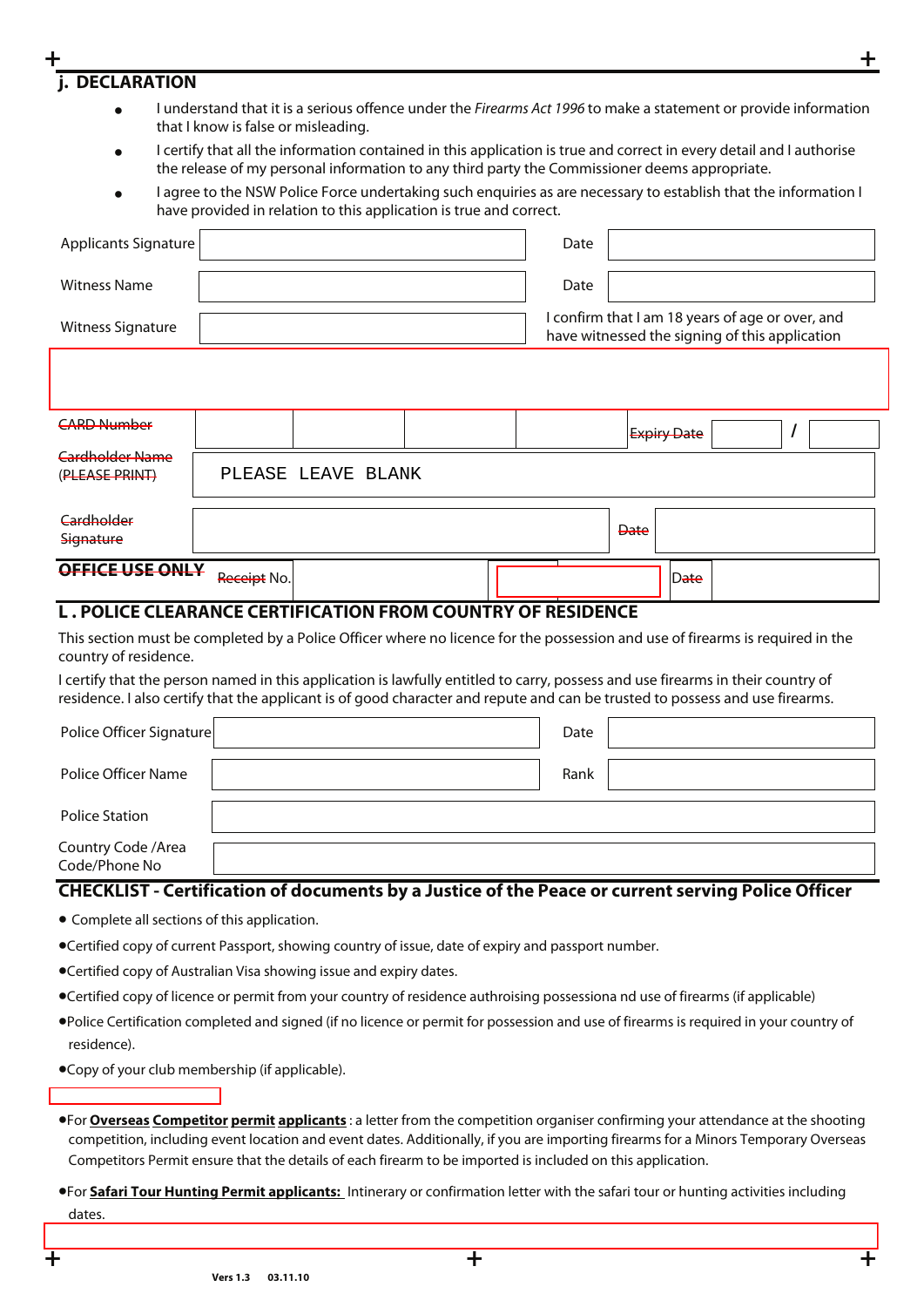# **M. ADDITIONAL FIREARM DETAILS:**

| <b>FIREARM3</b>   |         |                  |                       |
|-------------------|---------|------------------|-----------------------|
| Make              | Model   | Serial<br>Number | Ammunition<br>Calibre |
| Type              | Calibre | Action           | No of rounds          |
| <b>FIREARM4</b>   |         |                  |                       |
| Make              | Model   | Serial<br>Number | Ammunition<br>Calibre |
| Type              | Calibre | Action           | No of rounds          |
| <b>FIREARM 5</b>  |         |                  |                       |
| Make              | Model   | Serial<br>Number | Ammunition<br>Calibre |
| Type              | Calibre | Action           | No of rounds          |
| <b>FIREARM 6</b>  |         |                  |                       |
| Make              | Model   | Serial<br>Number | Ammunition<br>Calibre |
| Type              | Calibre | Action           | No of rounds          |
| <b>FIREARM7</b>   |         |                  |                       |
| Make              | Model   | Serial<br>Number | Ammunition<br>Calibre |
| Type              | Calibre | Action           | No of rounds          |
| <b>FIREARM8</b>   |         |                  |                       |
| Make              | Model   | Serial<br>Number | Ammunition<br>Calibre |
| Type              | Calibre | Action           | No of rounds          |
| <b>FIREARM9</b>   |         |                  |                       |
| Make              | Model   | Serial<br>Number | Ammunition<br>Calibre |
| Type              | Calibre | Action           | No of rounds          |
| <b>FIREARM 10</b> |         | Serial           |                       |
| Make              | Model   | Number           | Ammunition<br>Calibre |
| Type              | Calibre | Action           | No of rounds          |
| <b>FIREARM 11</b> |         | Serial           |                       |
| Make              | Model   | Number           | Ammunition<br>Calibre |
| Type              | Calibre | Action           | No of rounds          |
| <b>FIREARM 12</b> |         | Serial           |                       |
| Make              | Model   | Number           | Ammunition<br>Calibre |
| Type              | Calibre | Action           | No of rounds          |
| <b>FIREARM 13</b> |         | Serial           |                       |
| Make              | Model   | Number           | Ammunition<br>Calibre |
| Type              | Calibre | Action           | No of rounds          |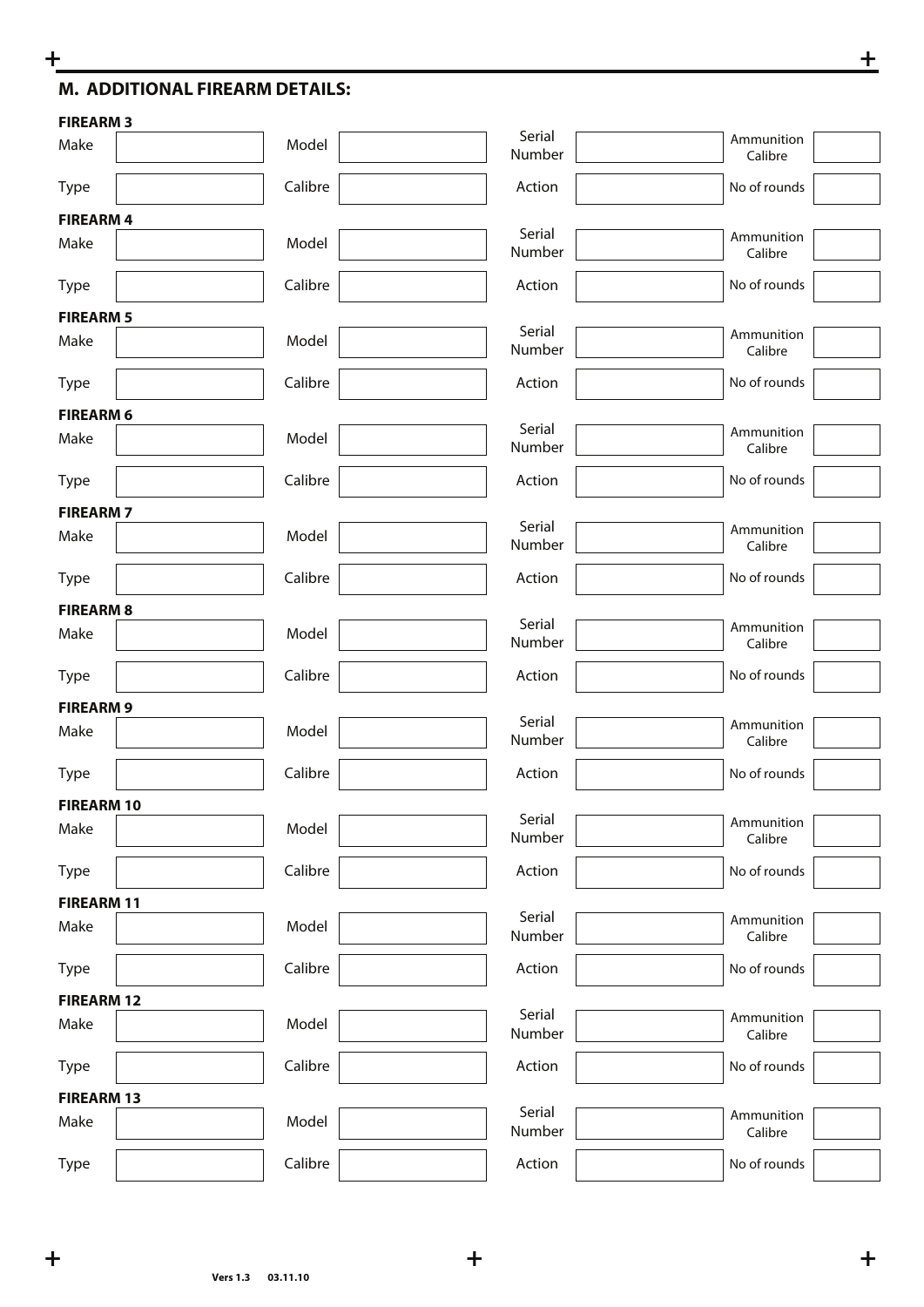

#### **NSW POLICE FORCE - FIREARMS REGISTRY** P646

# Application for a Minors - International (Temporary) Visitors Competitor Permit

#### **Please use BLACK PEN and CAPITAL LETTERS to complete this form. Failure to complete all sections of this form and supply supporting documentation may result in delay or refusal of your application.**

This application is for Minors (persons aged 12 - 18 years) resident outside of Australia who intend visiting NSW for the purpose of competing in an organised shooting competition . The permit authorises possession and use of firearms for the purposes specified above. The permit is issued for a maximum of three months and may be issued for one or more events as described in the application.

| DO NOT SEND original documents, only certified copies.                                                                                   |                       | Previous NSW Permit<br>Number (if held) |                     |  |
|------------------------------------------------------------------------------------------------------------------------------------------|-----------------------|-----------------------------------------|---------------------|--|
| A. PERSONAL AND CONTACT DETAILS (MINOR)                                                                                                  |                       |                                         |                     |  |
| Last Name                                                                                                                                |                       |                                         |                     |  |
| <b>Given Names</b>                                                                                                                       |                       |                                         |                     |  |
| Date of Birth                                                                                                                            | Male                  | Female                                  | FAX No              |  |
| Mobile Phone                                                                                                                             |                       | Phone No                                | Home                |  |
| <b>Email Address</b>                                                                                                                     |                       |                                         |                     |  |
| If you have been known by another name, please provide details below (Last Name, Given Names)                                            |                       |                                         |                     |  |
| <b>B. RESIDENTIAL ADDRESS</b>                                                                                                            |                       |                                         |                     |  |
| Unit No<br><b>Street No</b>                                                                                                              | <b>Street</b><br>Name |                                         |                     |  |
| Suburb                                                                                                                                   |                       | Country                                 |                     |  |
| C. POSTAL ADDRESS - If the same as your residential address please mark this box with an X<br>PO Box<br>Unit /<br><b>Street No</b><br>No | <b>Street</b><br>Name |                                         |                     |  |
| Suburb                                                                                                                                   |                       | Country                                 |                     |  |
| <b>D. TRAVEL DETAILS &amp; CONTACT INFORMATION (MINOR)</b>                                                                               |                       |                                         |                     |  |
| Passport No                                                                                                                              | Expiry<br>Date        |                                         | Country of          |  |
| Date of Arrival                                                                                                                          | Depart<br>Date        |                                         | Issue               |  |
| Arrival<br>Flight No                                                                                                                     | Arrival<br>Time       |                                         | <b>Arrival Port</b> |  |
| Departure<br>Flight No                                                                                                                   | Depart<br>Time        |                                         | Departure<br>Port   |  |
| Address while<br>in NSW                                                                                                                  |                       |                                         |                     |  |
| Contact No<br>while in NSW                                                                                                               |                       |                                         |                     |  |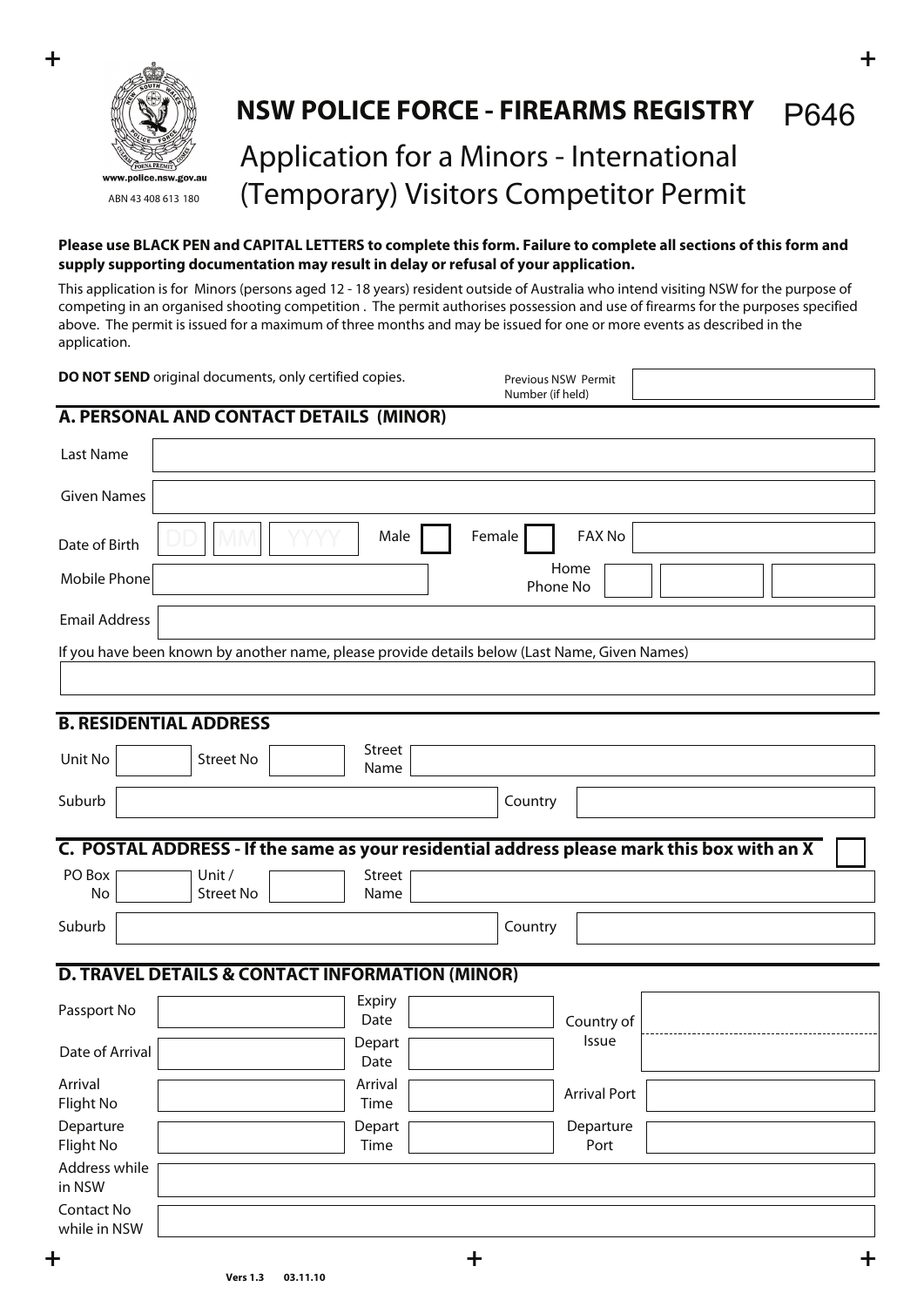| E. LICENSING DETAILS IN COUNTRY OF RESIDENCE                                                                             |                                                                                                                                                                                                                                                                       |                |                |                              |            |                       |           | ╋ |
|--------------------------------------------------------------------------------------------------------------------------|-----------------------------------------------------------------------------------------------------------------------------------------------------------------------------------------------------------------------------------------------------------------------|----------------|----------------|------------------------------|------------|-----------------------|-----------|---|
|                                                                                                                          | • Is a licence or permit required in your country of residence to possess, carry or use firearms?                                                                                                                                                                     |                |                |                              | <b>YES</b> |                       | <b>NO</b> |   |
|                                                                                                                          | If you answered 'Yes', please provide a certified copy of your licence/permit with this application.                                                                                                                                                                  |                |                |                              |            |                       |           |   |
|                                                                                                                          | If you answered 'No', please have Section L 'Police Clearance" completed.                                                                                                                                                                                             |                |                |                              | <b>YES</b> |                       | <b>NO</b> |   |
| • Are you a member of a shooting club? If 'Yes', please provide a copy of club membership                                |                                                                                                                                                                                                                                                                       |                |                |                              |            |                       |           |   |
| F. PERSON TRAVELLING WITH MINOR DETAILS i.e. Parent, Guardian, Coach, Relative                                           |                                                                                                                                                                                                                                                                       |                |                |                              |            |                       |           |   |
| <b>Full Name</b>                                                                                                         |                                                                                                                                                                                                                                                                       |                |                |                              |            |                       |           |   |
| Residential<br><b>Address</b>                                                                                            |                                                                                                                                                                                                                                                                       |                |                |                              |            |                       |           |   |
|                                                                                                                          |                                                                                                                                                                                                                                                                       |                |                | Relationship<br>to Applicant |            |                       |           |   |
|                                                                                                                          |                                                                                                                                                                                                                                                                       | Expiry         |                |                              |            |                       |           |   |
| Passport No                                                                                                              |                                                                                                                                                                                                                                                                       | Date           |                | Country of                   |            |                       |           |   |
| Date of Arrival                                                                                                          |                                                                                                                                                                                                                                                                       | Depart<br>Date |                | Issue                        |            |                       |           |   |
| Arrival                                                                                                                  |                                                                                                                                                                                                                                                                       | Arrival        |                |                              |            |                       |           |   |
| Flight No                                                                                                                |                                                                                                                                                                                                                                                                       | Time           |                | <b>Arrival Port</b>          |            |                       |           |   |
| Departure<br>Flight No                                                                                                   |                                                                                                                                                                                                                                                                       | Depart<br>Time |                | Departure<br>Port            |            |                       |           |   |
| Contact No                                                                                                               |                                                                                                                                                                                                                                                                       |                |                |                              |            |                       |           |   |
| while in NSW                                                                                                             |                                                                                                                                                                                                                                                                       |                |                |                              |            |                       |           |   |
| G. FIREARM DETAILS - If you are importing more than two firearms please fill in Section N                                |                                                                                                                                                                                                                                                                       |                |                |                              |            |                       |           |   |
| (on the back of this application form) detailing the additional firearms.                                                |                                                                                                                                                                                                                                                                       |                |                |                              | <b>YES</b> |                       | <b>NO</b> |   |
| Are you bringing firearms into NSW for the purpose you required this permit. If 'Yes' provide details below and complete |                                                                                                                                                                                                                                                                       |                |                |                              |            |                       |           |   |
| Section H Safekeeping Address of Firearms.                                                                               |                                                                                                                                                                                                                                                                       |                |                |                              |            |                       |           |   |
| <b>FIREARM1</b><br>Make                                                                                                  | Model                                                                                                                                                                                                                                                                 |                | Serial         |                              |            | Ammunition            |           |   |
|                                                                                                                          |                                                                                                                                                                                                                                                                       |                | Number         |                              |            | Calibre               |           |   |
| <b>Type</b>                                                                                                              | Calibre                                                                                                                                                                                                                                                               |                | Action         |                              |            | No of rounds          |           |   |
| <b>FIREARM 2</b>                                                                                                         |                                                                                                                                                                                                                                                                       |                | Serial         |                              |            |                       |           |   |
| Make                                                                                                                     | Model                                                                                                                                                                                                                                                                 |                | Number         |                              |            | Ammunition<br>Calibre |           |   |
| <b>Type</b>                                                                                                              | Calibre                                                                                                                                                                                                                                                               |                | Action         |                              |            | No of rounds          |           |   |
|                                                                                                                          | If you are importing more than two firearms provide evidence to demonstrate why your activities require this.                                                                                                                                                         |                |                |                              |            |                       |           |   |
|                                                                                                                          |                                                                                                                                                                                                                                                                       |                |                |                              |            |                       |           |   |
|                                                                                                                          |                                                                                                                                                                                                                                                                       |                |                |                              |            |                       |           |   |
|                                                                                                                          | FIREARM PARTS - List any firearm parts you are bringing                                                                                                                                                                                                               |                |                |                              |            |                       |           |   |
| <b>Firearms Parts details</b>                                                                                            |                                                                                                                                                                                                                                                                       |                |                |                              |            |                       |           |   |
|                                                                                                                          |                                                                                                                                                                                                                                                                       |                |                |                              |            |                       |           |   |
|                                                                                                                          | <b>H. SAFEKEEPING ADDRESS OF FIREARMS</b>                                                                                                                                                                                                                             |                |                |                              |            |                       |           |   |
|                                                                                                                          | The Firearms Act 1996 prescribes strict requirements for the safekeeping of firearms. Failure to comply attracts severe penalties.                                                                                                                                    |                |                |                              |            |                       |           |   |
|                                                                                                                          | Where appropriate, arrangements for safe keeping should be made with the event organiser.                                                                                                                                                                             |                |                |                              |            |                       |           |   |
|                                                                                                                          | While in NSW, I will keep firearm/s in my possession at the Club sponsoring the event or at another licensed persons address with<br>approved safe storage facilities relevant to the type of firearms I own. Please complete the safe storage address details below. |                |                |                              |            |                       |           |   |
| Name of Club<br>AISL<br>or Licence Holder                                                                                |                                                                                                                                                                                                                                                                       |                | or Licence No. | Club approval No.            |            |                       |           |   |
| Address                                                                                                                  | Sydney International Shooting Centre                                                                                                                                                                                                                                  |                |                |                              |            |                       |           |   |
|                                                                                                                          |                                                                                                                                                                                                                                                                       |                |                |                              |            |                       |           |   |

| <b>NSW</b><br>Cecil Park | <b>Event Dates</b> | March | 2011 |
|--------------------------|--------------------|-------|------|

**Vers 1.3 03.11.10**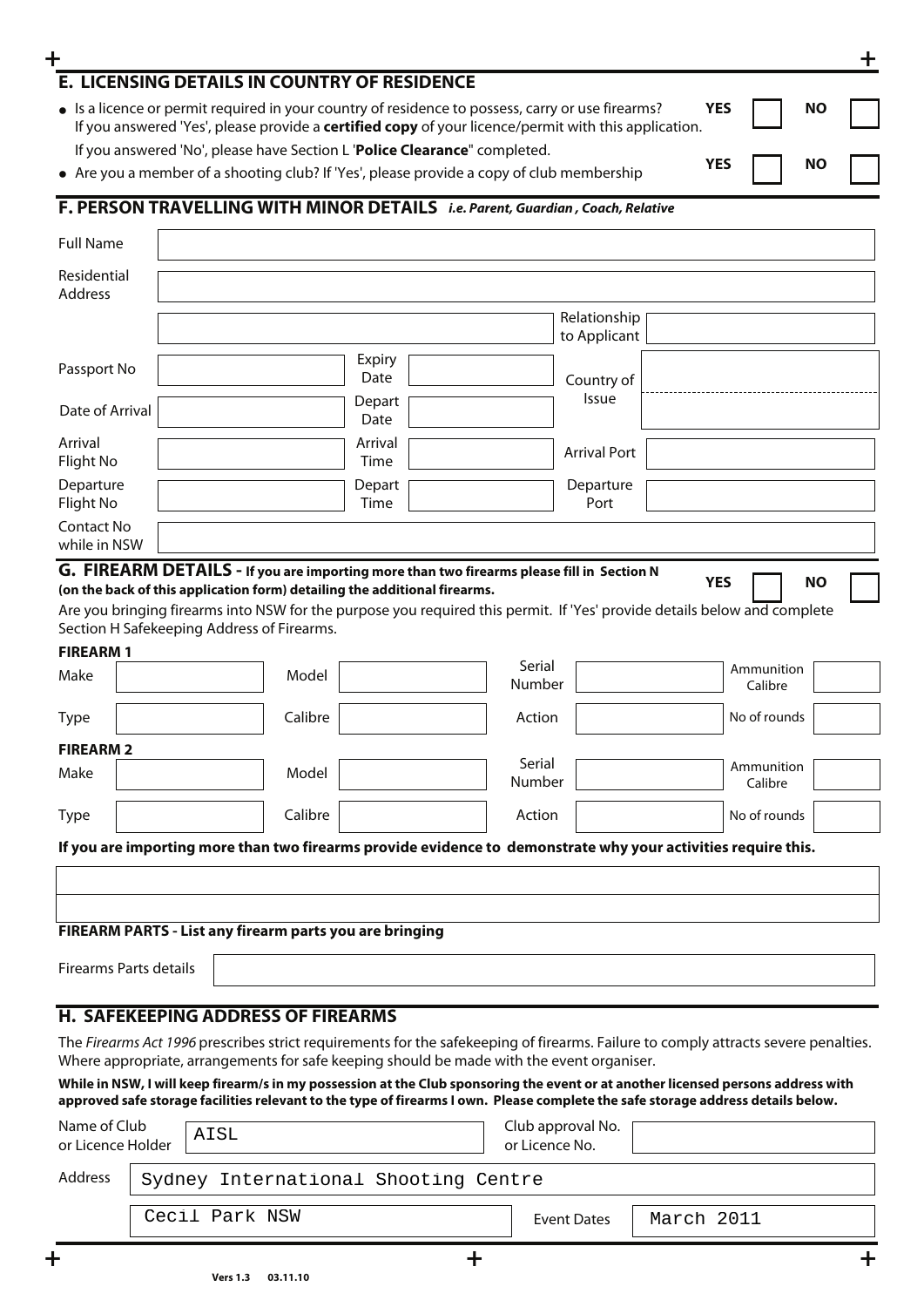### **+ + I. PARENT/GUARDIAN DECLARATION**

#### *Declaration by a Parent or Legal Guardian to Identify and give consent to obtain a Minor's Temporary Overseas Visitors Firearms Permit*

| Full Name of Parent / Guardian                                                                                                                                                                                                                                                                                                                                                           |                                  |  |  |  |  |  |  |
|------------------------------------------------------------------------------------------------------------------------------------------------------------------------------------------------------------------------------------------------------------------------------------------------------------------------------------------------------------------------------------------|----------------------------------|--|--|--|--|--|--|
| Relationship to the Applicant                                                                                                                                                                                                                                                                                                                                                            | Date of Birth of Parent/Guardian |  |  |  |  |  |  |
| Address of Parent / Guardian                                                                                                                                                                                                                                                                                                                                                             |                                  |  |  |  |  |  |  |
| I hereby declare that I am the Parent / Legal Guardian (cross out which is not applicable) of the person named in this application. I confirm<br>that the information in this application is true and correct in every detail and I give my consent to allow this person to obtain a permit to<br>possess and use firearms and compete in the nominated organised shooting competitions. |                                  |  |  |  |  |  |  |
| Signature of Parent / Guardian                                                                                                                                                                                                                                                                                                                                                           | Datel                            |  |  |  |  |  |  |
| Witness Name and Address<br>(must be over 18 Years)                                                                                                                                                                                                                                                                                                                                      |                                  |  |  |  |  |  |  |
| Signature of Witness                                                                                                                                                                                                                                                                                                                                                                     | Date                             |  |  |  |  |  |  |

# **J. PERSONAL HISTORY - You MUST complete this section - Mark an X in one box for each question**

| Have you in NSW or elsewhere; |
|-------------------------------|
|-------------------------------|

| a) Been refused or prohibited from holding a firearms licence or permit or had a firearms licence or<br>permit suspended, cancelled or revoked?                                                                                                                                                 | YES | NΟ |  |  |  |  |  |
|-------------------------------------------------------------------------------------------------------------------------------------------------------------------------------------------------------------------------------------------------------------------------------------------------|-----|----|--|--|--|--|--|
| b) Are you currently subject to a Good Behaviour Bond for an offence referred to in question e) or<br>an Interim Apprehended Violence Order?                                                                                                                                                    | YES | ΝO |  |  |  |  |  |
| c) Been, or are presently, subject to a firearms/weapons prohibition order, other than an order that<br>has been revoked?                                                                                                                                                                       | YES | ΝO |  |  |  |  |  |
| d) Have you ever attempted suicide or self harm, or in the past 12 months been referred or treated<br>for alcoholism, drug dependence, or a mental or nervous disorder or illness?                                                                                                              | YES | ΝO |  |  |  |  |  |
| e) Within the last 10 years, been convicted of an offence involving firearms or weapons, prohibited<br>drugs/plants, fraud/dishonesty/stealing, prescribed restricted substances, terrorism, violence,<br>robbery, organised criminal groups and recruitment, or an offence of a sexual nature? | YES | ΝO |  |  |  |  |  |
| f) Within the last 10 years been the subject of a Apprehended Violence Order (other than an order<br>which was revoked) or an injunction ordered by the Family Court?                                                                                                                           | YES | ΝO |  |  |  |  |  |
| IF YOU ANSWERED YES TO ANY OF THE ABOVE QUESTIONS, PLEASE PROVIDE DETAILS AS AN ATTACHMENT                                                                                                                                                                                                      |     |    |  |  |  |  |  |

#### **K. DECLARATION**

- I understand that it is a serious offence under the Firearms Act 1996 to make a statement or provide information that I know is false or misleading. •
- I certify that all the information contained in this application is true and correct in every detail and I authorise the release of my personal information to any third party the Commissioner deems appropriate. •
- I agree to the NSW Police Force undertaking such enquiries as are necessary to establish that the information I have provided in relation to this application is true and correct. •

| <b>Applicants Signature</b>              | Date                                                                                               |
|------------------------------------------|----------------------------------------------------------------------------------------------------|
| <b>Witness Name</b>                      | Date                                                                                               |
| <b>Witness Signature</b>                 | I confirm that I am 18 years of age or over, and<br>have witnessed the signing of this application |
|                                          |                                                                                                    |
|                                          |                                                                                                    |
| <b>CARD Number</b>                       | <b>Expiry Date</b><br>$\prime$                                                                     |
| <b>Cardholder Name</b><br>(PLEASE PRINT) | PLEASE<br>LEAVE<br>BLANK                                                                           |
| Cardholder                               | Date                                                                                               |
| ╋                                        |                                                                                                    |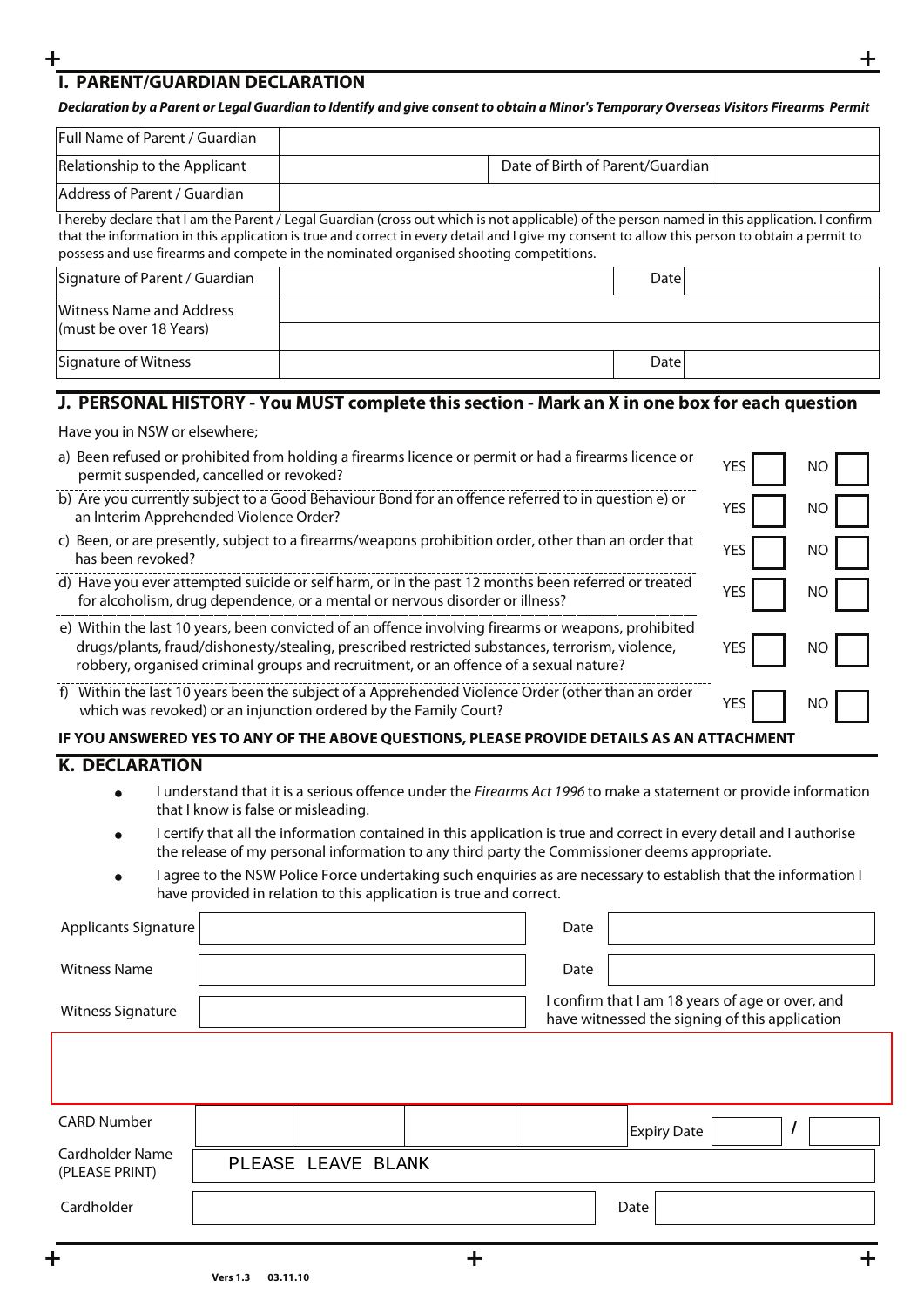| <b>OFFICE USE ONLY</b> Receipt No. |  | Date |  |
|------------------------------------|--|------|--|
|                                    |  |      |  |

**+ +**

#### **M. POLICE CLEARANCE CERTIFICATION FROM COUNTRY OF RESIDENCE**

This section must be completed by a Police Officer where no licence for the possession and use of firearms is required in the country of residence.

I certify that the person named in this application is lawfully entitled to carry, possess and use firearms in their country of residence. I also certify that the applicant is of good character and repute and can be trusted to possess and use firearms.

| Police Officer Signature             | Date |  |
|--------------------------------------|------|--|
| Police Officer Name                  | Rank |  |
| <b>Police Station</b>                |      |  |
| Country Code / Area<br>Code/Phone No |      |  |

#### **CHECKLIST - Certification of documents by a Justice of the Peace or current serving Police Officer**

- Complete all sections of this application.
- Certified copy of current Passport, showing country of issue, date of expiry and passport number.
- Certified copy of Australian Visa showing issue and expiry dates.
- Certified copy of licence or permit from your country of residence authorising possession and use of firearms (if applicable)
- Police Certification completed and signed (if no licence or permit for possession and use of firearms is required in your country of residence).
- Copy of your club membership (if applicable).
- A letter from the competition organiser confirming your attendance at the shooting competition, including event location and event dates.

#### **N. ADDITIONAL FIREARM DETAILS:**

•

| <b>FIREARM 3</b> |         |                  |                       |
|------------------|---------|------------------|-----------------------|
| Make             | Model   | Serial<br>Number | Ammunition<br>Calibre |
| Type             | Calibre | Action           | No of rounds          |
| <b>FIREARM4</b>  |         |                  |                       |
| Make             | Model   | Serial<br>Number | Ammunition<br>Calibre |
| Type             | Calibre | Action           | No of rounds          |
| <b>FIREARM 5</b> |         |                  |                       |
| Make             | Model   | Serial<br>Number | Ammunition<br>Calibre |
| Type             | Calibre | Action           | No of rounds          |
| <b>FIREARM 6</b> |         |                  |                       |
| Make             | Model   | Serial<br>Number | Ammunition<br>Calibre |
| <b>Type</b>      | Calibre | Action           | No of rounds          |